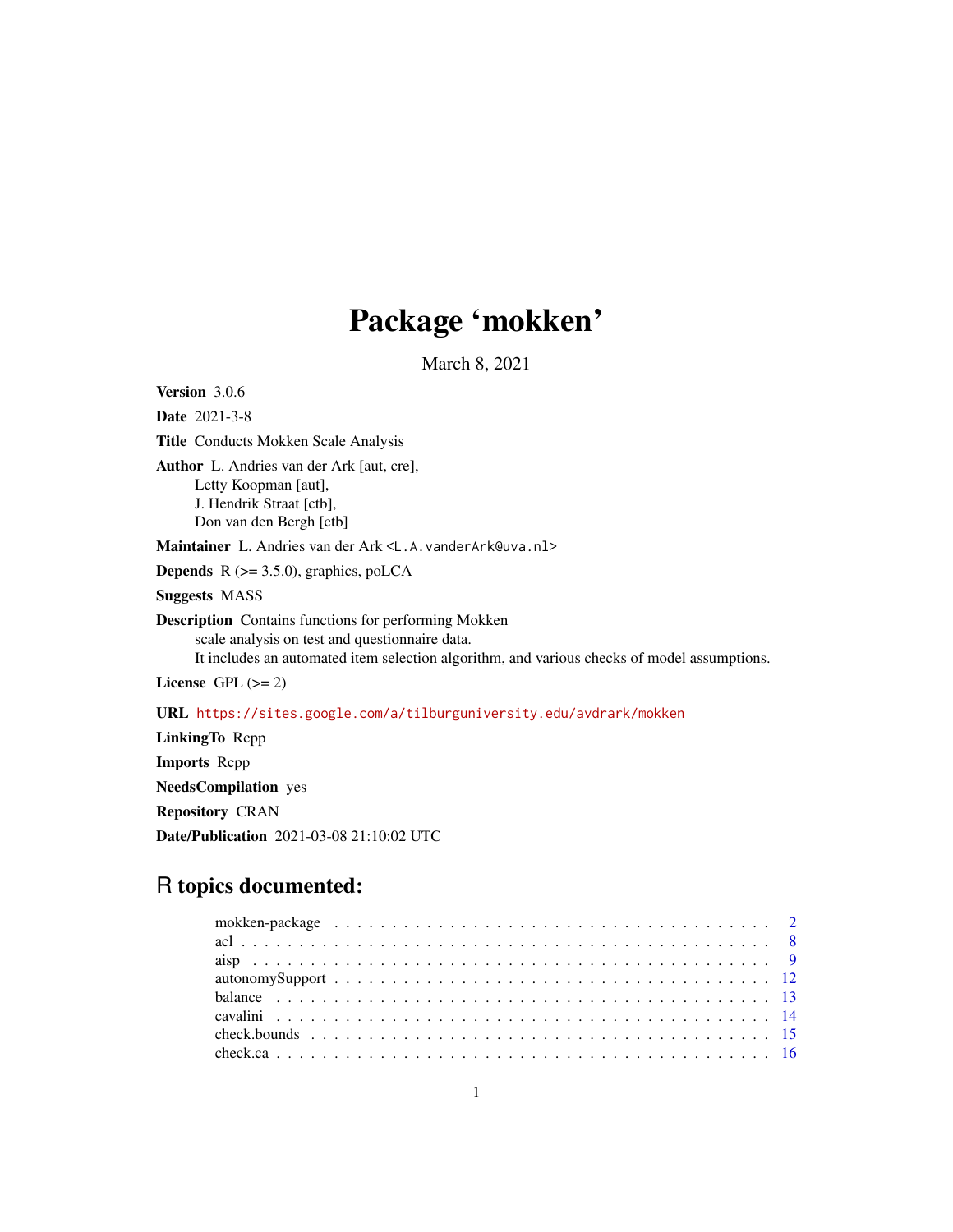<span id="page-1-0"></span>

|       | -18                    |
|-------|------------------------|
|       | -19                    |
|       | 22                     |
|       | 23                     |
|       | 25                     |
|       | 26                     |
|       | 28                     |
|       | 29<br>$\mathrm{coeff}$ |
|       | 32<br>$\text{coeff}$ . |
|       | 34<br>DS14             |
|       | 36<br>TCC              |
|       | 37<br>memi             |
|       | 38                     |
|       | 41                     |
|       | 42                     |
|       | 44                     |
|       | 45                     |
|       | 47                     |
|       | 49                     |
|       | 50                     |
|       | 51                     |
|       | 53                     |
|       | 54                     |
|       | 56                     |
|       | 57                     |
|       | 58<br><b>SWMDK</b>     |
|       | 60                     |
|       | 61                     |
|       | 62                     |
| Index | 64                     |

mokken-package *Mokken Scale Analysis*

# <span id="page-1-1"></span>Description

Mokken scale analysis (Mokken, 1971; Sijtsma & Molenaar, 2002; Sijtsma & Van der Ark, 2017) is a scaling procedure for both dichotomous and polytomous items. It consists of an item selection algorithm to partition a set of items into Mokken scales and several methods to check the assumptions of two nonparametric item response theory models: the monotone homogeneity model and the double monotonicity model. The output of this R-package resembles the output of the stand-alone program MSP (Molenaar & Sijtsma, 2000).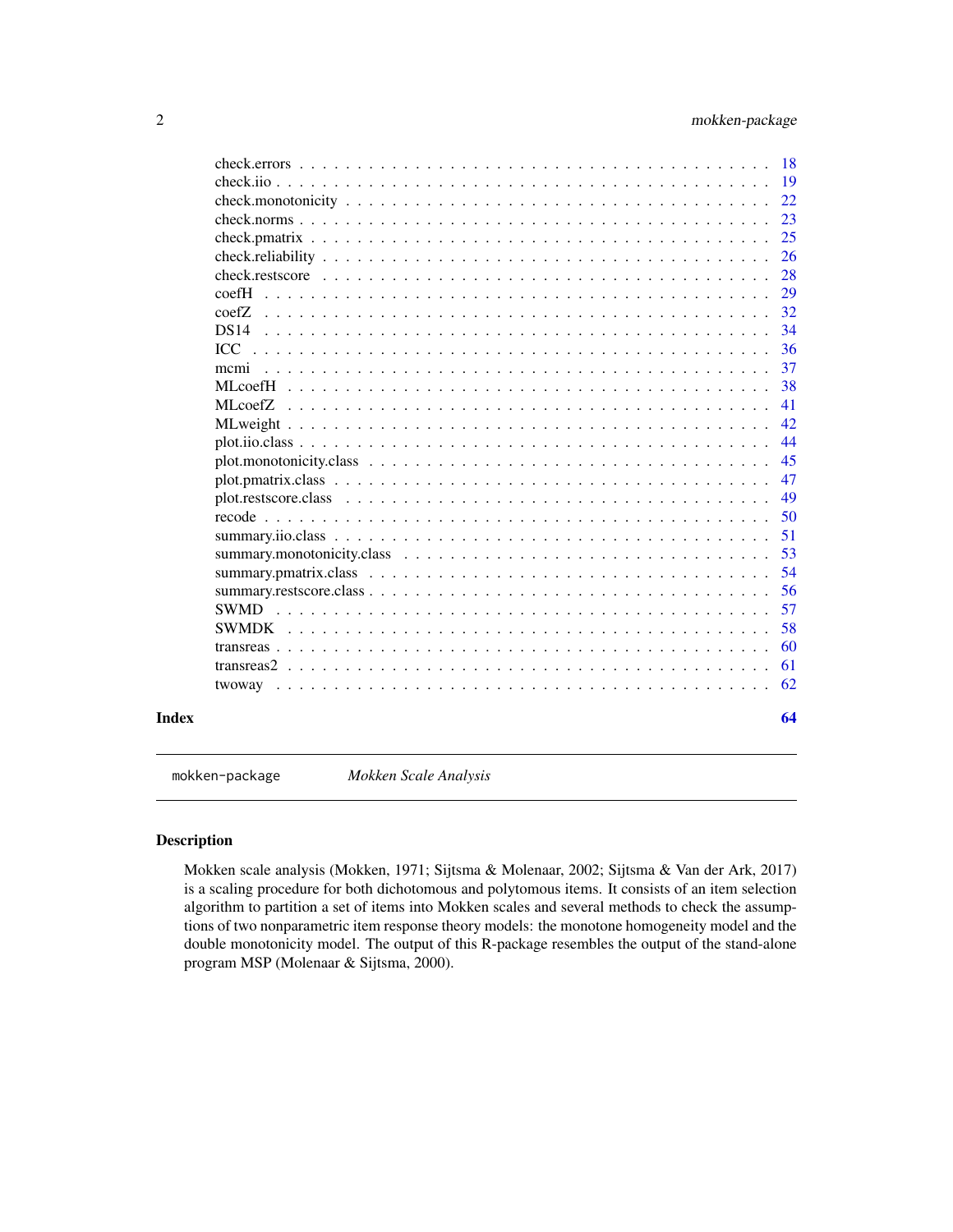#### <span id="page-2-0"></span>Details

Package: mokken Type: Package Version: 3.0.6 Date: 2021-03-08 License: GPL Version 2 or later

The package contains principal functions for Mokken scale analysis.

The package contains the following data sets

| acl                                                                                      | Scores on a personality checklist.                                                       |
|------------------------------------------------------------------------------------------|------------------------------------------------------------------------------------------|
| Scores from students on their teacher's autonomy support<br>autonomySupport              |                                                                                          |
| balance                                                                                  | Scores on balance taskts                                                                 |
| cavalini                                                                                 | Scores on an inventory on industrial malodor                                             |
| Scores on a Type D test (bootstrap sample)<br><b>DS14</b>                                |                                                                                          |
| mcmi                                                                                     | Scores on some items from the Dutch version of the Millon Clinical Multiaxial Inventory  |
| Scores from pupils nested in classrooms on their well-being with teachers<br><b>SWMD</b> |                                                                                          |
| <b>SWMDK</b>                                                                             | Scores from pupils nested in classrooms on their well-being with teachers and classmates |
| transreas                                                                                | Scores on a transitive reasoning test                                                    |
| transreas2                                                                               | More scores on a transitive reasoning test                                               |
|                                                                                          |                                                                                          |

A guide for Mokken scale analysis in R for people who do not know R (Van der Ark, 2010) is available as a vignette from [https://sites.google.com/a/tilburguniversity.edu/avdrark/](https://sites.google.com/a/tilburguniversity.edu/avdrark/mokken) [mokken](https://sites.google.com/a/tilburguniversity.edu/avdrark/mokken). The Mokken package was created by Andries van der Ark, who is also the maintainer. Significant parts have been developed by Letty Koopman (multilevel analysis) and Don van den Berg and Hendrik Straat (all C and C++ codes). Thanks are due to Michael Allerhand, Geert H. van Kollenburg, Renske E. Kuijpers, Rudy Ligtvoet, Hannah E. M. Oosterhuis, Daniel W. van der Palm, and Max Welz for contributing R code; to Geert H. van Kollenburg, Patrick Mair, and Don van Ravenswaaij for testing the software; to Wijbrandt van Schuur for comments on the vignette; to Michael Allerhand, Stephen Cubbellotti, Michael Dewey, Jasmin Durstin, Wilco H. M. Emons, Jue Huang, Michael Kubovy, Ivo Molenaar, Jonathan Rose, Tobias Schlaffer, Klaas Sijtsma, Iris Smits, Jia Jia Syu, Stefan Vermeent, Roger Watson, Max Welz, and Na Yang for reporting comments or bugs; to Diederick Stoel (ProfitWise) for financial support, to Samantha Bouwmeester, Pierre Cavalini, Johan Denollet, Gina Rossi, Harrie C. M. Vorst, for permission to use their data; to Robert J. Mokken for lending his last name.

Version 0 was introduced in Van der Ark (2007). It included the functions

| coefH              | Scalability coefficients                                      |  |
|--------------------|---------------------------------------------------------------|--|
| coefZ              | Test statistics for scalability coefficients                  |  |
| check.monotonicity | Investigate monotonicity assumptions                          |  |
| check.restscore    | Investigate nonintersection assumption using Method Restscore |  |
| check.pmatrix      | Investigate nonintersection assumption using Method Pmatrix   |  |
| search.normal      | Mokken's automated item selection algorithm                   |  |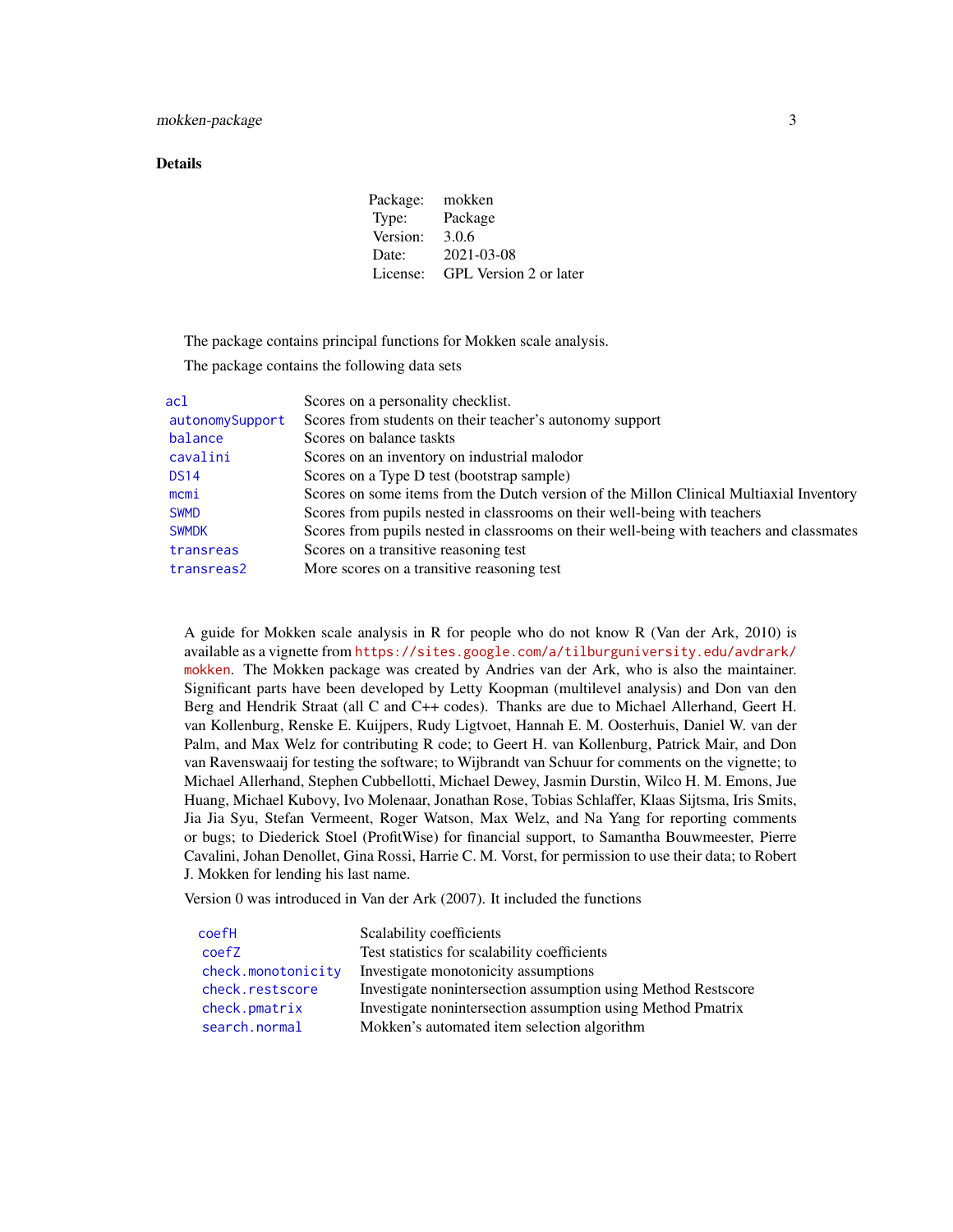<span id="page-3-0"></span>The following major modifications have been made.

| aisp              | More general automated item selection algorithm.                    |  |
|-------------------|---------------------------------------------------------------------|--|
|                   | Function search has become obsolete (Version 2.0)                   |  |
| check.reliability | Compute reliability coefficients (Version 2.0)                      |  |
| check.iio         | Investigate invariant item orderings (Version 2.4)                  |  |
| coefH             | Standard errors for scalability coefficients included (Version 2.6) |  |

All updates until version 2.7 are described in Van der Ark (2012). The following modifications have been made in Version 2.7 in comparison to previous versions.

| check.errors       | Inclusion new function to compute weighted Guttman errors for each person.       |
|--------------------|----------------------------------------------------------------------------------|
| check.iio          | plot has been added.                                                             |
| check.monotonicity | Computation of number of active pairs for dichotomous items has been corrected.  |
| check.pmatrix      | Summary of the results has been corrected.                                       |
| check.restscore    | Code pertaining to IIO has been deleted. The procedure is now equivalent to MSP. |
| coefH              | Option included to compare scalability coefficients across groups                |

The following modifications have been made in Version 2.7.1 in comparison to previous versions.

[mokken](#page-1-1) Some legal issues

The following modifications have been made in Version 2.7.2 in comparison to previous versions.

[check.iio](#page-18-1) Violations of IIO for dichotomous items are now tested using a z-test rather than a t-test.

The following modifications have been made in Version 2.7.3 in comparison to previous versions.

| plot.iio.class       | Confidence envelopes around estimated response functions                         |
|----------------------|----------------------------------------------------------------------------------|
|                      | plot monotonicity.class Confidence envelopes around estimated response functions |
| plot.restscore.class | Confidence envelopes around estimated response functions                         |

The following modifications have been made in Version 2.8.1 in comparison to previous versions.

[aisp](#page-8-2) Startsets have been added

The following modifications have been made in Version 2.8.2 in comparison to previous versions.

| recode      | <b>New</b> |
|-------------|------------|
| check.ca    | <b>New</b> |
| check.norms | <b>New</b> |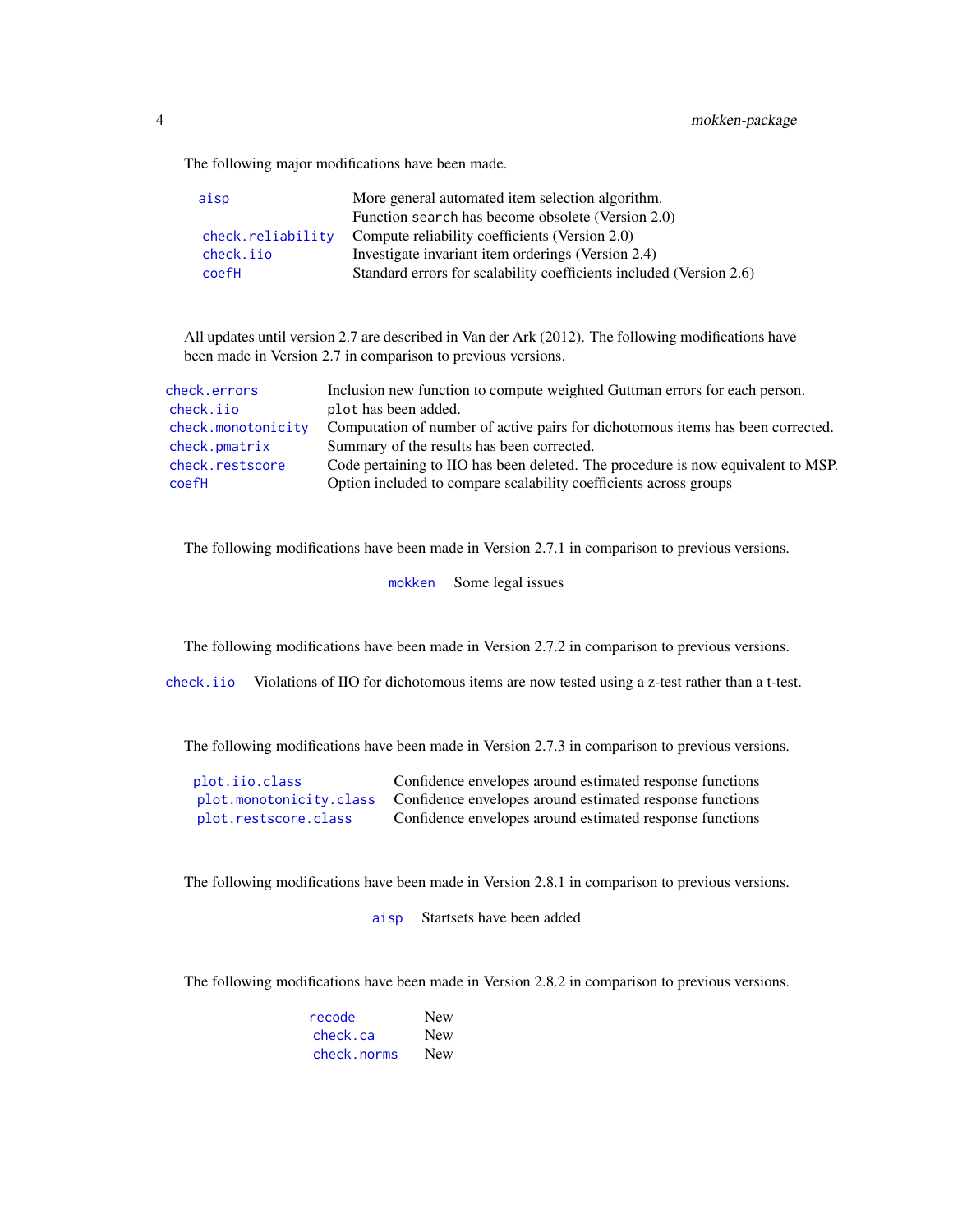[check.errors](#page-17-1) Outlier score O+ has been included

<span id="page-4-0"></span>The following modifications have been made in Version 2.8.3 in comparison to previous versions.

| twoway      | <b>New</b>                                            |
|-------------|-------------------------------------------------------|
| <b>DS14</b> | New data set                                          |
|             | check.errors Outlier cutoff scores have been included |

The following modifications have been made in Version 2.8.4 in comparison to previous versions.

[check.iio](#page-18-1) New code for computing HT for large samples

The following modifications have been made in Version 2.8.5 in comparison to previous versions.

[MLcoefH](#page-37-1) New code for computing two-level scalability coefficients and standard errors [autonomySupport](#page-11-1) New two-level data set.

The following modifications have been made in Version 2.8.9 and 2.8.10 in comparison to previous versions.

| coefH                     | Included possibility to include a fixed item-step order |
|---------------------------|---------------------------------------------------------|
| MLcoefH                   | Code updated                                            |
| check.errors Code updated |                                                         |

The following modifications have been made in Version 2.8.11 in comparison to previous versions.

[plot](#page-0-0) The level of tranparancy of the plotted confidence intervals can be adjusted manually [MLcoefH](#page-37-1) Code updated

The following modifications have been made in Version 2.8.12 in comparison to previous versions.

|             | check.monotonicity Z statistic adjusted (Molenaar & Sijtsma, 2000. p. 72) |
|-------------|---------------------------------------------------------------------------|
| check.norms | Z Output corrected for nice.output = FALSE                                |

The following modifications have been made in Version 2.9.0 in comparison to previous versions.

[coefH](#page-28-1) Z Solution of Koopman et al. (2017) implemented to solve the problem of equal item steps and code updated [MLcoefH](#page-37-1) Z Solution of Koopman et al. (2017) implemented to solve the problem of equal item steps and code updated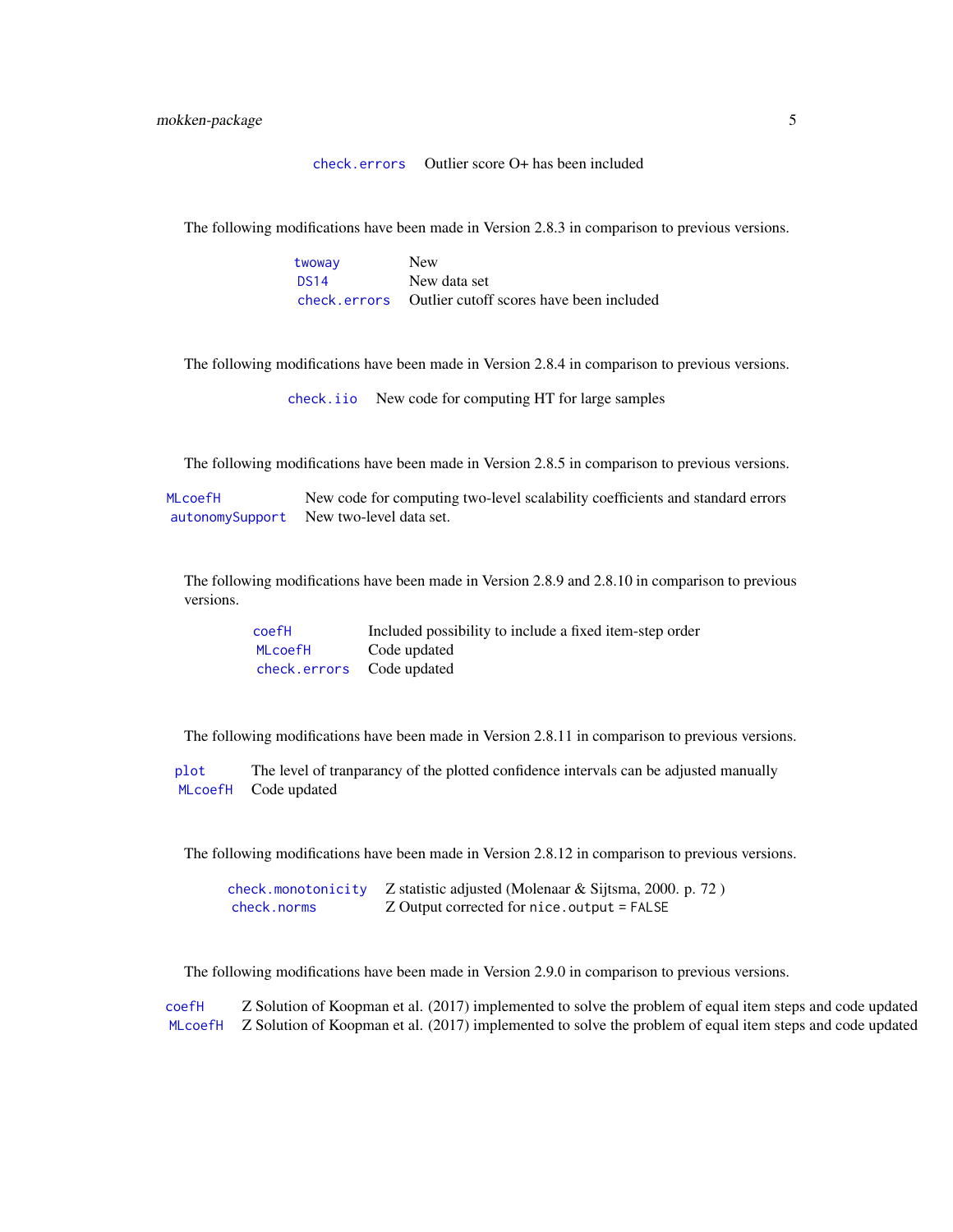<span id="page-5-0"></span>The following modifications have been made in Version 3.0.0 in comparison to previous versions.

| aisp           | Genetic algorithm has been reprogrammed and is now much faster.                                                  |
|----------------|------------------------------------------------------------------------------------------------------------------|
|                | Argument lowerbound can now be a vector, enabling the investigation of several lower bounds simultaneously.      |
|                | Extra argument to specify which standard errors should be used in Z-test (Koopman et al., 2020b).                |
|                | Extra argument to indicate which null-hypothesis should be used to test Hi (i.e., Hi = c or Hi = 0)(Koopman et a |
|                | Extra argument to handle nested data (Koopman et al., 2020b).                                                    |
| check.iio      | Computation of Coefficient HT for large samples is now much faster.                                              |
| coefH          | New standard errors for nested data (Koopman et al. 2020a).                                                      |
| coefZ          | Extra argument to compute the Z-score using lowerbound as the null hypothesis (Koopman et al., 2020b).           |
|                | Extra argument to compute Z-score using delta method standard error, but the original method remains available   |
|                | Extra argument to compute Z-score in nested data (Koopman et al., 2020b).                                        |
| <b>ICC</b>     | New function for ICCs in two-level Mokken scale analysis (Koopman et al. 2020a)                                  |
| <b>MLcoefH</b> | Extra argument for weighted proportions. Reduces bias in two-level standard errors (Koopman et al. 2020a)        |
|                | Extra argument for a fixed item-step order                                                                       |
| <b>SWMD</b>    | New data file (Koopman et al. 2020a)                                                                             |
|                |                                                                                                                  |

The following modifications have been made in Version 3.0.3 in comparison to previous versions.

| coefZ         | Error handling added                                                                             |
|---------------|--------------------------------------------------------------------------------------------------|
|               | The delta test uses range-preserving asymptotic theory (Koopman, Zijlstra, & Van der Ark, 2020c) |
| coefH         | Range-preserving confidence intervals added (Koopman et al., 2020c)                              |
|               | Extra argument to print variance-covariance matrices of estimated coefficients                   |
|               | Error handling added for more than 10 response categories                                        |
| MLcoefH       | Range-preserving confidence intervals added (Koopman et al., 2020c)                              |
|               | Extra argument to print variance-covariance matrices of estimated coefficients                   |
| MLcoefZ       | New function for z-scores of two-level scalability coefficients (Koopman et al., 2020c)          |
| aisp          | type.se default adjusted and additional error handling added                                     |
| check.errors  | Repaired bug in check.errors                                                                     |
| mcmi          | New data file (Sijtsma & van der Ark, 2020)                                                      |
| All functions | A warning has been added if items have different numbers of response categories                  |
|               |                                                                                                  |

The following modifications have been made in Version 3.0.4 in comparison to previous versions.

| aisp           | Argument type.z replaces type.se to accommodate three types of z scores (Mokken's Z, Wald-based, and ra |
|----------------|---------------------------------------------------------------------------------------------------------|
| search.normal  | Argument type.z replaces type.se to accommodate three types of z scores (Mokken's Z, Wald-based, and ra |
| coefZ          | Argument type.z replaces type.se to accommodate three types of z scores (Mokken's Z, Wald-based, and ra |
| <b>MLcoefZ</b> | Argument type.z is added to accommodate two types of z scores (Wald-based and range-preserving)         |
| coefH          | Argument type.ci is added to accommodate two types of confidence intervals (Wald-based and range-preser |
|                | Argument print.to.screen is replaced by results                                                         |
| <b>MLcoefH</b> | Argument type.ci is added to accommodate two types of confidence intervals (Wald-based and range-preser |
| <b>SWMDK</b>   | New data file (Koopman, Zijlstra, & Van der Ark 2020a)                                                  |
| All functions  | A warning has been added if items have different numbers of response categories                         |
|                |                                                                                                         |

The following modifications have been made in Version 3.0.6 in comparison to previous versions.

[coefH](#page-28-1) Fixed a bug for Linux environment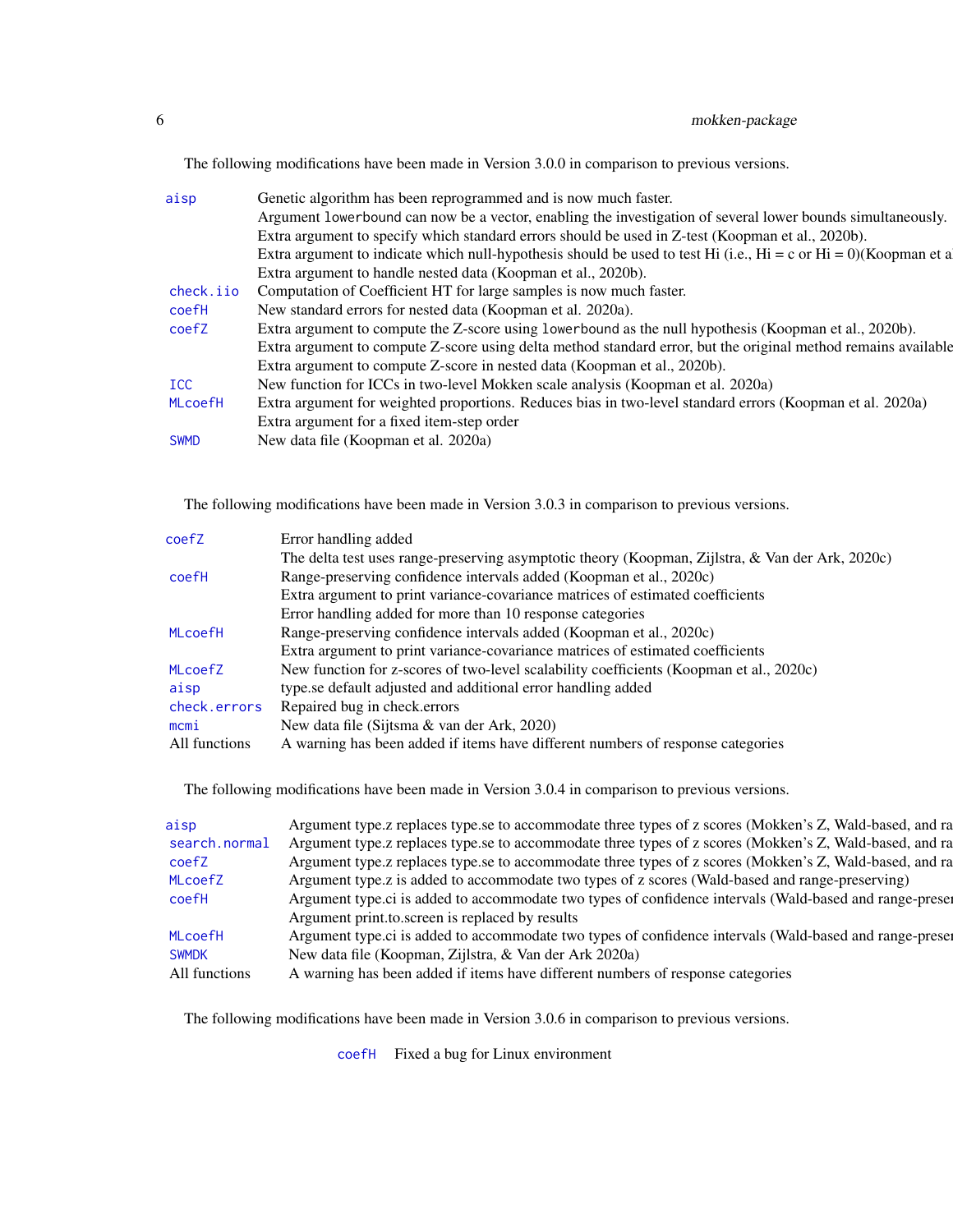#### Author(s)

L. Andries van der Ark & L. Koopman Maintainer: L. Andries van der Ark <L.A.vanderArk@uva.nl>.

#### References

Koopman, L. Zijlstra, B. J. H, & Van der Ark, L. A. (2020a). *A two-step, test guided Mokken scale analysis for nonclustered and clustered data*. Manuscript submitted for publication.

Koopman, L., Zijlstra, B. J. H., & Van der Ark, L. A. (2020b). New advances in Mokken scale analysis. Paper presented at the online meeting of the Psychometric Society, July, 2020.

Koopman, L., Zijlstra, B. J. H., & Van der Ark, L. A. (2020c). Range-preserving confidence intervals for scalability coefficients in Mokken scale analysis. Manuscript in preparation.

Mokken, R. J. (1971) *A Theory and Procedure of Scale Analysis*. De Gruyter.

Molenaar, I.W., & Sijtsma, K. (2000) *User's Manual MSP5 for Windows* [Software manual]. IEC ProGAMMA.

Sijtsma, K., & Molenaar, I. W. (2002) *Introduction to nonparametric item response theory*. Sage.

Sijtsma, K., & Van der Ark, L. A. (2017). A tutorial on how to do a Mokken scale analysis on your test and questionnaire data. *British Journal of Mathematical and Statistical Psychology, 70*, 137-158. doi: [10.1111/bmsp.12078](https://doi.org/10.1111/bmsp.12078)

Sijtsma, K., & Van der Ark, L. A. (2020), *Measurement models for psychological attributes.* Boca Raton, FL: Chapman and Hall/CRC Press. [https://www.routledge.com/Measurement-Models-f](https://www.routledge.com/Measurement-Models-for-Psychological-Attributes/Sijtsma-Ark/p/book/9780367424527)or-Psychological-At [Sijtsma-Ark/p/book/9780367424527](https://www.routledge.com/Measurement-Models-for-Psychological-Attributes/Sijtsma-Ark/p/book/9780367424527)

Van der Ark, L. A. (2007). Mokken scale analysis in R. *Journal of Statistical Software, 20*(11), 1-19. <https://www.jstatsoft.org/article/view/v020i11>

Van der Ark, L. A. (2010). Getting started with Mokken scale analysis in R. Unpuablished manuscript. <https://sites.google.com/a/tilburguniversity.edu/avdrark/mokken>

Van der Ark, L. A. (2012). New developments in Mokken scale analysis in R. *Journal of Statistical Software, 48*(5), 1-27. <https://www.jstatsoft.org/article/view/v048i05>

# Examples

```
# Personality test
data(acl)
# Select the items of the scale Communality
Communality <- acl[,1:10]
# Compute scalability coefficients
coefH(Communality)
# Investigate the assumption of monotonicity
monotonicity.list <- check.monotonicity(Communality)
summary(monotonicity.list)
plot(monotonicity.list)
```
# Investigate the assumption of non-intersecting ISRFs using method restscore restscore.list <- check.restscore(Communality)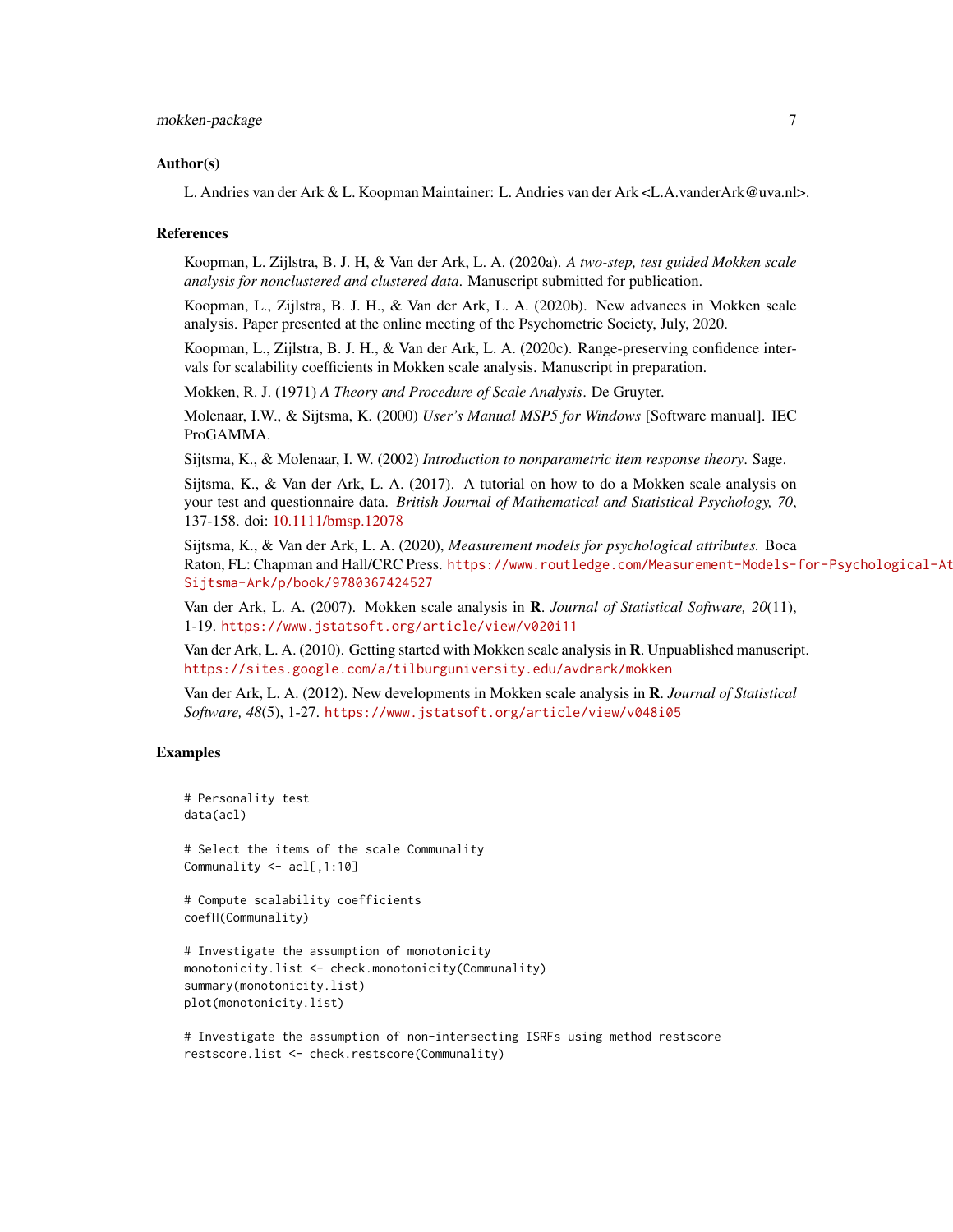<span id="page-7-0"></span>

```
summary(restscore.list)
plot(restscore.list)
# Investigate the assumption of non-intersecting ISRFs using method pmatrix
pmatrix.list <- check.pmatrix(Communality)
summary(pmatrix.list)
plot(pmatrix.list)
# Investigate the assumption of IIO using method MIIO
iio.list <- check.iio(Communality)
summary(iio.list)
plot(iio.list)
# Compute the reliability of the scale
check.reliability(Communality)
# Partition the the scale into mokken scales
aisp(Communality)
```
#### <span id="page-7-1"></span>acl *Adjective Checklist Data*

# Description

Scores of 433 students on 218 items from a Dutch version of the Adjective Checklist.

#### Usage

data(acl)

# Format

A 433 by 218 matrix containing integers. dimnames(acl)[[2]] are adjectives

# Details

Each item is an adjective with five ordered answer categories  $(0 =$  completely disagree,  $1 =$  disagree,  $2 =$  agree nor disagree,  $3 =$  agree,  $4 =$  completely agree). The respondents were instructed to consider whether an adjective described their personality, and mark the answer category that fits best to this description. The 218 items constitute 22 scales (see table); 77 items of the 218 items that constitute the ten scales were negatively worded. The negatively worded items are indicated by an asterisk in the dimnames and their item scores have been reversed. The Deference scale measures in fact the opposite of Deference.

| Communality Items 1-10  |               | Change     | Items $111-119$ |
|-------------------------|---------------|------------|-----------------|
| Achievement Items 11-20 |               | Succorance | Items 120-129   |
| Dominance               | Items $21-30$ | Abasement  | Items 130-139   |
| Endurance               | Items $31-40$ | Deference* | Items 140-149   |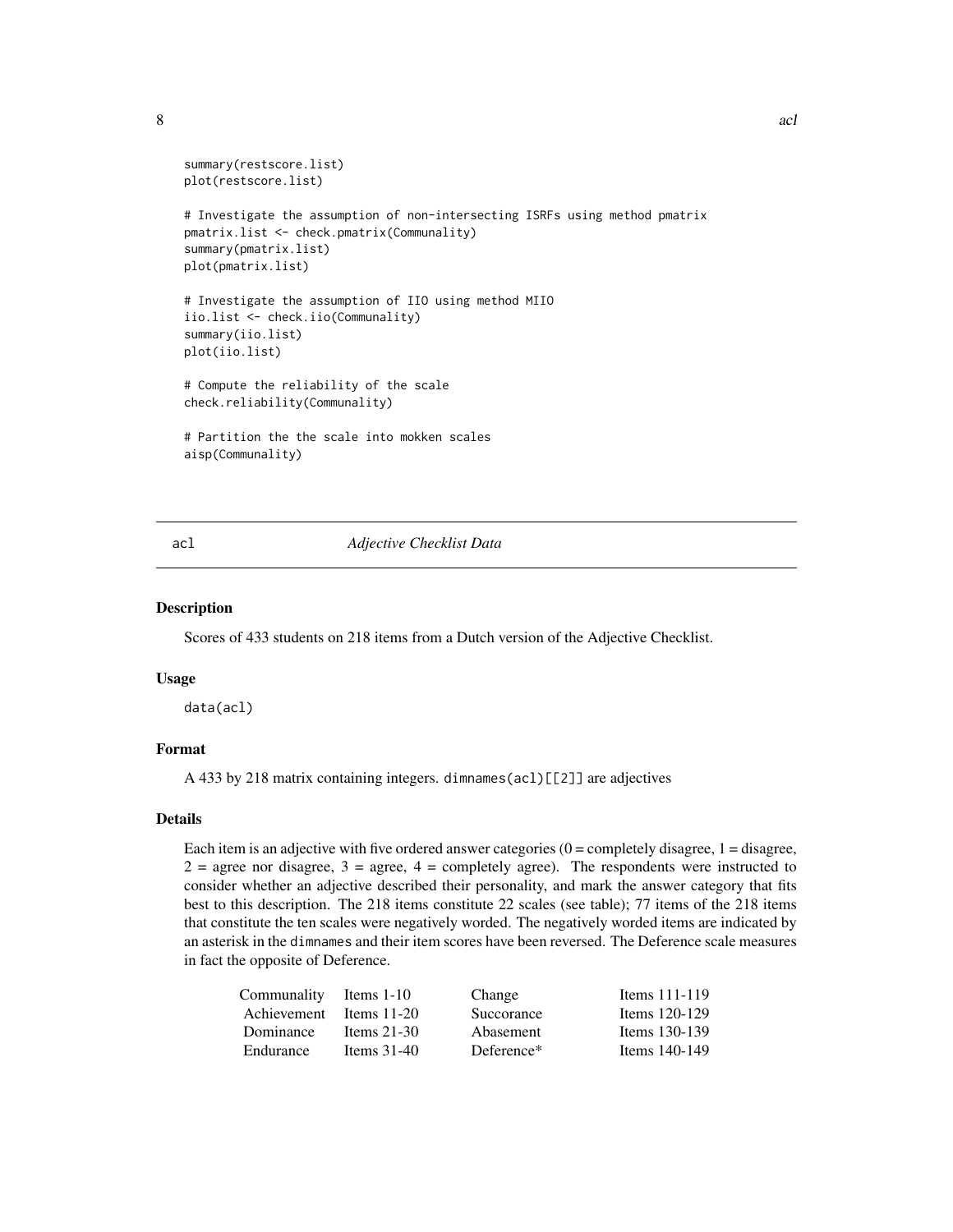<span id="page-8-0"></span>

| Order        | Items $41-50$   | Personal Adjustment  | Items 150-159 |
|--------------|-----------------|----------------------|---------------|
| Intraception | Items $51-60$   | <b>Ideal Self</b>    | Items 160-169 |
| Nurturance   | Items $61-70$   | Critical parent      | Items 170-179 |
| Affiliation  | Items $71-80$   | Nurturant parent     | Items 180-189 |
| Exhibition   | Items $81-90$   | Adult                | Items 190-199 |
| Autonomy     | Items $91-100$  | Free Child           | Items 200-209 |
| Aggression   | Items $101-110$ | <b>Adapted Child</b> | Items 210-218 |
|              |                 |                      |               |

# Source

Data were kindly made available by H. C. M. Vorst from the University of Amsterdam. The original Adjective Checklist was developed by Gough and Heilbrun (1980).

# References

Gough, H. G., & Heilbrun,A. B. (1980) *The Adjective Check List, Manual 1980 Edition*. Consulting Psychologists Press.

Van der Ark, L. A. (2007) Mokken scale analysis in R. *Journal of Statistical Software*. [https:](https://www.jstatsoft.org/article/view/v020i11) [//www.jstatsoft.org/article/view/v020i11](https://www.jstatsoft.org/article/view/v020i11)

# Examples

data(acl)

<span id="page-8-2"></span>

| aisp | Automated Item Selection Procedure (AISP) for Mokken Scale Analy- |
|------|-------------------------------------------------------------------|
|      |                                                                   |

# <span id="page-8-1"></span>Description

Returns a matrix with as many rows as there are items, indicating to which scale an item belongs for each lowerbound.

#### Usage

aisp(X, lowerbound=.3, search="normal", alpha=.05, StartSet=FALSE, popsize=20, maxgens=default.maxgens, pxover=0.5, pmutation=0.1, verbose=FALSE, type.z =  $"Z"$ , test.Hi = FALSE, level.two.var = NULL)

# Arguments

| X      | matrix or data frame of numeric data containing the responses of nrow(X) re-<br>spondents to $ncol(X)$ items. Missing values are not allowed                                                                                                                                            |
|--------|-----------------------------------------------------------------------------------------------------------------------------------------------------------------------------------------------------------------------------------------------------------------------------------------|
| search | Type of item selection procedure: "normal": Mokken's automated item selection<br>procedure (Mokken, 1971; Molenaar & Sijtsma, 2000; Sijtsma & Molenaar,<br>2002); "ga": item selection using a genetic algorithm (Straat, van der Ark, $\&$<br>Sijtsma, 2013). The default is "normal". |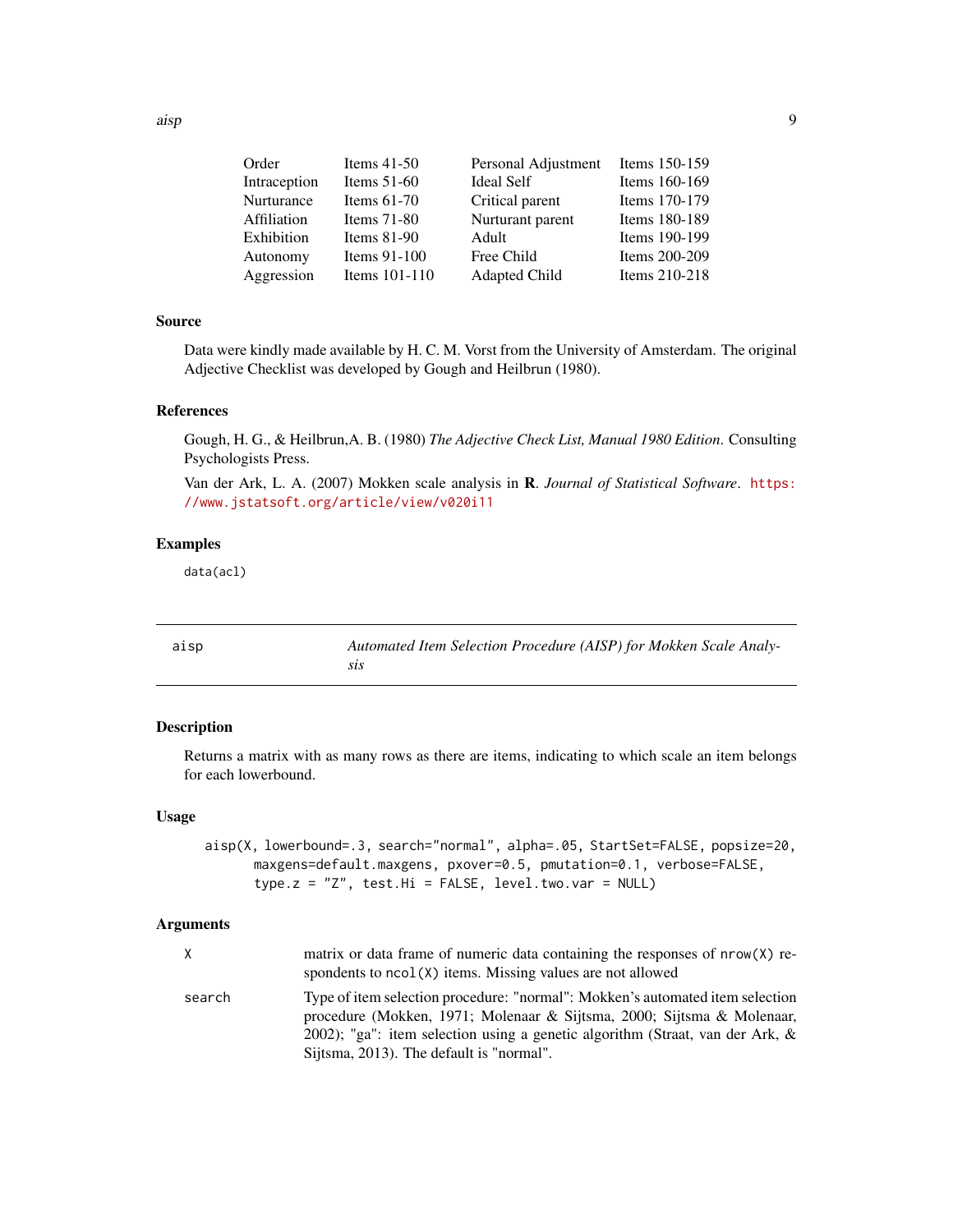| lowerbound    | Value or vector with numeric scaling criteria; $0 \le$ 1 owerbound < 1. The default<br>is $0.3$ .                                                                                                                                                                                                                                                                                                                                                                                                                                                                                                      |
|---------------|--------------------------------------------------------------------------------------------------------------------------------------------------------------------------------------------------------------------------------------------------------------------------------------------------------------------------------------------------------------------------------------------------------------------------------------------------------------------------------------------------------------------------------------------------------------------------------------------------------|
| alpha         | Type I error level. The default is 0.05.                                                                                                                                                                                                                                                                                                                                                                                                                                                                                                                                                               |
| StartSet      | Startset of items for the first scale. Vector of item numbers. If StartSet ==<br>FALSE no startset is provided (default).                                                                                                                                                                                                                                                                                                                                                                                                                                                                              |
| popsize       | Size of the population of items in genetic. algorithm The default is 20.                                                                                                                                                                                                                                                                                                                                                                                                                                                                                                                               |
| maxgens       | Number of generations in genetic algorithm. The default is $10^{\circ}$ (log2(ncol(X)/5))<br>$*1000.$                                                                                                                                                                                                                                                                                                                                                                                                                                                                                                  |
| pxover        | Cross-over probability in genetic algorithm. The default is 0.5.                                                                                                                                                                                                                                                                                                                                                                                                                                                                                                                                       |
| pmutation     | Mutation probability in genetic algorithm. The default is 0.1.                                                                                                                                                                                                                                                                                                                                                                                                                                                                                                                                         |
| verbose       | Logical, indicating whether should output to the screen the results of the model.<br>If FALSE, no output is produced. The default is TRUE.                                                                                                                                                                                                                                                                                                                                                                                                                                                             |
| type.z        | Indicates which type of Z-test is used to evaluate whether coefficients meet the<br>scaling criteria: "WB": Wald-based z-score based on standard errors as approx-<br>imated by the delta method (Kuijpers, Van der Ark, Kroon, 2013; Koopman, Zi-<br>jlstra, Van der Ark, 2020a); "RP": Range-preserving z-score, also based on the<br>delta method (Koopman, Zijlstra, Van der Ark, 2020b); "Z": uses original Z-test<br>(Mokken, 1971; Molenaar & Sijtsma, 2000; Sijtsma & Molenaar, 2002). The<br>default is "Z", but is changed to "WB" for test. Hi $==$ TRUE or if a level.two.var<br>is given. |
| test.Hi       | If FALSE: tests if Hi is significantly larger than zero; If TRUE tests if Hi is signif-<br>icantly larger than lowerbound. The default is FALSE.                                                                                                                                                                                                                                                                                                                                                                                                                                                       |
| level.two.var | vector of length $nrow(X)$ or matrix with number of rows equal to $nrow(X)$ that<br>indicates the level two variable for nested data (Koopman et al., 2020).                                                                                                                                                                                                                                                                                                                                                                                                                                           |

# Details

Each scale must consist of at least two items, hence the number of Mokken scales cannot exceed  $ncol(X)/2$ . Procedure may be slow for large data sets. Especially if the genetic algorithm is used. There is not yet an option search="extended". aisp replaces the function search.normal in earlier versions.

# Value

An matrix with J rows. Each entry refers to an item. Items with same integer belong to the same Mokken scale. A zero indicates an unscalable item. If *n* is the largest integer, then *n* Mokken scales were found.

# Author(s)

L. A. van der Ark <L.A.vanderArk@uva.nl>, J. H. Straat, L. Koopman

# References

Koopman, L. Zijlstra, B. J. H, & Van der Ark, L. A. (2020). *A two-step procedure for scaling multilevel data using Mokken's scalability coefficients*. Manuscript submitted for publication.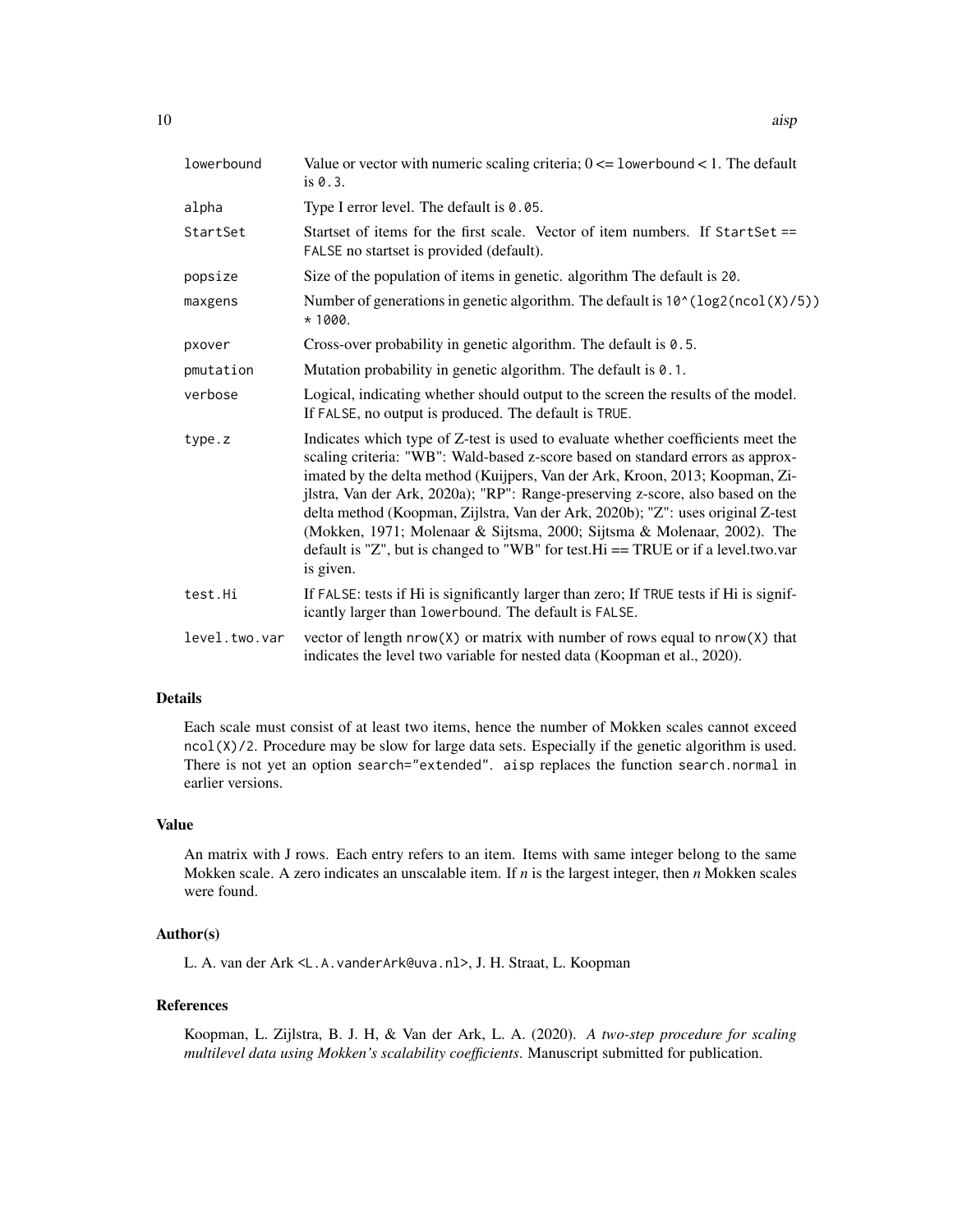<span id="page-10-0"></span>Kuijpers, R. E., Van der Ark, L. A., & Croon, M. A. (2013). Standard errors and confidence intervals for scalability coefficients in Mokken scale analysis using marginal models. *Sociological Methodology, 43,* 42-69. doi: [10.1177/0081175013481958](https://doi.org/10.1177/0081175013481958)

Mokken, R. J. (1971) *A Theory and Procedure of Scale Analysis*. De Gruyter.

Molenaar, I.W., & Sijtsma, K. (2000) *User's Manual MSP5 for Windows* [Software manual]. IEC ProGAMMA.

Sijtsma, K., & Molenaar, I. W. (2002) *Introduction to nonparametric item response theory*. Sage.

Straat, J. H., Van der Ark, L. A., & Sijtsma, K. (2013). Comparing optimization algorithms for item selection in Mokken scale analysis. *Journal of Classification, 30,* 72-99. doi: [10.1007/s00357013-](https://doi.org/10.1007/s00357-013-9122-y) [9122y](https://doi.org/10.1007/s00357-013-9122-y)

Van der Ark, L. A. (2007). Mokken scale analysis in R. *Journal of Statistical Software*. [https:](https://www.jstatsoft.org/article/view/v020i11) [//www.jstatsoft.org/article/view/v020i11](https://www.jstatsoft.org/article/view/v020i11)

Van der Ark, L. A. (2012). New developments in Mokken scale analysis in R. *Journal of Statistical Software*, 48. <https://www.jstatsoft.org/article/view/v048i05>

#### See Also

[coefH](#page-28-1), [check.iio](#page-18-1), [check.monotonicity](#page-21-1), [check.pmatrix](#page-24-1), [check.reliability](#page-25-1), [check.restscore](#page-27-1)

# Examples

data(acl)

```
# Select the scale Communality consisting of 10 items.
Communality <- acl[,1:10]
```

```
# Partition these 10 items into mokken scales using Mokken's automated item selection procedure.
scale <- aisp(Communality)
coefH(Communality[,scale==1])
```

```
# Same but using items 1 and 2 in the startset.
scale \leq aisp(Communality, StartSet = c(1, 2), verbose = TRUE)
coefH(Communality[,scale==1])
```
# Perform aisp for increasing lowerbounds

```
scales \leq aisp(Communality, lowerbound = seq(0, .55, .05))
scales
```

```
# Use a significant test for criteria Hi > c (rather than the point estimate)
scale \leq aisp(Communality, type.z = "WB", test.Hi = TRUE, verbose = TRUE)
coefH(Communality[,scale==1])
```

```
# Partition these 10 items into mokken scales using a genetic algorithm.
scale <- aisp(Communality,search="ga",maxgens=1000)
coefH(Communality[,scale==1])
```
# Perform aisp on two-level data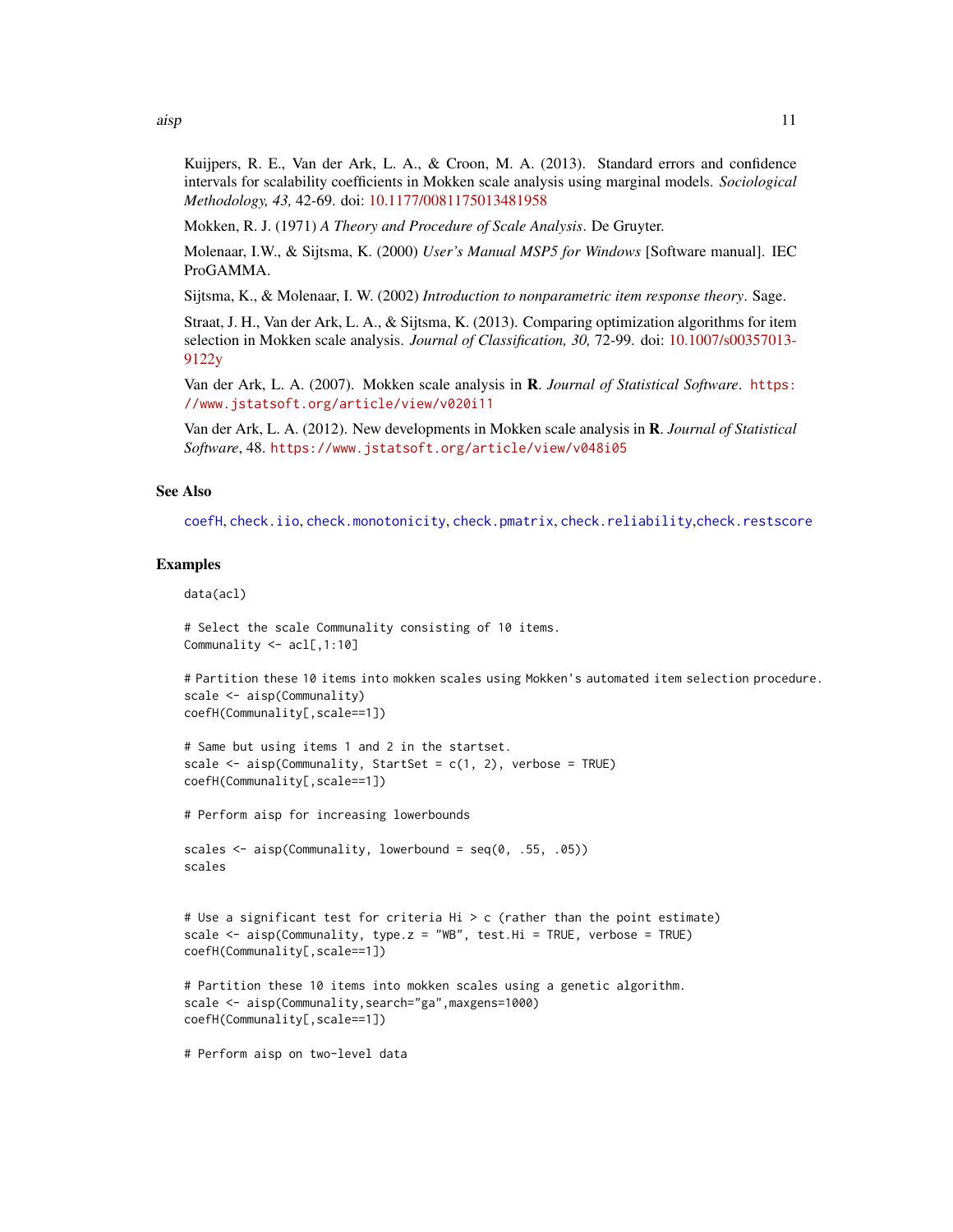```
data(autonomySupport)
scores <- autonomySupport[, -1]
classes <- autonomySupport[, 1]
scale <- aisp(scores, type.z = "WB", level.two.var = classes)
coefH(scores[, scale==1], level.two.var = classes)
```
<span id="page-11-1"></span>autonomySupport *Autonomy Support Data*

# Description

A two-level dataset with scores of 14 teachers who are rated by a group of pupils on 7 items from a Dutch Autonomy Support questionnaire (group size ranged between 5 and 39 pupils, total number of pupils is 259).

#### Usage

data(autonomySupport)

# Format

A 259 by 8 data frame containing integers. The first column reflects a teacher indicator, the remaining columns the 7 items, see colnames(autonomySupport).

# Details

Each item has five ordered answer categories from *not at all/never* (score 1) to *certainly/always* (score 5). The items reflect several autonomy supportive behaviours from teachers.

| Item        | <i>Short</i>      | Content                                                            |
|-------------|-------------------|--------------------------------------------------------------------|
| Item 1      | Choose            | The teacher lets me choose what I am going to do                   |
|             | Item 2 Decide     | The teacher decides which task I will start with (inversely coded) |
| Item 3      | Task              | I get to choose which task I will start with                       |
| Item 4      | Listen            | The teacher listens to me when I disagree with something           |
| Item 5 Help |                   | The teacher helps me when I ask for it                             |
| Item 6      | Accept            | The teacher accepts me for who I am                                |
|             | Item 7 Understand | The teacher helps me when I do not understand a task               |
|             |                   |                                                                    |

#### Source

The seven items are a subset from a self-constructed 27-item questionnaire on teacher's autonomy support. Data were collected and made available by L. Koopman from the University of Amsterdam.

<span id="page-11-0"></span>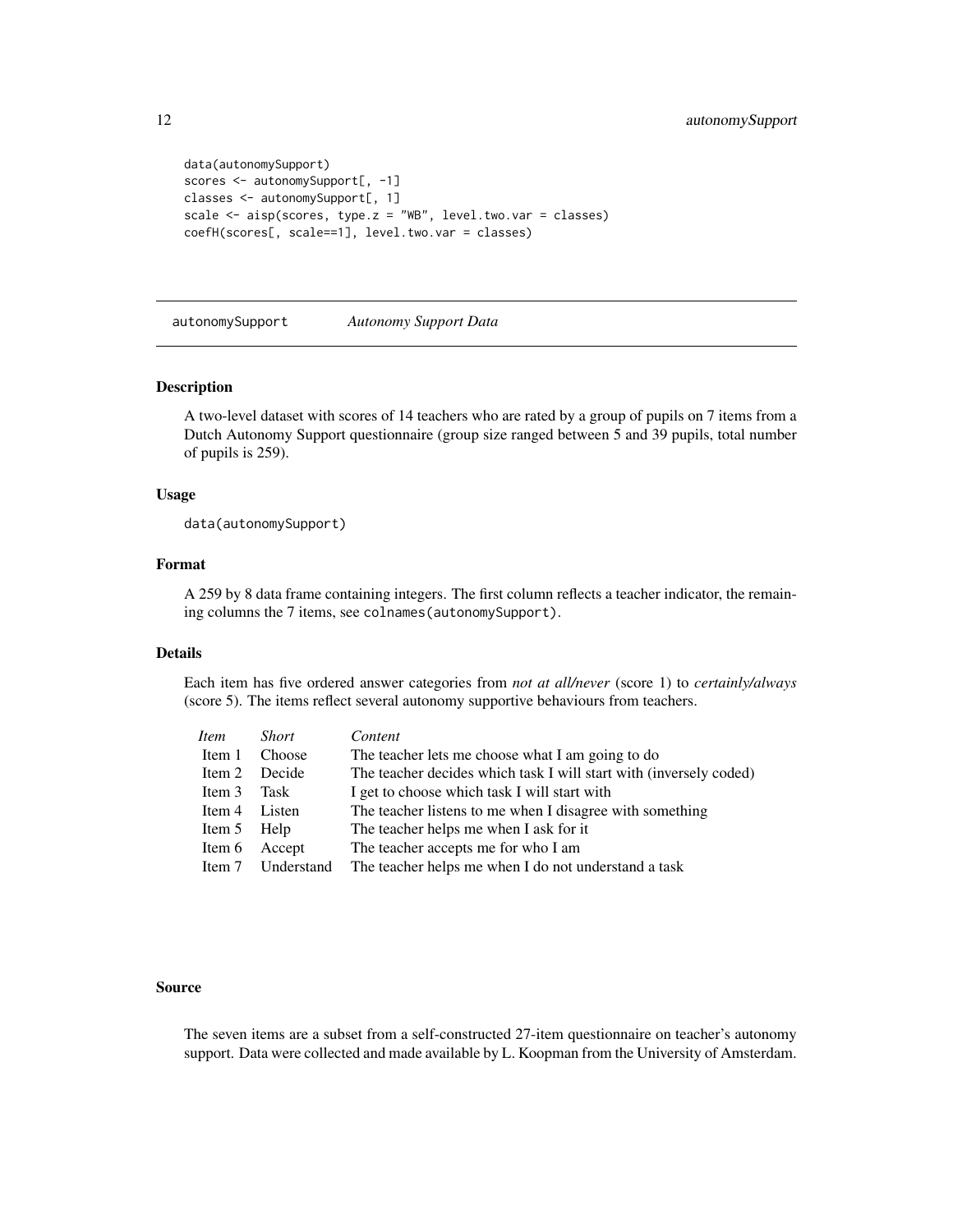#### <span id="page-12-0"></span>balance 13

# References

Koopman, L., Zijlstra, B. J. H. & Van der Ark, L. A., (2019). Standard errors of two-lvel scalability coefficients. *British Journal of Statistical and Mathematical Psychology, 73,* 213-236. doi: [10.1111/](https://doi.org/10.1111/bmsp.12174) [bmsp.12174](https://doi.org/10.1111/bmsp.12174)

# See Also

[MLcoefH](#page-37-1),

#### Examples

data(autonomySupport)

<span id="page-12-1"></span>balance *Balance Data*

#### **Description**

Scores of 484 todlers on 25 balance-problem items.

# Usage

data(balance)

# Format

A 484 by 25 data frame containing integers.

# Details

The items include 5 conflict-balance (CB) items , 5 conflic-distance (CD) items, 5 conflict-weight (CW) items, 5 distance (D) items, and 5 weight (W) items. Respondents have been deidentified, and covariates have been removed. The deidentified data do allow to replicate the analyses in Sijtsma and Van der Ark (2020, chapter 5) using the code available from <https://osf.io/e9jrz>.

#### Source

The data were collected by Leo van Maanen (see, Van Maanen, Been & Sijtsma, 1989).

# References

Van Maanen, L., Been, P. H., & Sijtsma, K. (1989). Problem solving strategies and the Linear Logistic Test Model. In E. E. Ch. I. Roskam (Ed.), *Mathematical psychology in progress* (pp. 267-287). Springer.

Sijtsma, K., & Van der Ark, L. A. (2020), *Measurement models for psychological attributes.* Chapman and Hall/CRC Press. [https://www.routledge.com/Measurement-Models-for-Psychologi](https://www.routledge.com/Measurement-Models-for-Psychological-Attributes/Sijtsma-Ark/p/book/9780367424527)cal-Attributes/ [Sijtsma-Ark/p/book/9780367424527](https://www.routledge.com/Measurement-Models-for-Psychological-Attributes/Sijtsma-Ark/p/book/9780367424527)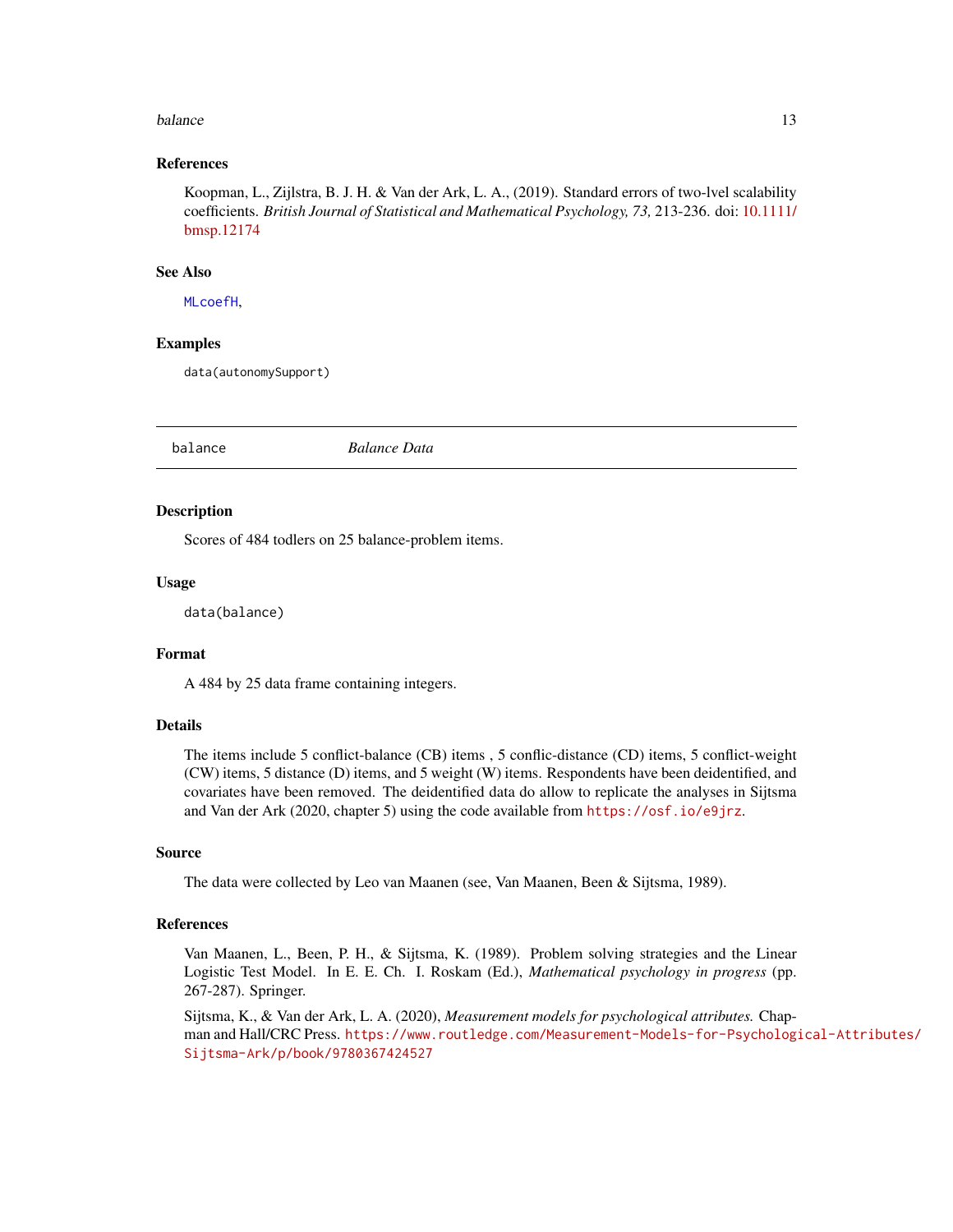<span id="page-13-0"></span>14 cavalini

# Examples

data(balance)

<span id="page-13-1"></span>cavalini *Coping Strategies*

# Description

Data came from 17 polytomous items administered to 828 respondents (Cavalini, 1992) asking them how they coped actively with the bad smell from a factory in the neighborhood of their homes.

# Usage

data(cavalini)

# Format

A 828 by 17 matrix containing integers. attributes(cavalini) gives details on the items.

# Details

Items have four ordered answer categories, *never* (score 0), *seldom* (1), *often* (2), and *always* (3). The 17 items constitute 4 scales (for detailed information, see Sijtsma & Molenaar, 2002, pp. 82- 86).

| Item 1            | Keep windows closed              |
|-------------------|----------------------------------|
| Item <sub>2</sub> | No laundry outside               |
| Item3             | Search source of malodor         |
| Item <sub>4</sub> | No blankets outside              |
| Item <sub>5</sub> | Try to find solutions            |
| Item <sub>6</sub> | Go elsewhere for fresh air       |
| Item <sub>7</sub> | Call environmental agency        |
| Item <sub>8</sub> | Think of something else.         |
| Item <sub>9</sub> | File complaint with producer     |
| Item $10$         | Acquiesce in odor annoyance      |
| Item $11$         | Do something to get rid of it    |
| Item12            | Say "it might have been worse"   |
| Item13            | Experience unrest                |
| Item $14$         | Talk to friends and family       |
| Item $15$         | Seek diversion                   |
| Item $16$         | Avoid breathing through the nose |
| Item $17$         | Try to adapt to situation        |
|                   |                                  |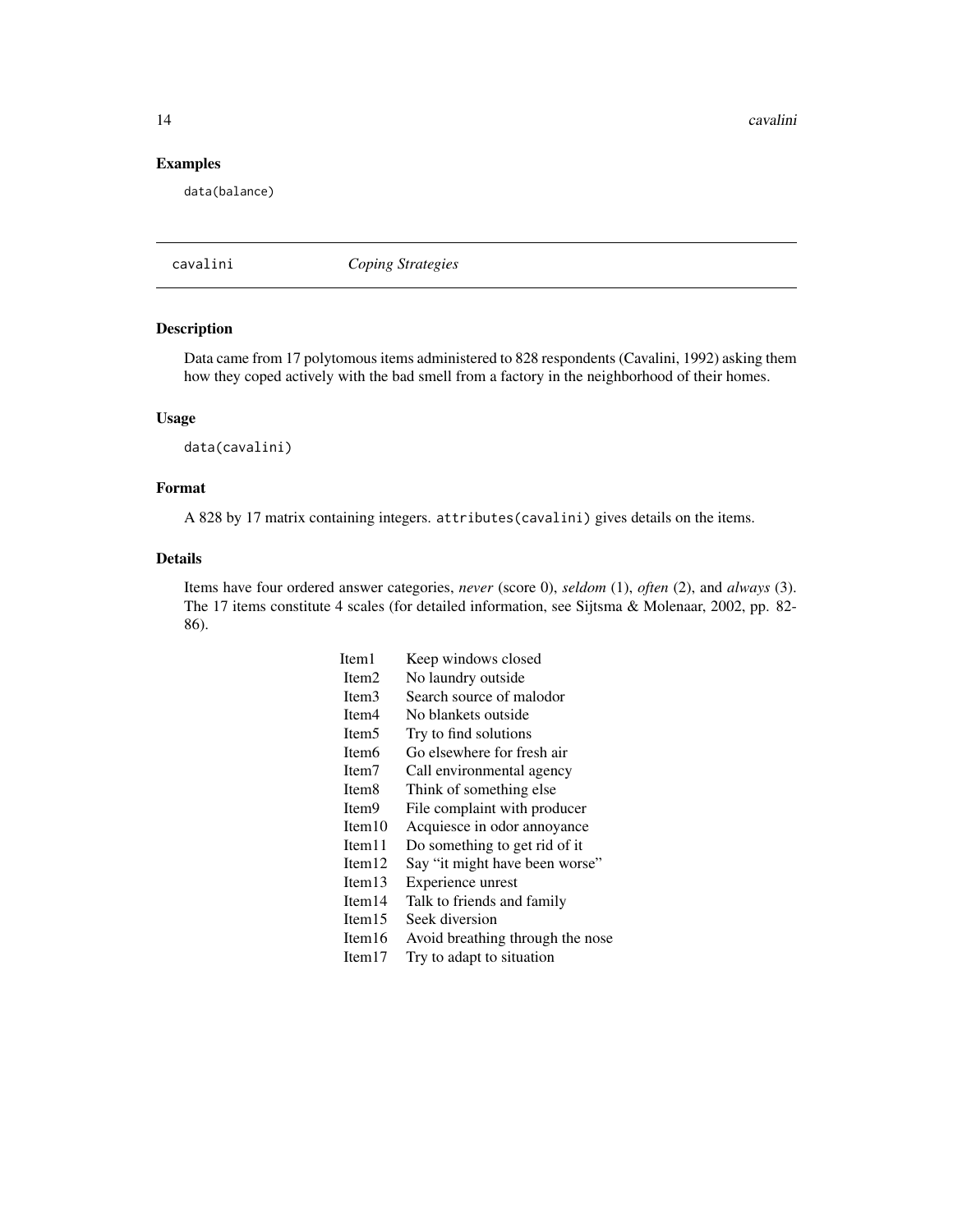# <span id="page-14-0"></span>check.bounds 15

# References

Cavalini, P. M. (1992). *It's an ill wind that brings no good. Studies on odour annoyance and the dispersion of odorant concentrations from industries.* Unpublished doctoral disseratation. University of Groningen, The Netherlands.

Sijtsma, K., & Molenaar, I. W. (2002) *Introduction to nonparametric item response theory*. Sage.

# See Also

[check.iio](#page-18-1),

# Examples

```
data(cavalini)
attributes(cavalini)$labels
```
check.bounds *Check the relative lower bound for scalability coefficients*

#### Description

Returns the relative bounds for Mokken's scalability coefficients for dichotomous items as described by Ellis (2014).

#### Usage

```
check.bounds(X, quant = .90, lower = TRUE, upper = FALSE)
```
# Arguments

| X.    | matrix or data frame of numeric data containing the responses of nrow(X) re-<br>spondents to $ncol(X)$ items. Missing values are not allowed                                                            |
|-------|---------------------------------------------------------------------------------------------------------------------------------------------------------------------------------------------------------|
| quant | numerical value between 0 and 1 used for the computation of lower bound<br>L2rij. The computation deviates somewhat from the proposal in Ellis $(2014)$<br>because the stats function quantile is used. |
| lower | Boolean: If TRUE, the lower bounds are given.                                                                                                                                                           |
| upper | Boolean: If TRUE, the upper bounds are given.                                                                                                                                                           |

#### Value

List containing two lists UpperBounds and LowerBounds, each containing a list of two J x J matrices  $(J =$  number of items): L1rij (overestimator of the lower bound for the correlation) and L2rij (underestimator of the lower bound for the correlation).

# Author(s)

L. A. van der Ark <L.A.vanderArk@uva.nl>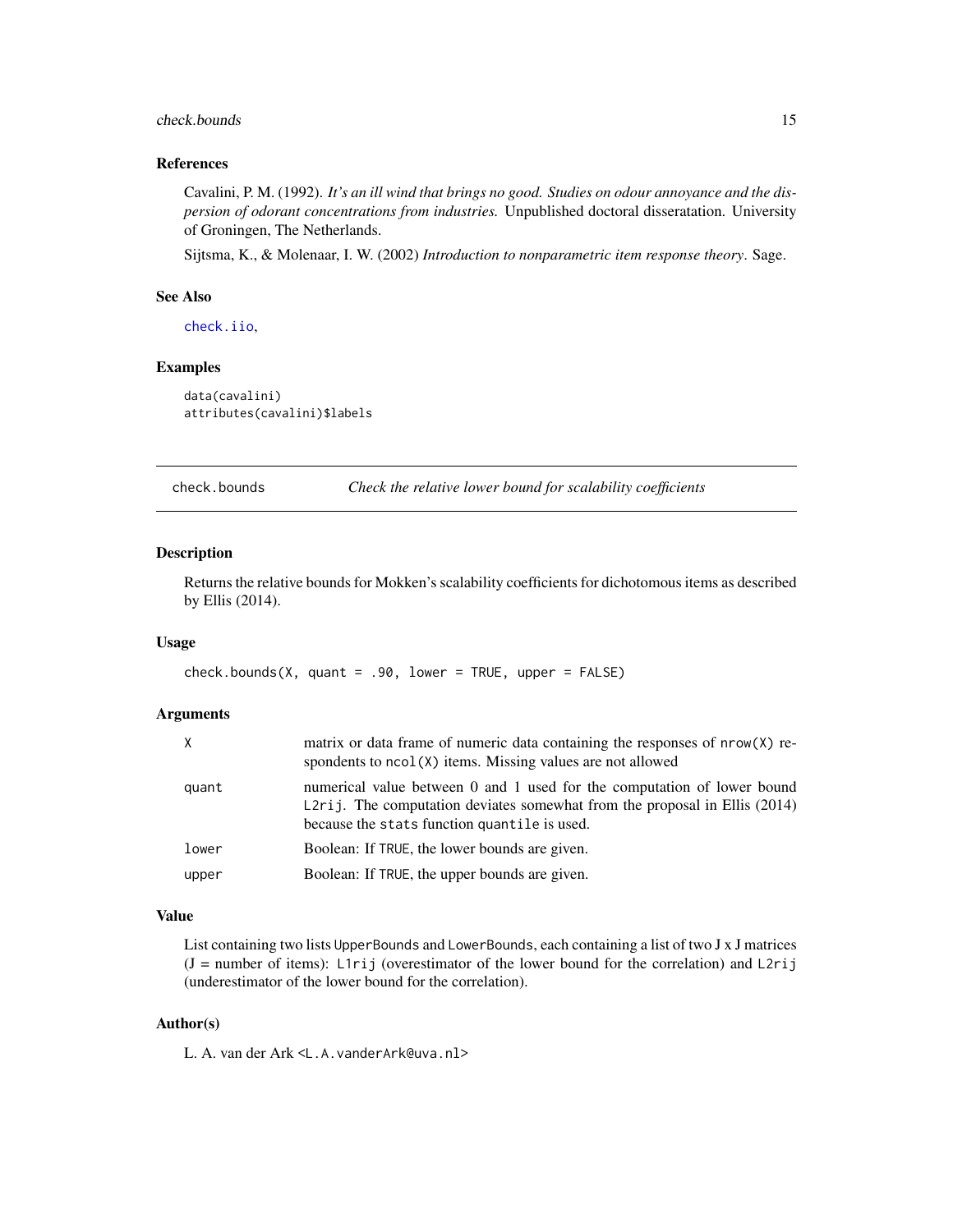# References

Ellis, J. L. (2014). An inequality for correlations in unidimensional monotone latent variable models for binary variables. *Psychometrika, 79*, 303-316. doi: [10.1007/S1133601393415](https://doi.org/10.1007/S11336-013-9341-5)

# Examples

```
data(acl)
Communality <- acl[,1:10]
R <- cor(Communality)
res <- check.bounds(Communality, upper = TRUE)
L1rij <- res$LowerBounds$L1rij
L2rij <- res$LowerBounds$L2rij
U1rij <- res$UpperBounds$U1rij
U2rij <- res$UpperBounds$U2rij
# Correlations that meet L1rij (possibly an overestimation of the lower bound).
R >= L1rij
# Correlations that meet U1rij (possibly an overestimation of the upper bound).
R <= U1rij
# Correlations that meet L2rij (possibly an underestimation of the lower bound).
R >= L2rij
# Correlations that meet U2rij (possibly an underestimation of the upper bound).
R <= U2rij
```
<span id="page-15-1"></span>check.ca *Check conditional association to indentify local dependence.*

#### Description

The function uses three special cases of conditional association (CA; Holland & Rosenbaum, 1986) to identify positive and negative local dependence in the monotone homogeneity model. Straat, Van der Ark, and Sijtsma (2016; also, see Sijtsma, Van der Ark, & Straat, 2015) described the procedure.

#### Usage

check.ca(X, Windex = FALSE, MINSIZE = 4, NWEIGHTOPTION = "noweight", COVWEIGHTOPTION = "pnorm", MINGROUP = 4)

# Arguments

| X             | Matrix of integers, missing values are not allowed                                                                                                                                                                                                                                     |
|---------------|----------------------------------------------------------------------------------------------------------------------------------------------------------------------------------------------------------------------------------------------------------------------------------------|
| Windex        | Boolean. Should output contain indices W1, W2, and W3?                                                                                                                                                                                                                                 |
| MINSIZE       | Minimum sample size of a rest-score group                                                                                                                                                                                                                                              |
| NWEIGHTOPTION | Weight of sample size on each conditional covariance. Options: "noweight"<br>(each covariance has weight 1, default in Straat et al., 2016) and "sqrt" (each<br>covariance has weight sqrt( $N_k(x)$ ), this option was used in an older, decrepit,<br>version of Straat et al., 2016) |

<span id="page-15-0"></span>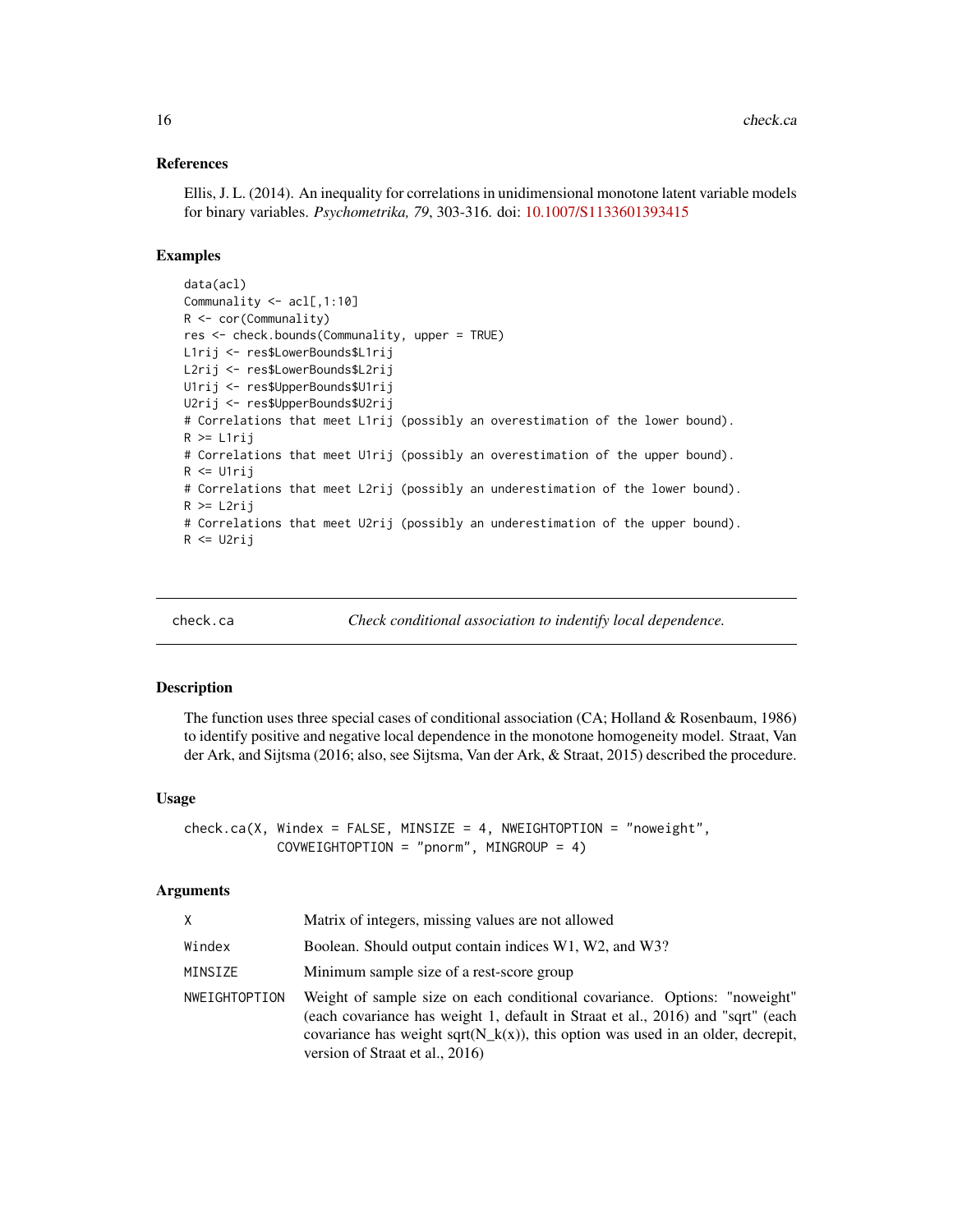<span id="page-16-0"></span>

| COVWEIGHTOPTION |                                                                                                                                                                                                                                                                                                                            |
|-----------------|----------------------------------------------------------------------------------------------------------------------------------------------------------------------------------------------------------------------------------------------------------------------------------------------------------------------------|
|                 | Weight of each conditional covariance on the computation of $W1$ , $W2$ , and $W3$ .<br>Options: "pnorm" (weight equals $P[cov < 0]$ , default in Straat et al., 2014) and<br>"noweight" (if $cov < 0$ , then weight = 1, and weight = 0, otherwise; this option<br>was used in a previous version of Straat et al., 2014) |
| MINGROUP        | Minimum sample size of the conditioning variable to compute a covariance.<br>Since the term N-3 is used in the computation of the standard error, $N = 4$ is the<br>default.                                                                                                                                               |

# Value

list of three components:

(1) InScale (vector of booleans with length equal to the number of items): indicates whether an item is still in the scale.

(2) Index (list): Numerical values of indices W1, W2, and W3 (shown only if Windex = TRUE). Index has three subcomponents: W1, W2, and W3.

(3) Flagged (list): Boolean indicating whether a value of W1, W2, and W3 is flagged (1) or not (0) (shown only if Windex = TRUE) Index has three subcomponents: F1, F2, and F3, corresponding to the flagging of indices W1, W2, and W3, respectively.

Subcomponents correspond to the iteration. The first subcomponent refers to the situation with all items in the test, the second subcomponent refers to the sitution with the worst item deleted, the third subcomponent refers to the sitution with the two worst items deleted, etc.

# Author(s)

L. A. van der Ark <L.A.vanderArk@uva.nl> and J. H. Straat

# References

Straat, J. H., Van der Ark, L. A., & Sijtsma, K. (2016). Using conditional association to identify locally Independent item sets. *Methodology, 12*, 117-123. doi: [10.1027/16142241/a000115](https://doi.org/10.1027/1614-2241/a000115)

Sijtsma, K., van der Ark, L. A., & Straat, J. H. (2015) Goodness of fit methods for nonparametric IRT models. In L. A. van der Ark, D. M. Bolt, W.-C. Wang, J. Douglas, & S.-M. Chow (Eds.), *Quantitative psychology research: The 79th Annual Meeting of the Psychometric Society, Madison, Wisconsin, 2014.* (pp. 109 - 120) Springer. doi: [10.1007/9783319199771\\_9](https://doi.org/10.1007/978-3-319-19977-1_9)

# See Also

[DS14](#page-33-1), [recode](#page-49-1), [twoway](#page-61-1)

#### Examples

data(DS14)

# Handle missing data nand recode negatively worded items  $X \le -$  DS14[, 3 : 16]  $X \leftarrow$  twoway $(X)$  $X \leftarrow \text{recode}(X, c(1, 3))$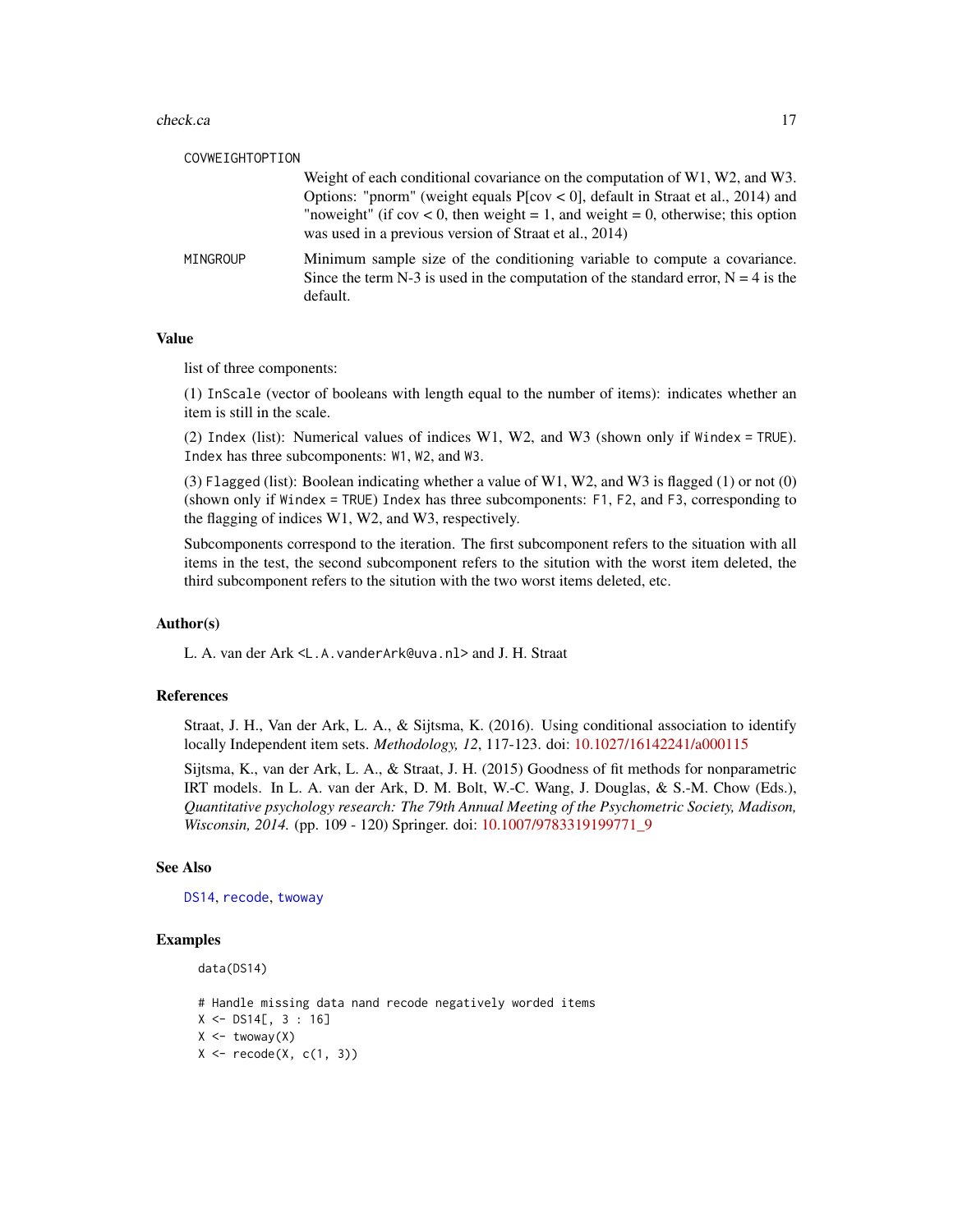```
# Negative affectivity
Na <- X[, c(1, 3, 6, 8, 10, 11, 14)]
# Social inhibition
Si \leftarrow X[, C(2, 4, 5, 7, 9, 12, 13)]check.ca(Na, TRUE)
```
<span id="page-17-1"></span>check.errors *Check the number of Guttman errors (Gplus) and the number of infrequent scores (Oplus) for each respondent*

# **Description**

Returns a lost containing outlier scores Gplus (number of Guttman errors; Guttman, 1944) and Oplus for each respondent (Zijlstra, van der Ark & Sijtsma, 2007).

# Usage

check.errors(X, returnGplus = TRUE, returnOplus = FALSE)

#### Arguments

| X           | matrix or data frame of numeric data containing the responses of nrow(X) re-<br>spondents to $ncol(X)$ items. Missing values are not allowed |
|-------------|----------------------------------------------------------------------------------------------------------------------------------------------|
| returnGplus | Boolean. If TRUE the output contains outlier score Gplus                                                                                     |
| returnOplus | Boolean. If TRUE the output contains outlier score Oplus                                                                                     |

# Value

List. Depending on the values of returnGplus and returnOplus, the output contains outlier score Gplus (the number of Guttman errors) and Oplusfor each respondent

# Author(s)

L. A. van der Ark <L.A.vanderArk@uva.nl>

#### References

Guttman, L. (1944) A basis for scaling qualitative data. *American Sociological Review, 9*, 139-150.

Meijer, R. R. (1994) The number of Guttman errors as a simple and powerful person-fit statistic. *Applied Psychological Measurement, 18*, 311-314. doi: [10.1177/014662169401800402](https://doi.org/10.1177/014662169401800402)

Mokken, R. J. (1971) *A Theory and Procedure of Scale Analysis*. De Gruyter.

Molenaar, I.W., & Sijtsma, K. (2000) *User's Manual MSP5 for Windows* [Software manual]. IEC ProGAMMA.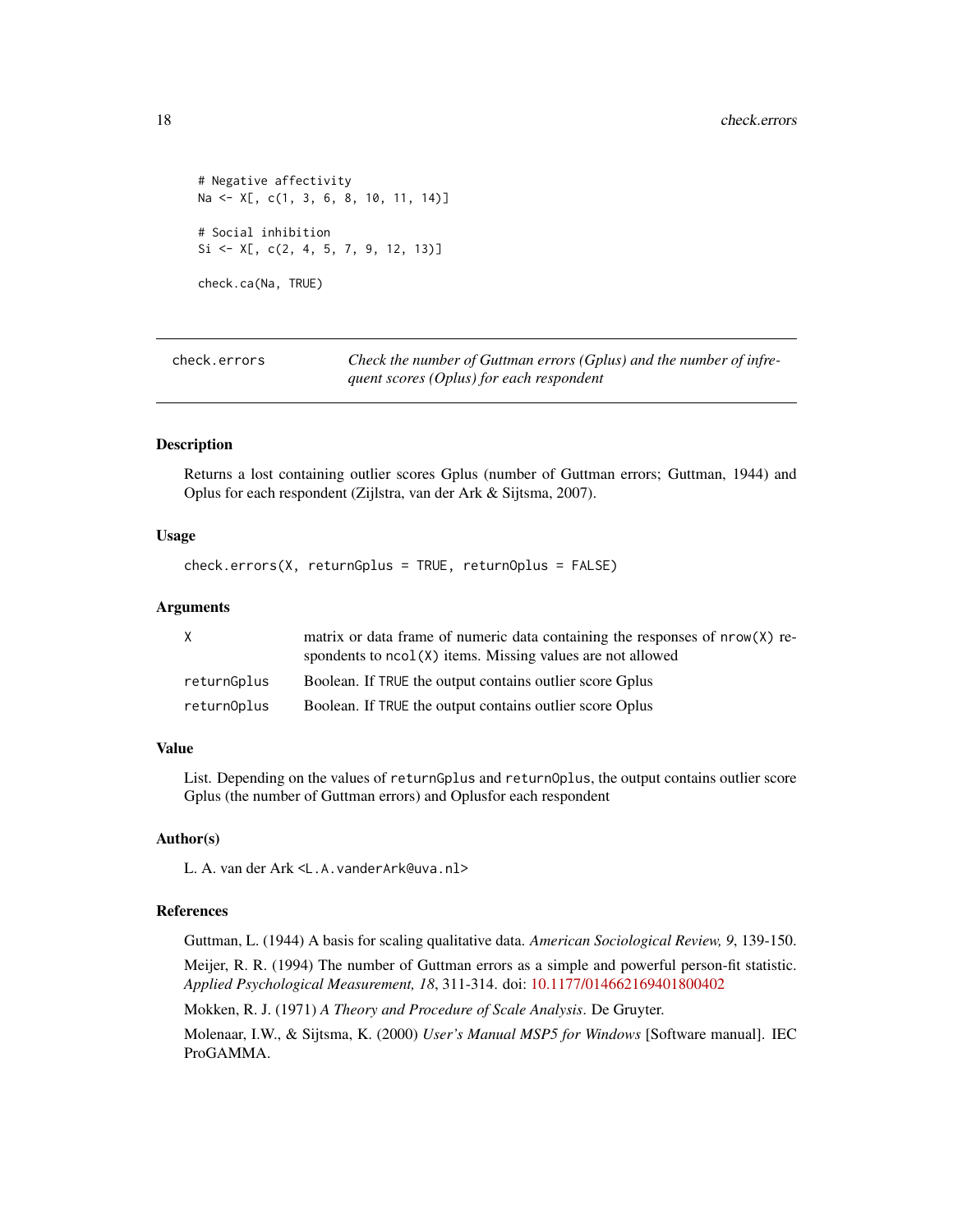#### <span id="page-18-0"></span>check.iio 19

Sijtsma, K., & Molenaar, I. W. (2002) *Introduction to nonparametric item response theory*. Sage.

Van der Ark, L. A. (2007). Mokken scale analysis in R. *Journal of Statistical Software*. [https:](https://www.jstatsoft.org/article/view/v020i11) [//www.jstatsoft.org/article/view/v020i11](https://www.jstatsoft.org/article/view/v020i11)

Zijlstra, W. P., Van der Ark, L. A., & Sijtsma, K. (e2007). Outlier detection in test and questionnaire data. *Multivariate Behavioral Research, 42*, 531-555. doi: [10.1080/00273170701384340](https://doi.org/10.1080/00273170701384340)

#### See Also

[check.ca](#page-15-1), [check.iio](#page-18-1), [check.monotonicity](#page-21-1), [check.pmatrix](#page-24-1), [check.reliability](#page-25-1) [coefH](#page-28-1), [plot.restscore.class](#page-48-1), [summary.restscore.class](#page-55-1)

# Examples

```
data(acl)
Communality <- acl[,1:10]
Gplus <- check.errors(Communality, TRUE, FALSE)$Gplus
Oplus <- check.errors(Communality, FALSE, TRUE)$Oplus
hist(Gplus, breaks = 0:max(Gplus))
```
<span id="page-18-1"></span>check.iio *Check of Invariant Item Ordering*

#### **Description**

Returns a list (of class iio.class) with results from the investigation of invariant item ordering. Three methods may be used for the investigation of invariant item ordering. (1) Method MIIO (manifest invariant item ordering: investigates the manifest item response functions for all pairs of items). For polytomous items, t-tests are used to test violations, for dichotomous items z-tests are used to test are used to test violations. (2) Method MS-CPM (manifest scale - cumulative probability model: investigates the manifest item step response functions for all pairs of items). Z-tests are used to test violations. (3) Method IT (increasingness in transposition: investigates all bivariate joint probabilities for all pairs of items). Chi-square tests are used to test violations.

For a complete description of Method MIIO, see Ligtvoet, Van der Ark, Te Marvelde, and Sijtsma (2010); for a complete description of the Method MS-CPM and Method IT with reference to Method MIIO, see Ligtvoet, Van der Ark, Bergsma, and Sijtsma (2011).

# Usage

```
check.iio(X, method="MIIO", minvi = default.minvi, minsize = default.minsize,
alpha = .05, item.selection=TRUE, verbose=FALSE)
```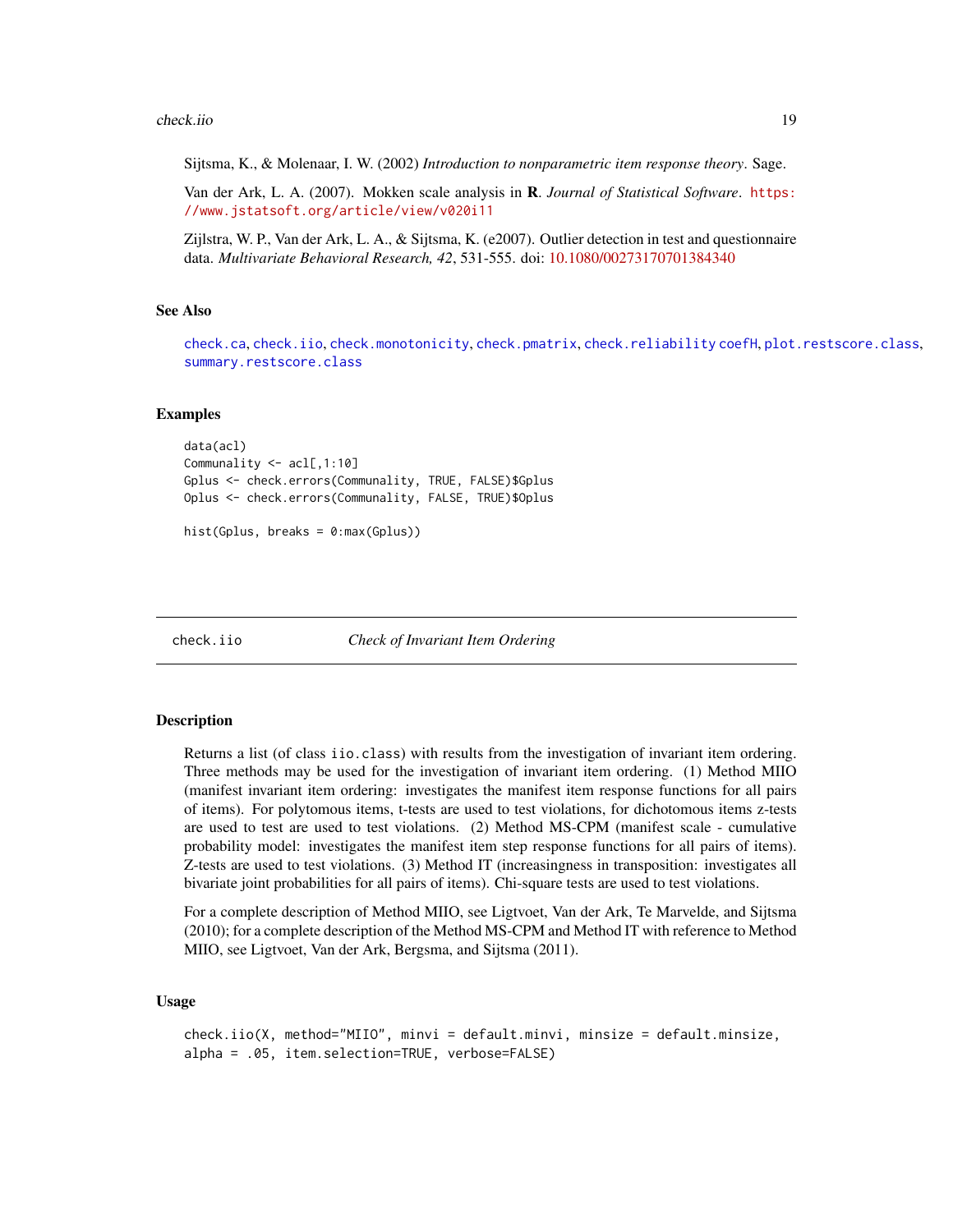# Arguments

| X       | matrix or data frame of numeric data containing the responses of nrow(X) re-<br>spondents to ncol(X) items. Missing values are not allowed                                                      |
|---------|-------------------------------------------------------------------------------------------------------------------------------------------------------------------------------------------------|
| method  | Either "MIIO" (default), "MSCPM", or "IT". Partial matching is allowed (e.g.<br>method="ms" is equivalent to method="MSCPM")                                                                    |
| minvi   | minimum size of a violation that is reported. By default $minvi = .03$ times the<br>number of item step response functions (m) for Method MIIO; $minvi = .03$ for<br>Method IT and Method MSCPM |
| minsize | minimum size of a rest score group. By default minsize = $N/10$ if $N \ge 500$ ;<br>minsize = $N/5$ if $250 \le N < 500$ ; and minsize = max $(N/3, 50)$ if $N < 250$                           |
| alpha   | Nominal Type I error for t test (Method MIIO), z test (Method MSCPM), or<br>McNemar test (Method IT). Default alpha = $.05$                                                                     |
|         | item. selection Conduct backward item selection procedure (see Ligtvoet et al., 2010). Default<br>item.selection=TRUE                                                                           |
| verbose | Show the results of the backward item selection algorithm on screen. Default<br>verbose=FALSE                                                                                                   |

# Details

The output is of class iio.class, and is often numerous. Functions plot and summary can be used to summarize the output. See Van der Ark (2014) for an example.

# Value

| results       | A list with as many components as there are item pairs. Each component itself<br>is also a list containing the results of the investigation of IIO.                                                                                                                                                                                                                                                                                                                                                                                                                                                                                                    |
|---------------|--------------------------------------------------------------------------------------------------------------------------------------------------------------------------------------------------------------------------------------------------------------------------------------------------------------------------------------------------------------------------------------------------------------------------------------------------------------------------------------------------------------------------------------------------------------------------------------------------------------------------------------------------------|
| violations    | A matrix: Summary of the backward item selection (Corresponds to Table 4 in<br>Ligtvoet et al., 2010, and Table 1 in Ligtvoet et al., 2011). The first column<br>gives, for each item, the number of violations of IIO. If the number of violations<br>is nonzero, then the item with the largest number of violations is removed. If<br>two or more items have the maximum number of violations, then from those<br>items the item producing the lowest value of Loevinger's H is removed. The<br>second column shows the number of violations with one item removed, the third<br>column shows the number of violations with two items removed, etc. |
| items.removed | List of the items removed in chronological order                                                                                                                                                                                                                                                                                                                                                                                                                                                                                                                                                                                                       |
| НT            | Coefficient HT for the remaining items. For the use of coefficient HT see<br>Ligtvoet et al. (2010). If the sample size is extremely large coefficient HT is<br>estimated using a random subsample.                                                                                                                                                                                                                                                                                                                                                                                                                                                    |
| method        | The argument method                                                                                                                                                                                                                                                                                                                                                                                                                                                                                                                                                                                                                                    |
| item.mean     | The mean item scores                                                                                                                                                                                                                                                                                                                                                                                                                                                                                                                                                                                                                                   |

# Author(s)

L. A. van der Ark <L.A.vanderArk@uva.nl>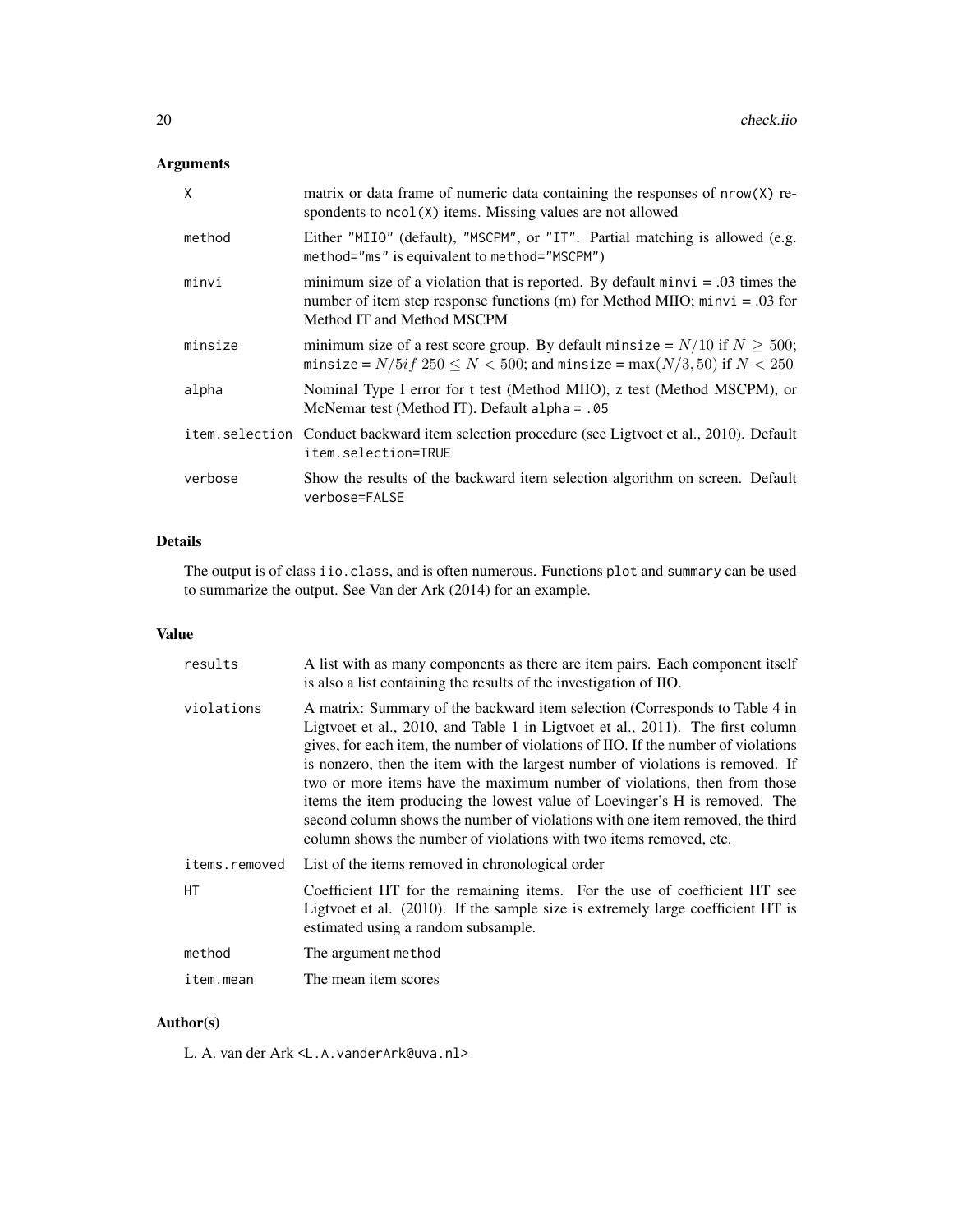#### <span id="page-20-0"></span>check.iio 21

#### References

Ligtvoet, R., L. A. van der Ark, J. M. te Marvelde, & K. Sijtsma (2010). Investigating an invariant item ordering for polytomously scored items. *Educational and Psychological Measurement, 70*, 578-595. doi: [10.1177/0013164409355697](https://doi.org/10.1177/0013164409355697)

Ligtvoet, R., L. A. van der Ark, W. P. Bergsma, & K. Sijtsma (2011). Polytomous latent scales for the investigation of the ordering of items. *Psychometrika, 76*, 200-216. doi: [10.1007/s11336010-](https://doi.org/10.1007/s11336-010-9199-8) [91998](https://doi.org/10.1007/s11336-010-9199-8)

Sijtsma, K., R. R. Meijer, & Van der Ark, L. A. (2011). Mokken scale analysis as time goes by: An update for scaling practitioners. *Personality and Individual Differences, 50*, 31-37. doi: [10.1016/](https://doi.org/10.1016/j.paid.2010.08.016) [j.paid.2010.08.016](https://doi.org/10.1016/j.paid.2010.08.016)

Sijtsma, K., & Molenaar, I. W. (2002) *Introduction to nonparametric item response theory*. Sage.

Van der Ark, L. A. (2007). Mokken scale analysis in R. *Journal of Statistical Software, 20* (11), 1-19. <https://www.jstatsoft.org/article/view/v020i11>

Van der Ark, L. A. (2012). New developments in Mokken scale analysis in R. *Journal of Statistical Software, 48*(5), 1-27. <https://www.jstatsoft.org/article/view/v048i05>

# See Also

[check.errors](#page-17-1), [check.monotonicity](#page-21-1), [check.pmatrix](#page-24-1), [check.reliability](#page-25-1) [check.restscore](#page-27-1), [coefH](#page-28-1), [plot.iio.class](#page-43-1), [summary.iio.class](#page-50-1),

# Examples

```
# Examples from Ligtvoet et al. (2010).
```
data(acl)

```
Order <- acl[,41:50]
summary(check.iio(Order))
plot(check.iio(Order))
```
Autonomy  $\leq -acl[, 91:100]$ summary(check.iio(Autonomy)) plot(check.iio(Autonomy))

```
# Examples from Ligtvoet et al. (2011).
```

```
data(cavalini)
X1 <- cavalini[,c(3,5,6,7,9,11,13,14)]
```

```
# Use Method MIIO and remove items violating MIIO
iio.list1 <- check.iio(X1)
summary(iio.list1)
X2 <- X1[,is.na(charmatch(dimnames(X1)[[2]],names(iio.list1$items.removed)))]
```

```
# Use Method MSCPM and remove items violating MSCPM
iio.list2 <- check.iio(X2,method="MSCPM")
summary(iio.list2)
```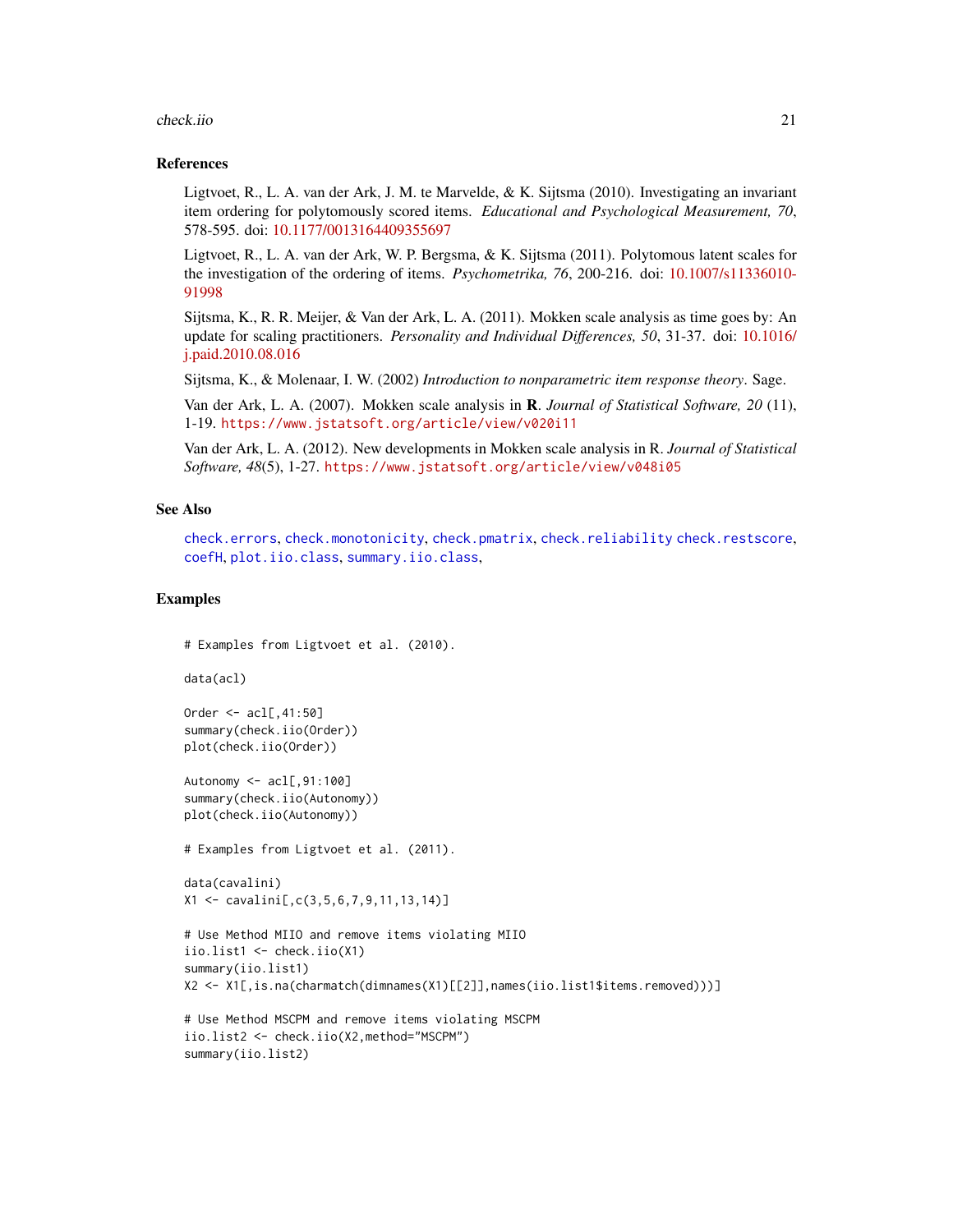```
X3 <- X2[,is.na(charmatch(dimnames(X2)[[2]],names(iio.list2$items.removed)))]
```

```
# Use Method IT
iio.list3 <- check.iio(X3,method="IT")
summary(iio.list3)
```
<span id="page-21-1"></span>check.monotonicity *Check of Monotonicity*

# Description

Returns a list (of class monotonicity.class) with results from the investigation of monotonicity (Junker & Sijtsma, 2000; Mokken, 1971; Molenaar & Sijtsma, 2000; Sijtsma & Molenaar, 2002).

# Usage

 $check.monotonicity(X, minvi = 0.03, minsize = default.minsize)$ 

# Arguments

| X.      | matrix or data frame of numeric data containing the responses of nrow(X) re-<br>spondents to $ncol(X)$ items. Missing values are not allowed                                 |
|---------|------------------------------------------------------------------------------------------------------------------------------------------------------------------------------|
| minvi   | minimum size of a violation that is reported                                                                                                                                 |
| minsize | minimum size of a rest score group. By default minsize = $N/10$ if $N \ge 500$ ;<br>minsize = $N/5$ <i>if</i> $250 \le N < 500$ ; and minsize = max $(N/3, 50)$ if $N < 250$ |

# Details

The output is of class monotonicity.class, and is often numerous. Functions plot and summary can be used to summarize the output. See Van der Ark (2007) for an example.

# Value

| results  | A list with as many components as there are items. Each component itself is<br>also a list containing the results of the check of monotonicity. |
|----------|-------------------------------------------------------------------------------------------------------------------------------------------------|
| I.labels | The item labels                                                                                                                                 |
| Hi       | The item scalability coefficients Hi                                                                                                            |
| m        | The number of answer categories.                                                                                                                |

# Author(s)

L. A. van der Ark <L.A.vanderArk@uva.nl>

<span id="page-21-0"></span>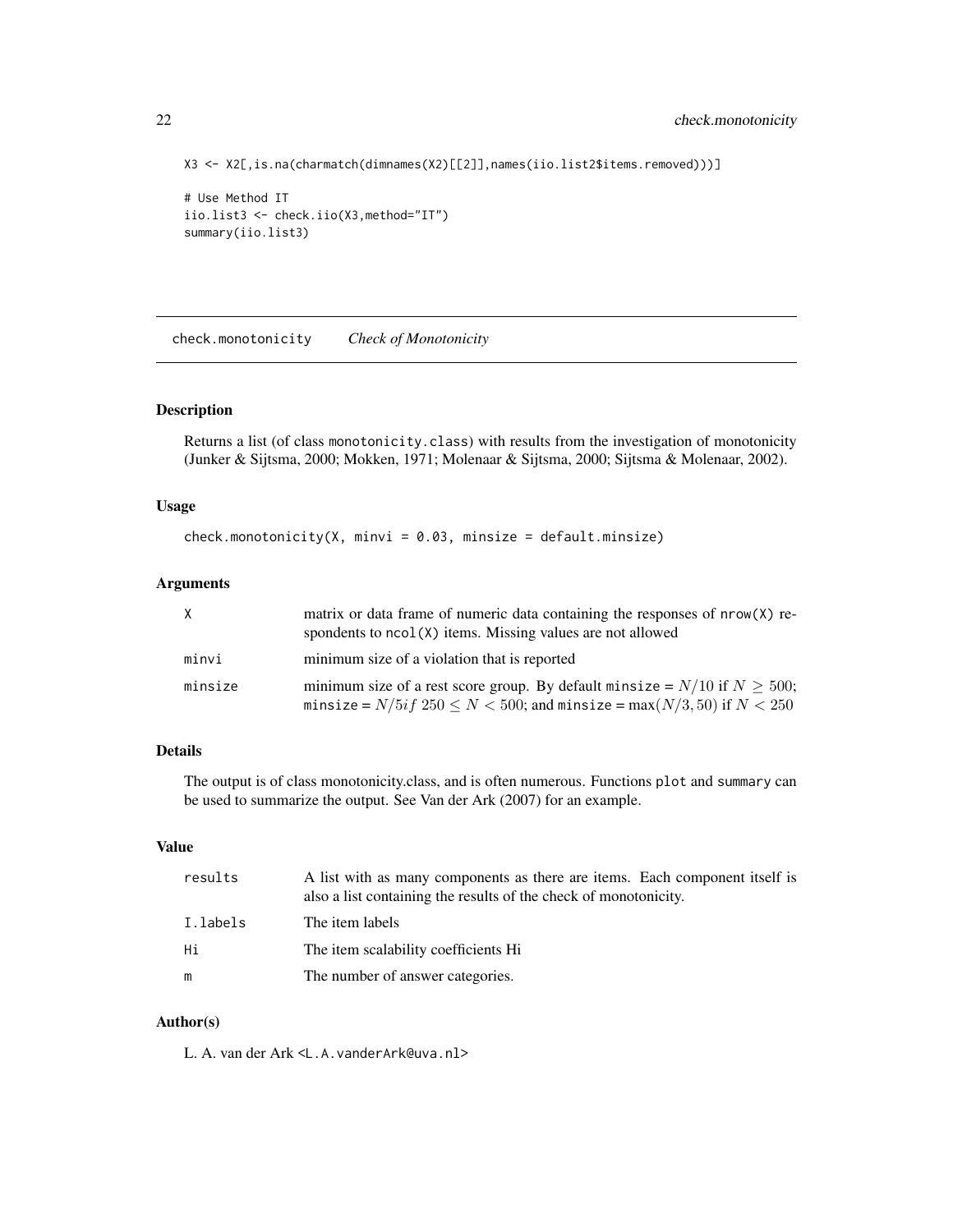#### <span id="page-22-0"></span>check.norms 23

#### References

Junker, B.W., & Sijtsma, K. (2000). Latent and manifest monotonicity in item response models. *Applied Psychological Measurement, 24*, 65-81. doi: [10.1177/01466216000241004](https://doi.org/10.1177/01466216000241004)

Mokken, R. J. (1971) *A Theory and Procedure of Scale Analysis*. De Gruyter.

Molenaar, I.W., & Sijtsma, K. (2000) *User's Manual MSP5 for Windows* [Software manual]. IEC ProGAMMA.

Sijtsma, K., & Molenaar, I. W. (2002) *Introduction to nonparametric item response theory*. Sage.

Van der Ark, L. A. (2007). Mokken scale analysis in R. *Journal of Statistical Software*. [https:](https://www.jstatsoft.org/article/view/v020i11) [//www.jstatsoft.org/article/view/v020i11](https://www.jstatsoft.org/article/view/v020i11)

# See Also

[check.errors](#page-17-1), [check.iio](#page-18-1), [check.restscore](#page-27-1), [check.pmatrix](#page-24-1), [check.reliability](#page-25-1), [coefH](#page-28-1), [plot.monotonicity.class](#page-44-1), [summary.monotonicity.class](#page-52-1)

# Examples

```
data(acl)
Communality <- acl[,1:10]
monotonicity.list <- check.monotonicity(Communality)
plot(monotonicity.list)
summary(monotonicity.list)
```
<span id="page-22-1"></span>check.norms *Standard errors for norm statistics*

# Description

The function presents standard errors for the mean, standard deviation, standard scores, stanine boundaries, and percentiles based on a vector of test scores (Oosterhuis, Van der Ark, & Sijtsma, 2017).

#### Usage

```
check.norms(y, nice.output = TRUE)
```
#### Arguments

|             | numerical vector. Typically a numerical vector of length N, representing the test<br>scores of N respondents. Missing values are not allowed |
|-------------|----------------------------------------------------------------------------------------------------------------------------------------------|
| nice.output | Logical: If TRUE, norm statistics and standard errors are combined in an a single<br>object of class noquote                                 |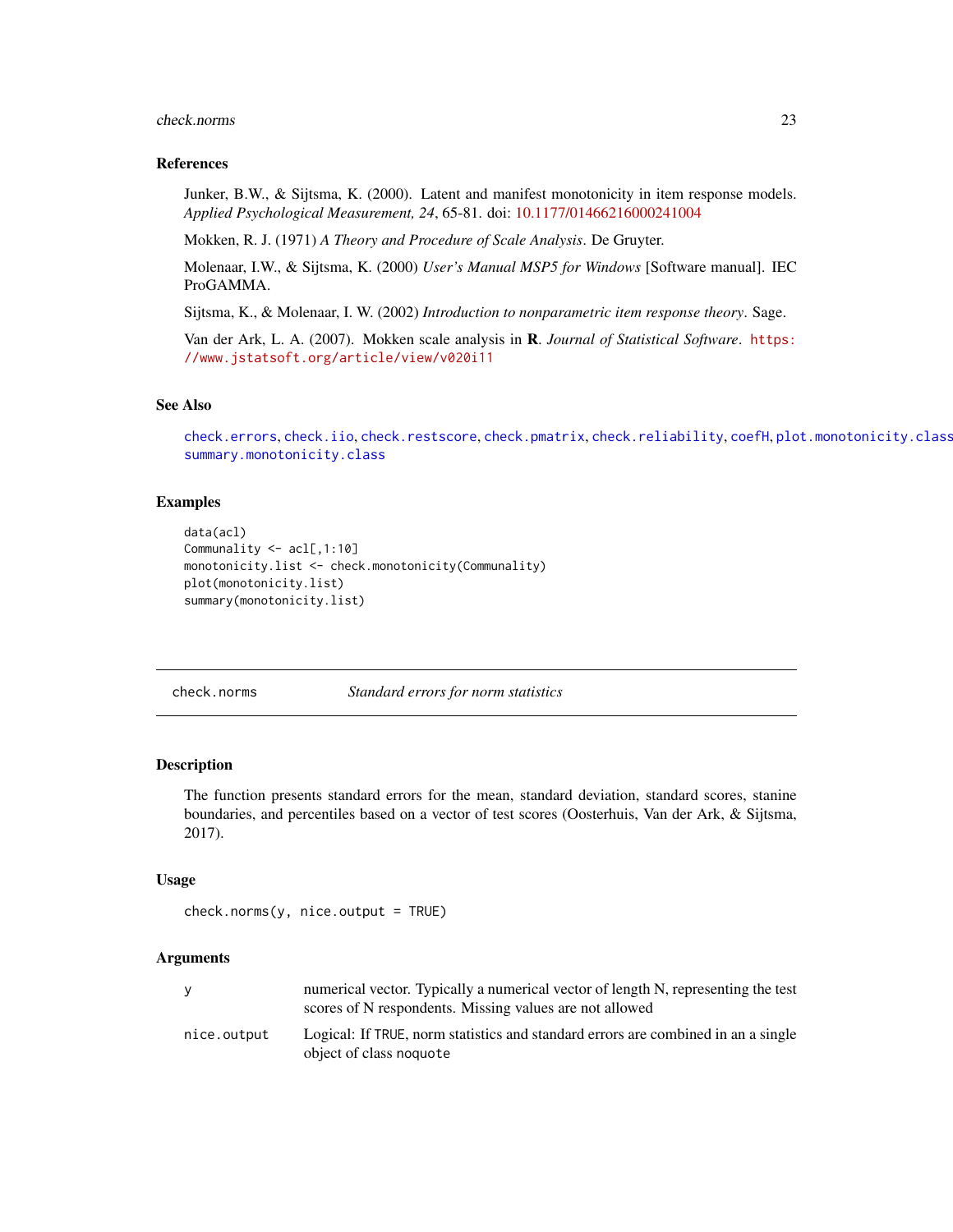# <span id="page-23-0"></span>Value

list of five components:

(1) mean: Sample mean and its standard error (noquote).

(2) sd: Sample standard deviation and its standard error (noquote).

(3) z: For each unique testscore, the test score, its frequency, the corresponding estimated standard score and its standard error (noquote).

(4) sta9: The estimates of the 8 boundaries of the stanines and their standard error (noquote).

(5) z: For each unique testscore, the test score, its frequency, the corresponding estimated percentile rank and its standard error (noquote).

# Author(s)

L. A. van der Ark <L.A.vanderArk@uva.nl> and H. E. M. Oosterhuis

# References

Oosterhuis, H. E. M., Van der Ark, L. A., & Sijtsma, K. (2017). Standard errors and confidence intervals of norm statistics for educational and psychological tests. *Psychometrika, 82*, 559-588. doi: [10.1007/s1133601695358](https://doi.org/10.1007/s11336-016-9535-8)

# See Also

[DS14](#page-33-1), [recode](#page-49-1), [twoway](#page-61-1)

# Examples

```
data(DS14)
# Handle missing data and recode negatively worded items
X \le - DS14[, 3 : 16]
X \leftarrow twoway(X)X \leftarrow \text{recode}(X, c(1, 3))# Negative affectivity
Na <- X[, c(1, 3, 6, 8, 10, 11, 14)]
# Social inhibition
Si \leftarrow X[, c(2, 4, 5, 7, 9, 12, 13)]
# Norms
check.norms(rowSums(Na))
check.norms(rowSums(Si))
```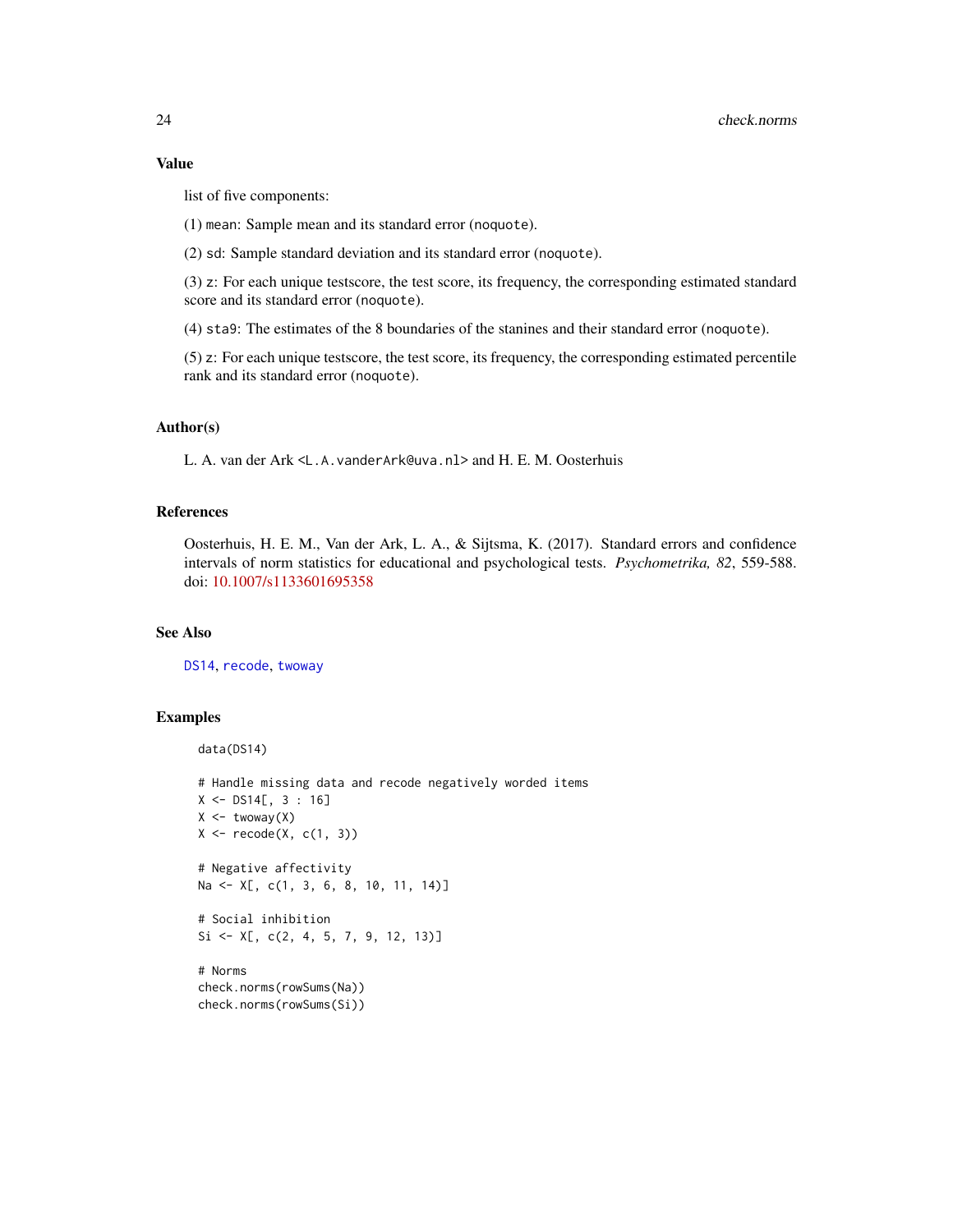<span id="page-24-1"></span><span id="page-24-0"></span>

# Description

Returns a list (of class pmatrix.class) with results from the investigation of nonintersection using method pmatrix (Mokken, 1971; Molenaar & Sijtsma, 2000; Sijtsma & Molenaar, 2002).

# Usage

check.pmatrix(X, minvi =  $0.03$ )

# Arguments

| X     | matrix or data frame of numeric data containing the responses of nrow(X) re- |
|-------|------------------------------------------------------------------------------|
|       | spondents to $ncol(X)$ items. Missing values are not allowed                 |
| minvi | minimum size of a violation that is reported                                 |

# Details

The output is often numerous. Functions plot and summary can be used to summarize the output. See Van der Ark (2007) for an example.

#### Value

| results  | A list with as many components as there are item pairs. Each component itself      |
|----------|------------------------------------------------------------------------------------|
|          | is also a list containing the results of the check of nonintersection using Method |
|          | pmatrix. The P(++) matrix and P(--) (Molenaar & Sijtsma, 2000; Sijtsma &           |
|          | Molenaar, 2002) are also included.                                                 |
| I.item   | vector indicating to which items the rows and column the $P(++)$ matrix belong     |
| I.step   | the labels of the item steps in order of popularity                                |
| I.labels | the item labels                                                                    |
| Hi       | the item scalability coefficients Hi                                               |
| minvi    | the value of minyi                                                                 |

# Author(s)

L. A. van der Ark <L.A.vanderArk@uva.nl>

# References

Mokken, R. J. (1971) *A Theory and Procedure of Scale Analysis*. De Gruyter. Molenaar, I.W., & Sijtsma, K. (2000) *User's Manual MSP5 for Windows* [Software manual]. IEC ProGAMMA.

Sijtsma, K., & Molenaar, I. W. (2002) *Introduction to nonparametric item response theory*. Sage.

Van der Ark, L. A. (2007). Mokken scale analysis in R. *Journal of Statistical Software*. [https:](https://www.jstatsoft.org/article/view/v020i11) [//www.jstatsoft.org/article/view/v020i11](https://www.jstatsoft.org/article/view/v020i11)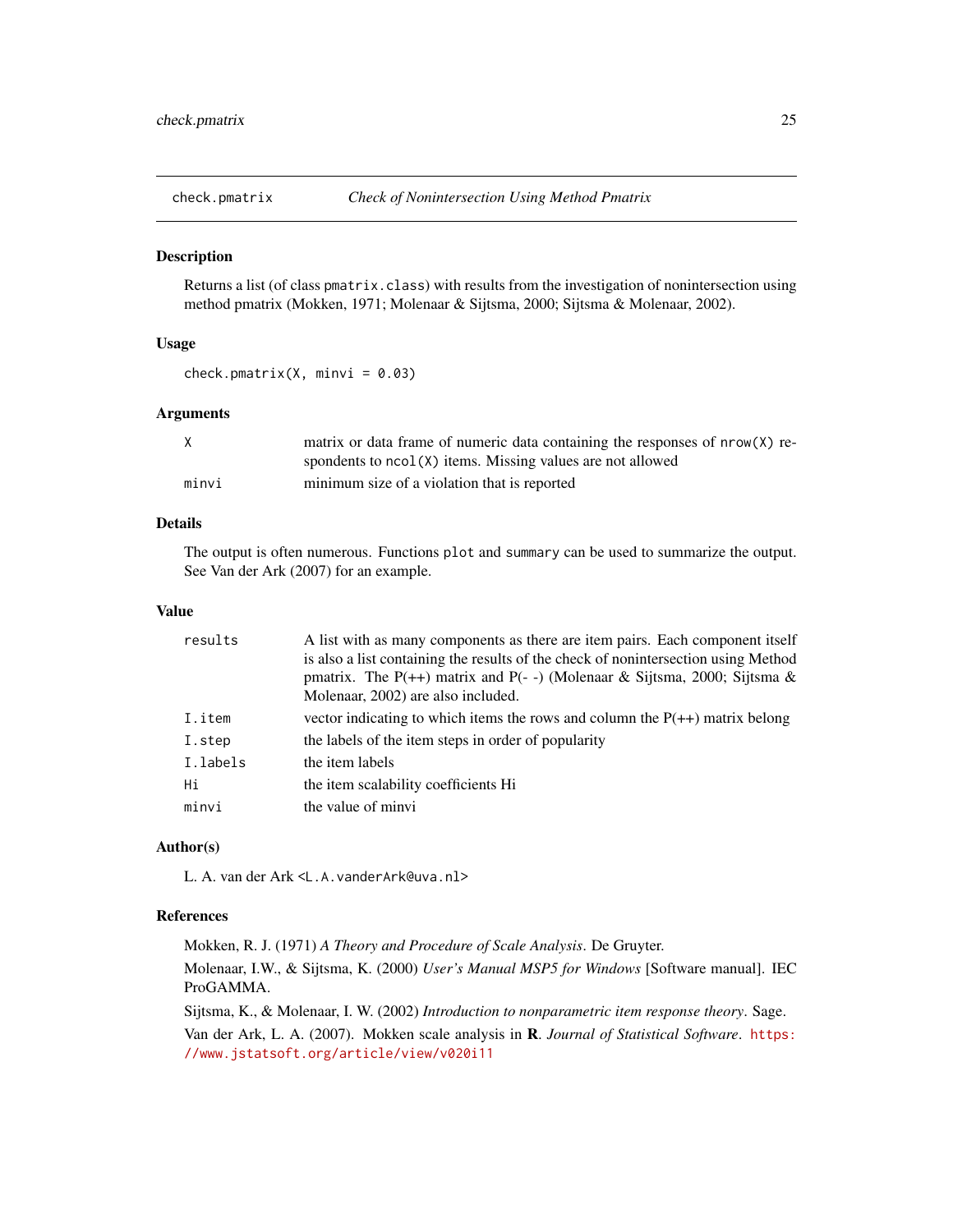# See Also

```
check.errors, check.iio, check.monotonicity, check.reliability check.restscore, coefH,
plot.pmatrix.class, summary.pmatrix.class
```
#### Examples

```
data(acl)
Communality <- acl[,1:10]
pmatrix.list <- check.pmatrix(Communality)
plot(pmatrix.list)
summary(pmatrix.list)
```
<span id="page-25-1"></span>check.reliability *Computation of reliability statistics*

#### Description

Returns a list of reliability statistics: Molenaar Sijtsma (MS, 1984, 1988) statistic (a.k.a rho; also see, Sijtsma & Molenaar, 1987; Van der Ark, 2010), Cronbach's (1951) alpha, Guttman's (1945) lambda 2, and the latent class reliability coefficient (LCRC; Van der Ark, Van der Palm, & Sijtsma, 2011).

# Usage

```
check.reliability(X, MS = TRUE, alpha = TRUE, lambda = TRUE, lambda.2 = TRUE,LCRC = FALSE, nclass = nclass.default, irc = FALSE)
```
# Arguments

| X           | matrix or data frame of numeric data containing the responses of $nrow(X)$ re-<br>spondents to ncol(X) items. Missing values are not allowed |
|-------------|----------------------------------------------------------------------------------------------------------------------------------------------|
| <b>MS</b>   | Boolean. If TRUE, The MS statistic is computed.                                                                                              |
| alpha       | Boolean. If TRUE, Cronbach's alpha is computed.                                                                                              |
| lambda.2    | Boolean. If TRUE, Guttman's Lambda 2 is computed.                                                                                            |
| <b>LCRC</b> | Boolean. If TRUE, the LCRC is computed.                                                                                                      |
| nclass      | Integer. Number of latent classes for the computation of LCRC. By default: the<br>number of items minus 1.                                   |
| irc         | Boolean. If TRUE, the item-rest correlation (a.k.a. corrected item-total correla-<br>tion) is computed.                                      |

# Details

The computation of LCRC depends on the package poLCA, which in its turn depends on the packages MASS and scatterplot3d. Computation of the LCRC may be time consuming if the number of latent classes is large. The optimal number of latent classes should be determined prior to the computation of the LCRC, using software for latent class analysis (e.g., the R-package poLCA).

<span id="page-25-0"></span>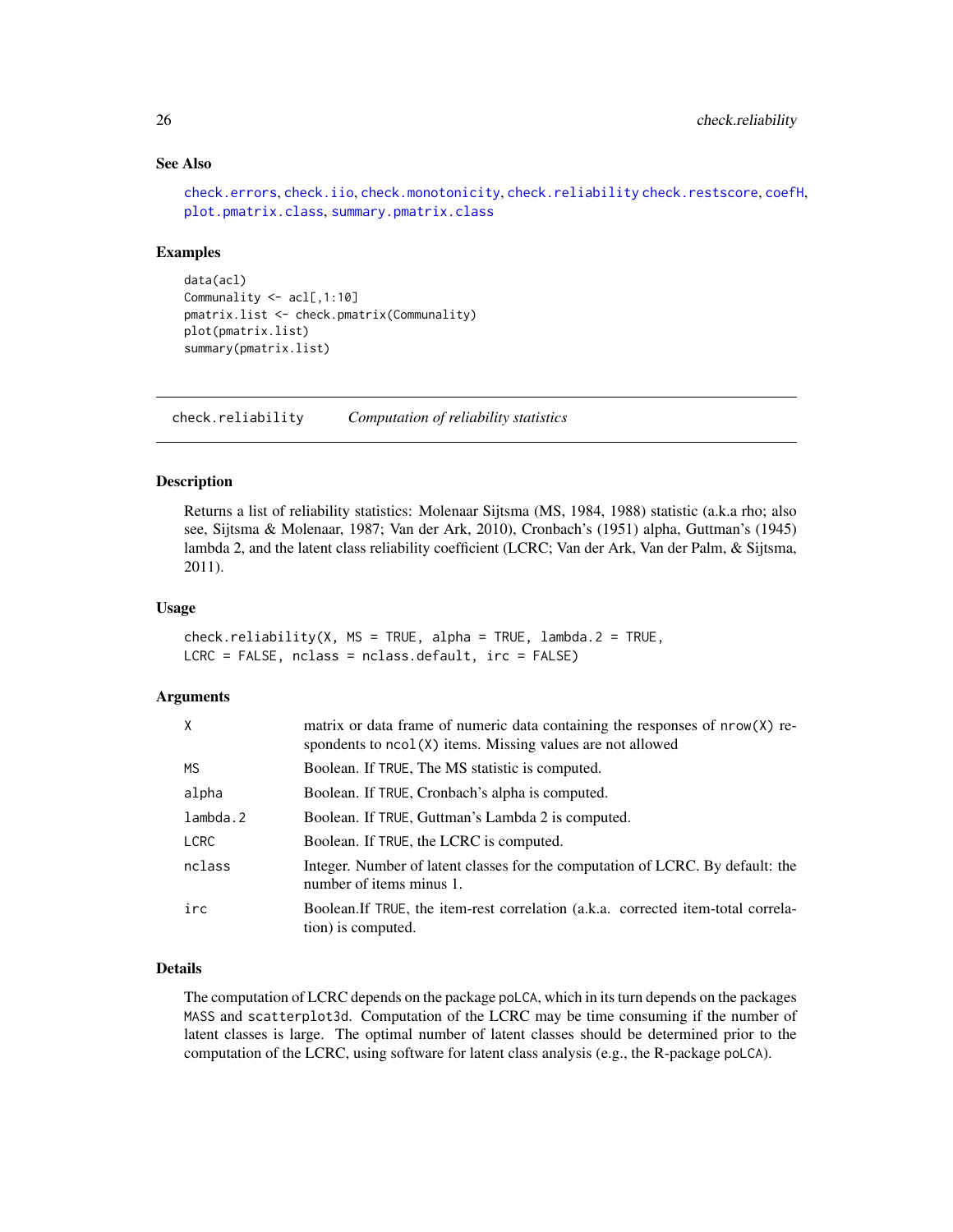#### <span id="page-26-0"></span>Value

| МS       | Molenaar Sijtsma statistic (a.k.a. rho). |
|----------|------------------------------------------|
| alpha    | Cronbach's alpha                         |
| lambda.2 | Guttman's Lambda 2                       |
| I CRC.   | LCRC.                                    |

# Author(s)

L. A. van der Ark <L.A.vanderArk@uva.nl>

#### References

Cronbach, L. (1951). Coefficient alpha and the internal structure of tests. *Psychometrika, 16*, 297- 334. doi: [10.1007/BF02310555](https://doi.org/10.1007/BF02310555)

Guttman, L. (1945). A basis for analyzing test-retest reliability. *Psychometrika, 10*,255-282. doi: [10.1007/BF02288892](https://doi.org/10.1007/BF02288892)

Molenaar, I. W., & Sijtsma, K. (1984). Internal consistency and reliability in Mokken's nonparametric item response model. *Tijdschrift voor onderwijsresearch, 9*, 257–268. Retrieved from <https://pure.uvt.nl/ws/portalfiles/portal/1030704/INTERNAL.PDF>

Molenaar, I. W., & Sijtsma, K. (1988). Mokken's approach to reliability estimation extended to multicategory items. *Kwantitatieve methoden, 9(28)*, 115-126. Retrieved from [https://pure.](https://pure.uvt.nl/ws/portalfiles/portal/1030575/MOKKEN__.PDF) [uvt.nl/ws/portalfiles/portal/1030575/MOKKEN\\_\\_.PDF](https://pure.uvt.nl/ws/portalfiles/portal/1030575/MOKKEN__.PDF)

Sijtsma, K., & Molenaar, I. W. (1987). Reliability of test scores in nonparametric item response theory. *Psychometrika, 52*,79-97. doi: [10.1007/BF02293957](https://doi.org/10.1007/BF02293957)

Van der Ark, L. A. (2007). Mokken scale analysis in R. *Journal of Statistical Software*. [https:](https://www.jstatsoft.org/article/view/v020i11) [//www.jstatsoft.org/article/view/v020i11](https://www.jstatsoft.org/article/view/v020i11)

Van der Ark, L. A. (2010). Computation of the Molenaar Sijtsma statistic. In A. Fink, B. Lausen, W. Seidel, & A. Ultsch (Eds.), *Advances in data analysis, data handling and business intelligence* (pp. 775-784). Springer. doi: [10.1007/9783642010446\\_7](https://doi.org/10.1007/978-3-642-01044-6_7)

Van der Ark, L. A., Van der Palm, D. W., & Sijtsma, K. (2011). A latent class approach to estimating test-score reliability. *Applied Psychological Measurement, 35*, 380-392. doi: [10.1177/](https://doi.org/10.1177/0146621610392911) [0146621610392911](https://doi.org/10.1177/0146621610392911)

Van der Palm, D. W., Van der Ark, L. A. & Sijtsma, K. (2014). A flexible latent class approach to estimating test-score reliability. *Journal of Educational Measurement, 51*, 339-357. doi: [10.1111/](https://doi.org/10.1111/jedm.12053) [jedm.12053](https://doi.org/10.1111/jedm.12053)

# See Also

[check.errors](#page-17-1), [check.iio](#page-18-1), [check.monotonicity](#page-21-1), [check.pmatrix](#page-24-1) [check.restscore](#page-27-1), [coefH](#page-28-1)

# Examples

```
data(acl)
Communality <- acl[,1:10]
check.reliability(Communality, LCRC = TRUE)
```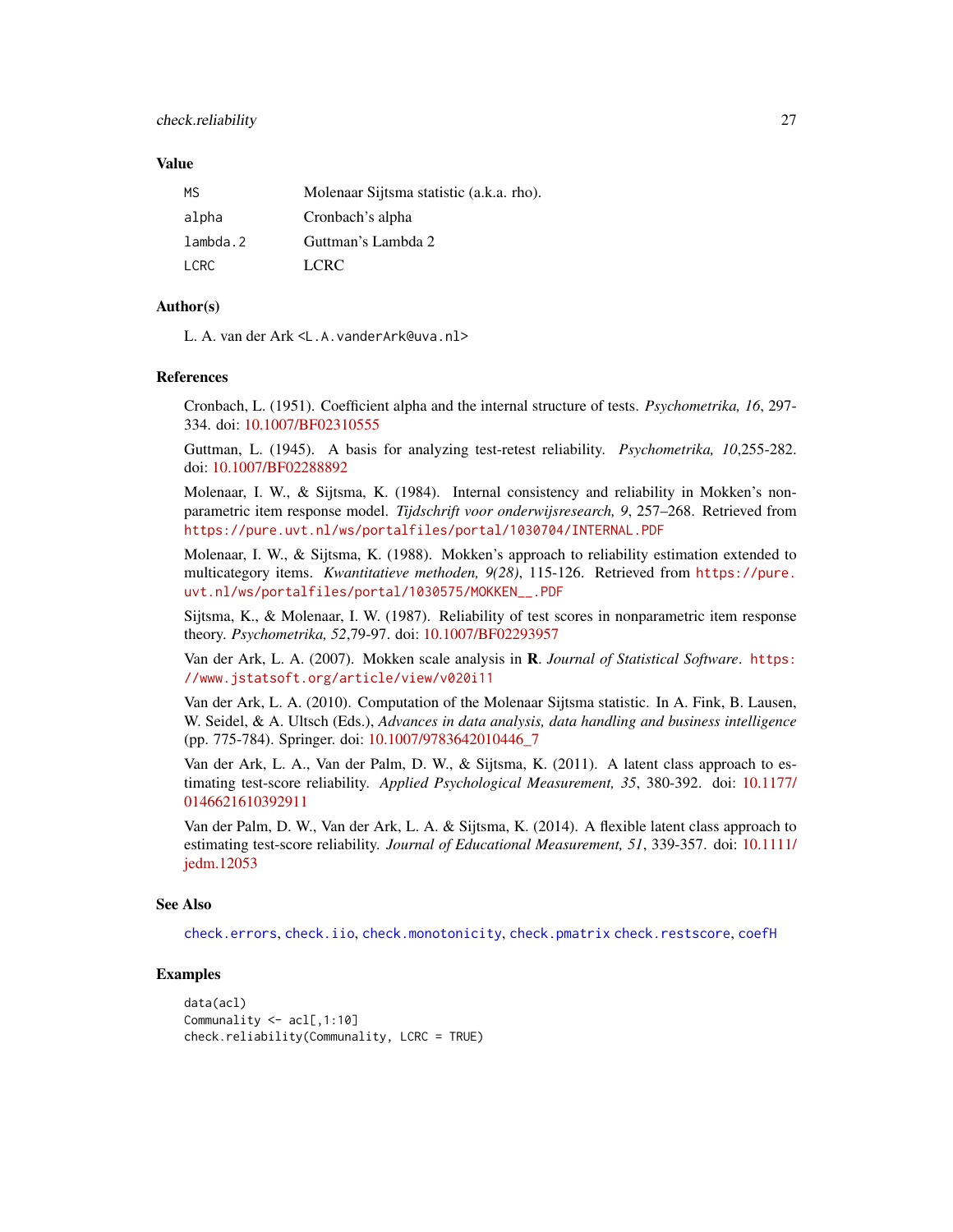<span id="page-27-1"></span><span id="page-27-0"></span>

#### Description

Returns a list (of class restscore.class) with results from the investigation of nonintersection using method restscore (Mokken, 1971; Molenaar & Sijtsma, 2000; Sijtsma & Molenaar, 2002).

# Usage

 $check.restscore(X, minvi = 0.03, minsize = default.minsize)$ 

#### Arguments

| X       | matrix or data frame of numeric data containing the responses of nrow(X) re-<br>spondents to $ncol(X)$ items. Missing values are not allowed                          |
|---------|-----------------------------------------------------------------------------------------------------------------------------------------------------------------------|
| minvi   | minimum size of a violation that is reported                                                                                                                          |
| minsize | minimum size of a rest score group. By default minsize = $N/10$ if $N \ge 500$ ;<br>minsize = $N/5if$ 250 $\leq N < 500$ ; and minsize = max $(N/3, 50)$ if $N < 250$ |

# Details

The output is often numerous. Procedure may be slow for large data sets. Functions plot and summary can be used to summarize the output. See Van der Ark (2007) for an example.

# Value

| results  | A list with as many components as there are item pairs. Each component itself<br>is also a list containing the results of the check of nonintersection using method |
|----------|---------------------------------------------------------------------------------------------------------------------------------------------------------------------|
|          | restscore.                                                                                                                                                          |
| I.labels | The item labels                                                                                                                                                     |
| Hi       | The item scalability coefficients                                                                                                                                   |
| m        | The number of answer categories.                                                                                                                                    |

#### Author(s)

L. A. van der Ark <L.A.vanderArk@uva.nl>

# References

Mokken, R. J. (1971) *A Theory and Procedure of Scale Analysis*. De Gruyter.

Molenaar, I.W., & Sijtsma, K. (2000) *User's Manual MSP5 for Windows* [Software manual]. IEC ProGAMMA.

Sijtsma, K., & Molenaar, I. W. (2002) *Introduction to nonparametric item response theory*. Sage.

Van der Ark, L. A. (2007). Mokken scale analysis in R. *Journal of Statistical Software*. [https:](https://www.jstatsoft.org/article/view/v020i11) [//www.jstatsoft.org/article/view/v020i11](https://www.jstatsoft.org/article/view/v020i11)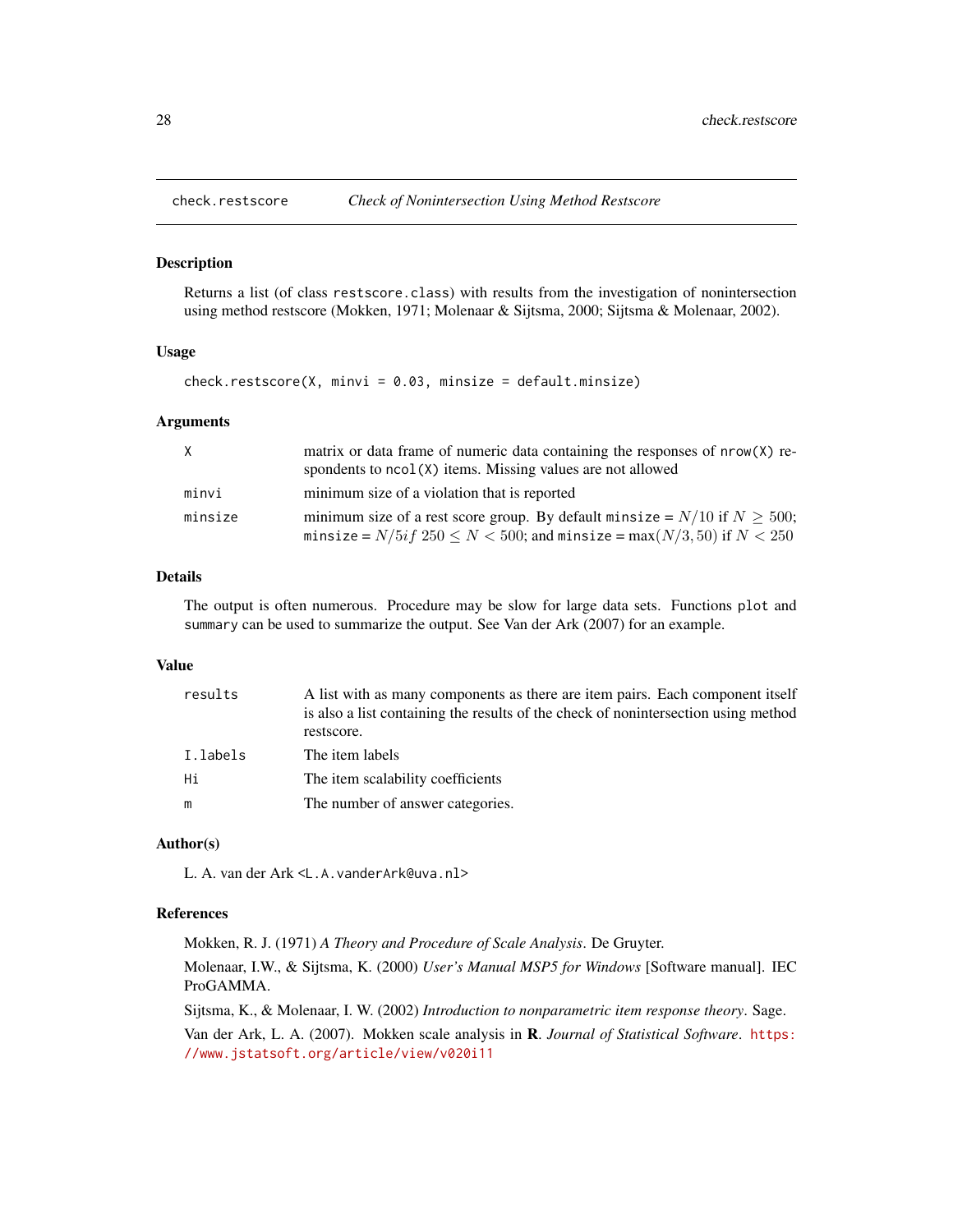#### <span id="page-28-0"></span> $\text{coeff}$  29

# See Also

```
check.errors, check.iio, check.monotonicity, check.pmatrix, check.reliability coefH,
plot.restscore.class, summary.restscore.class
```
#### Examples

```
data(acl)
Communality <- acl[,1:10]
restscore.list <- check.restscore(Communality)
plot(restscore.list)
summary(restscore.list)
```
<span id="page-28-1"></span>

coefH *Scalability coefficents H*

# Description

Computes item-pair scalability coefficents Hij, item scalability coefficents Hi, and scale scalability coefficent H (Loevinger, 1948; Mokken, 1971, pp. 148-153; Molenaar & Sijtsma, 2000, pp. 11-13; Sijtsma & Molenaar, chap. 4; Van der Ark, 2007; 2010), as well as their standard errors (Kuijpers, Van der Ark, & Croon, 2013; also see Van der Ark, Croon, & Sijtsma, 2008) and possibly confidence intervals (Koopman, Zijlstra, & Van der Ark, 2020a, 2020b). Mokken's coefficients and standard errors can also be estimated in two-level data (Koopman, Zijlstra, & Van der Ark, 2020a). It is also possible to compare scalability coefficients across groups using the item-step ordering of the entire sample (cf. CHECK=GROUPS option in MSP; Molenaar and Sijtsma, 2000). The estimated variance-covariance matrix of the coefficients is invisible but can be printed by saving the result, see examples.

# Usage

```
coefH(X, se = TRUE, ci = FALSE, nice.output = TRUE, level.two.var = NULL,
     group.var = NULL, fixed.itemstep.order = NULL, type.ci = "WB",
     results = TRUE)
```
#### Arguments

| X             | matrix or data frame of numeric data containing the responses of nrow(X) re-<br>spondents to ncol(X) items. Missing values are not allowed                                                         |
|---------------|----------------------------------------------------------------------------------------------------------------------------------------------------------------------------------------------------|
| se            | Logical: If TRUE, the standard errors of the scalability coefficients are given                                                                                                                    |
| ci            | The confidence level between 0 and 1 of the range-preserving confidence inter-<br>vals. If FALSE (default), no confidence intervals are printed (Koopman, Zijlstra,<br>& Van der Ark, 2020b).      |
| nice.output   | Logical: If TRUE, scalability coefficients and standard errors are combined in an<br>a single object of class noquote                                                                              |
| level.two.var | vector of length $nrow(X)$ or matrix with number of rows equal to $nrow(X)$ that<br>indicates the level two variable for nested data to get appropriate standard errors<br>(Koopman et al., 2020a. |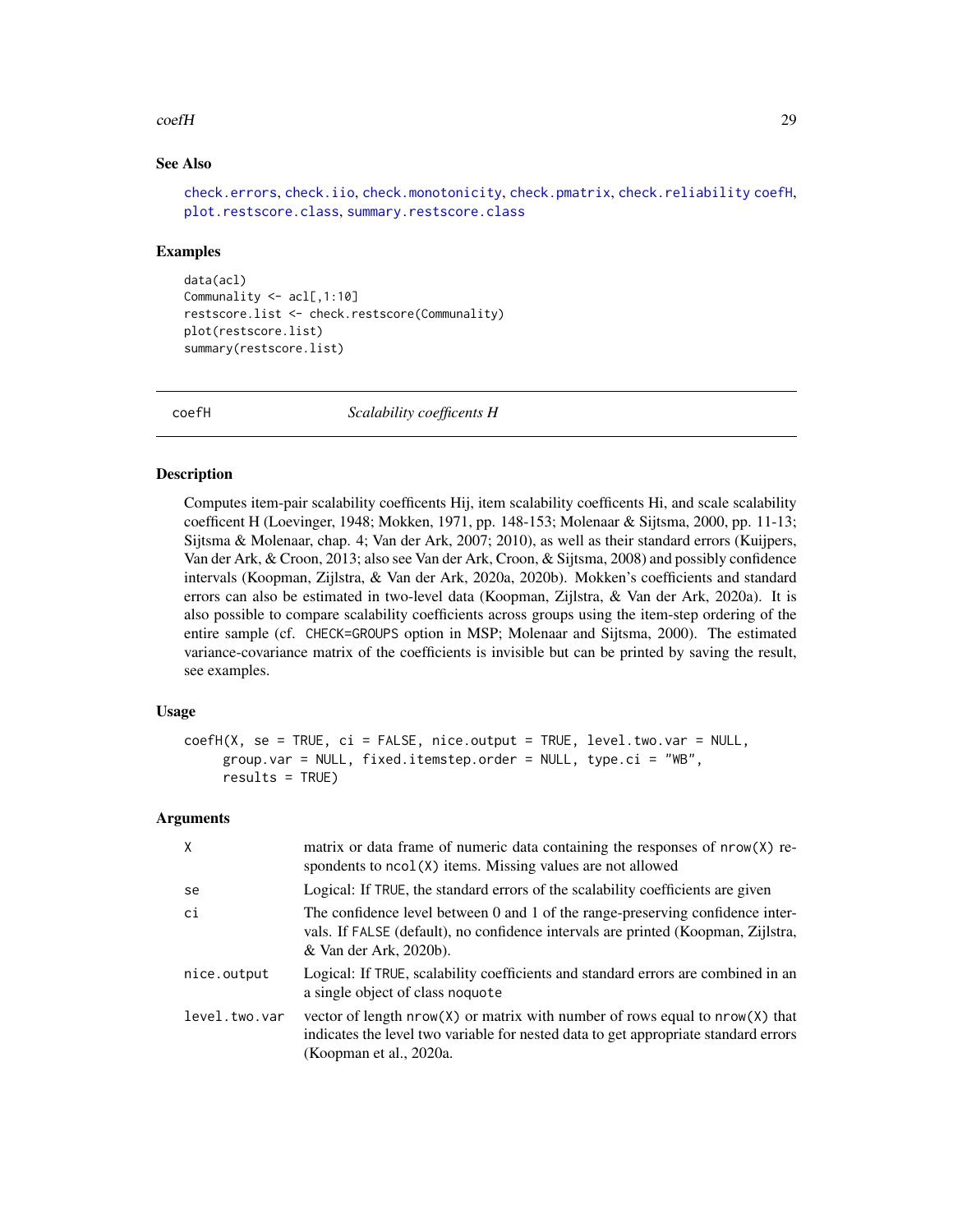<span id="page-29-0"></span>

| group.var            | vector of length $nrow(X)$ or matrix with number of rows equal to $nrow(X)$ to be                                                                                                                                                                                                                                                                                                       |  |
|----------------------|-----------------------------------------------------------------------------------------------------------------------------------------------------------------------------------------------------------------------------------------------------------------------------------------------------------------------------------------------------------------------------------------|--|
|                      | used as grouping variable                                                                                                                                                                                                                                                                                                                                                               |  |
| fixed.itemstep.order |                                                                                                                                                                                                                                                                                                                                                                                         |  |
|                      | matrix with number of rows equal to the number of item steps (m) and number of<br>columns equal to the number of items (J). The matrix should consis the integers<br>$1:$ (m $*$ J), indicating a predefined order of the items steps with respect to<br>popularity. Value 1 indicates the easiest (most popular) item step, value $(m * J)$<br>indicates the most difficult item step. |  |
| type.ci              | If WB, Wald-based confidence interval are printed, if RP range-preserving confi-<br>dence intervals are printed (Koopman, Zijlstra, & Van der Ark, 2020b, 2020c).<br>Default is WB. Used only if ci has been specified.                                                                                                                                                                 |  |
| results              | Logical: If TRUE results are printed to the screen. Option FALSE is useful only<br>for some internal functions                                                                                                                                                                                                                                                                          |  |

# Details

May not work if any of the item variances equals zero. Such items should not be used in a test and removed from the data frame.

If nice.output = TRUE and se = TRUE, the result is a list of 3 objects of class noquote; if nice.output = FALSE and se = TRUE, the result is a list of 6 matrices (3 for the scalability coefficients and 3 for the standard errors); and if se = FALSE, the result is a list of 3 matrices (for the scalability coefficients); if ci is specified and se = TRUE or nice.output = FALSE, there is one additional matrix for the ci's of the Hij coefficients; if level.two.var is not null the standard errors are adjusted to take the nesting into account; if group. var  $=$  Y with Y having K values, an additional element named Groups is added to the list. Element Groups shows the scalability coefficients per group ordered by means of [sort](#page-0-0) (see [Sys.getlocale](#page-0-0) for details). group.var returns coefficients for groups containing at least two case. Computation of standard errors can be slow for a combination of a large sample size and a large number of items.

# Value

| Hij    | scalability coefficients of the item pairs (possibly with standard errors; see de-<br>tails)                                            |
|--------|-----------------------------------------------------------------------------------------------------------------------------------------|
| Нi     | vector containing scalability coefficients of the items (possibly with standard<br>errors; see details)                                 |
| H      | scalability coefficient of the entire scale (possibly with standard error; see de-<br>tails)                                            |
| se.Hij | standard errors of the scalability coefficients of the item pairs (only if nice, output<br>$=$ FALSE and se $=$ TRUE; see details)      |
| se.Hi  | standard errors of the scalability coefficients of the items (see details)                                                              |
| se.H   | standard error of the scalability coefficient of the entire scale (see details)                                                         |
| ci.Hij | confidence intervals of the scalability coefficients of the item pairs (only if<br>$nice.output = FALSE and/or se = TRUE; see details)$ |
| ci.Hi  | confidence intervals of the scalability coefficients of the items (see details)                                                         |
| ci.H   | confidence intervals of the scalability coefficient of the entire scale (see details)                                                   |
| Groups | Scalability coefficients for subgroups (see details)                                                                                    |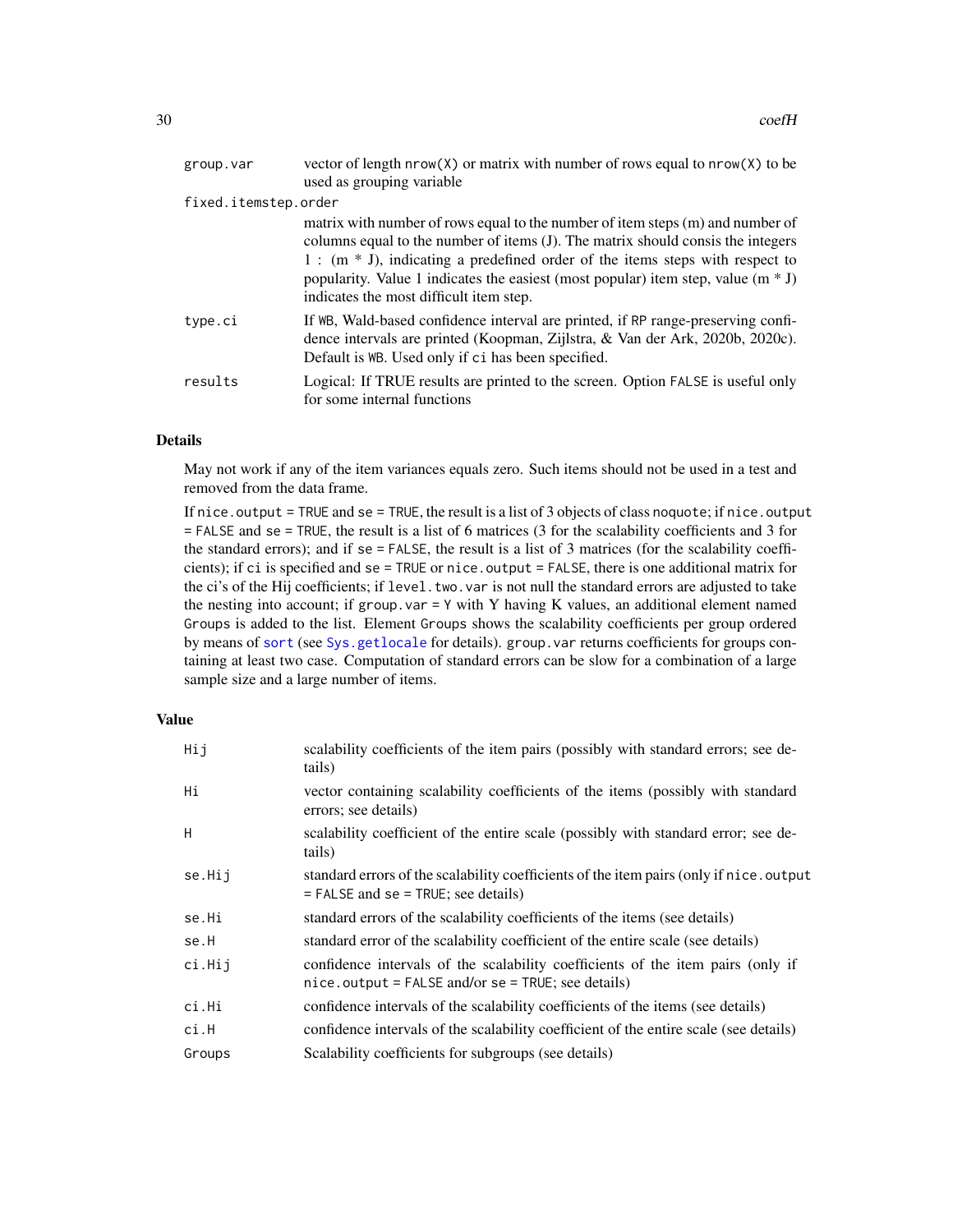#### <span id="page-30-0"></span> $\text{coeff}$  31

# Author(s)

L. A. van der Ark <L.A.vanderArk@uva.nl> L. Koopman

# References

Koopman, L. Zijlstra, B. J. H, & Van der Ark, L. A. (2020a). *A two-step, test-guided Mokken scale analysis for nonclustered and clustered data*. Manuscript submitted for publication.

Koopman, L. Zijlstra, B. J. H, & Van der Ark, L. A. (2020b). *Range-preserving confidence intervals for scalability coefficients in Mokken scale analysis*. Manuscript in preparation.

Kuijpers, R. E., Van der Ark, L. A., & Croon, M. A. (2013). Standard errors and confidence intervals for scalability coefficients in Mokken scale analysis using marginal models. *Sociological Methodology, 43,* 42-69. doi: [10.1177/0081175013481958](https://doi.org/10.1177/0081175013481958)

Loevinger, J. (1948). The technique of homogeneous tests compared with some aspects of 'scale analysis' and factor analysis. *Psychological Bulletin, 45*, 507-530.

Mokken, R. J. (1971) *A Theory and Procedure of Scale Analysis*. De Gruyter.

Molenaar, I.W., & Sijtsma, K. (2000) *User's Manual MSP5 for Windows* [Software manual]. IEC ProGAMMA.

Sijtsma, K., & Molenaar, I. W. (2002) *Introduction to nonparametric item response theory*. Sage.

Van der Ark, L. A. (2007). Mokken scale analysis in R. *Journal of Statistical Software, 20* (11), 1-19. <https://www.jstatsoft.org/article/view/v020i11>

Van der Ark, L. A. (2010). Getting started with Mokken scale analysis in R. Unpublished manuscript. <https://sites.google.com/a/tilburguniversity.edu/avdrark/mokken>

Van der Ark, L. A., Croon, M. A., & Sijtsma (2008). Mokken scale analysis for dichotomous items using marginal models. *Psychometrika, 73*, 183-208. doi: [10.1007/s113360079034z](https://doi.org/10.1007/s11336-007-9034-z)

# See Also

#### [coefZ](#page-31-1), [search.normal](#page-8-1)

# Examples

```
data(acl)
Communality <- acl[, 1:10]
```

```
# Compute scalability coefficients and standard errors
Hs <- coefH(Communality)
```

```
# Compute scalability coefficients, standard errors, and range-preserving confidence intervals
coefH(Communality, ci = .95)
```

```
# Scalability coefficients but no standard errors
coefH(Communality, se = FALSE)
```

```
# Scalability coefficients for different groups:
subgroup \le ifelse(acl[,11] \le 2,1,2)
coefH(Communality, group.var = subgroup)
```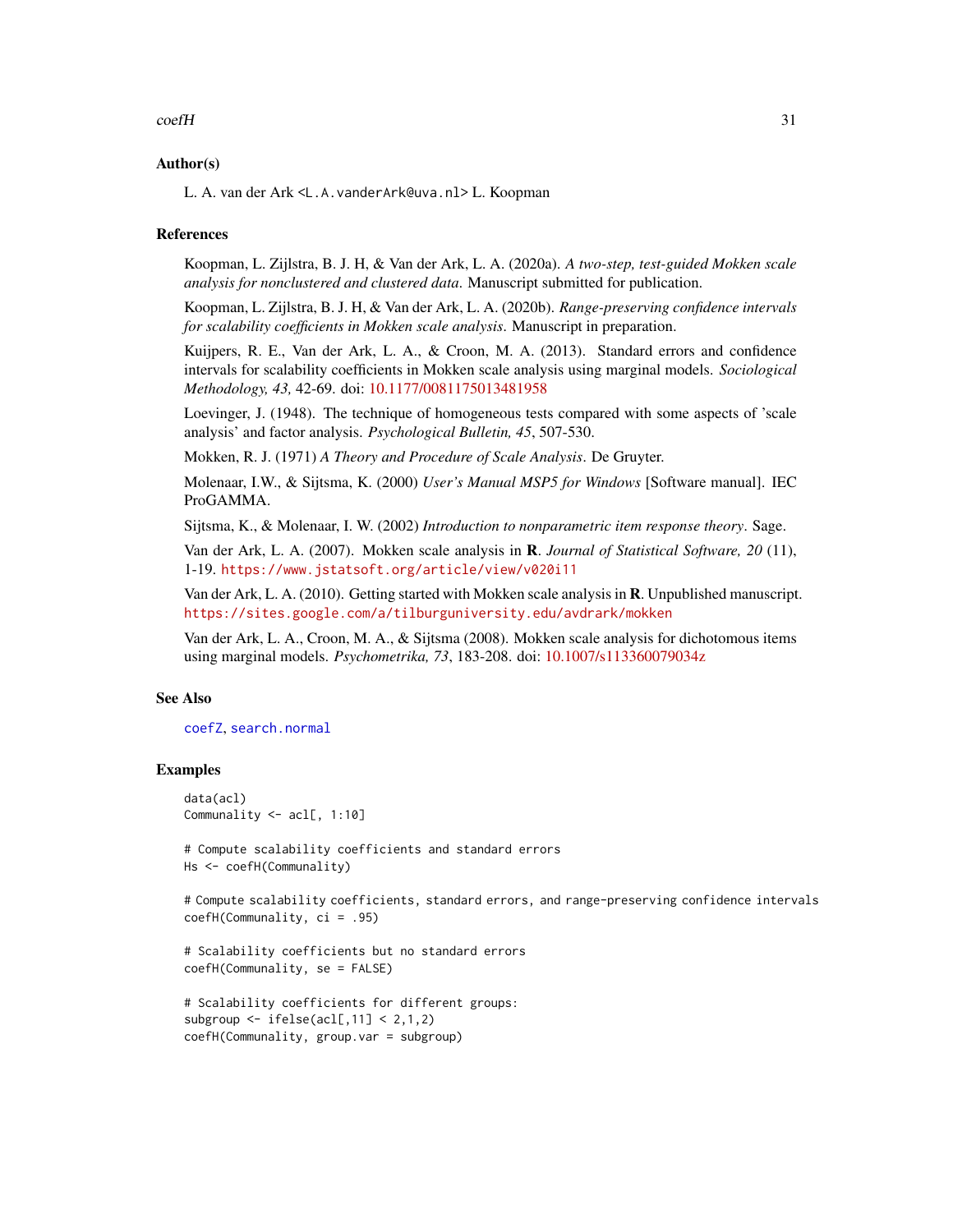32 coefZ

```
# Extract variance-covariance matrices
attributes(Hs)
Hs$covHij
Hs$covHi
Hs$covH
# Nested data:
data(autonomySupport)
scores <- autonomySupport[, -1]
classes <- autonomySupport[, 1]
coefH(scores, level.two.var = classes, ci = .95)
```
<span id="page-31-1"></span>coefZ *Computation of Z-Values*

#### Description

Computes Zij-values of item pairs, Zi-values of items, and Z-value of the entire scale, which are used to test whether Hij, Hi, and H, respectively, are significantly greater than zero using the original method Z (Molenaar and Sijtsma, 2000, pp. 59-62; Sijtsma and Molenaar, p. 40; Van der Ark, 2007; 2010) or the Wald-based method (WB) or range-preserving method (RP) (Kuijpers, Van der Ark, & Croon, 2013; Koopman, Zijlstra, & Van der Ark, 2020a, 2020b). The Wald-based method and range-preserving method can also handle nested data and can test other lowerbounds than zero. Used in the function aisp

# Usage

```
coefZ(X, lowerbound = 0, type.z = "Z", level.two.var = NULL)
```
#### Arguments

| $\mathsf{X}$  | matrix or data frame of numeric data containing the responses of $nrow(X)$ re-<br>spondents to ncol(X) items. Missing values are not allowed                                                                                                                                                                                                                                                                                                                                                                      |
|---------------|-------------------------------------------------------------------------------------------------------------------------------------------------------------------------------------------------------------------------------------------------------------------------------------------------------------------------------------------------------------------------------------------------------------------------------------------------------------------------------------------------------------------|
| lowerbound    | Value of the null hypothesis to which the scalability are compared to compute<br>the Z-score (see details), $0 \le l$ owerbound $\le l$ . The default is 0.                                                                                                                                                                                                                                                                                                                                                       |
| type.z        | Indicates which type of z-score is computed: "WB": Wald-based z-score based<br>on standard errors as approximated by the delta method (Kuijpers, Van der<br>Ark, Kroon, 2013; Koopman, Zijlstra, Van der Ark, 2020a); "RP": Range-<br>preserving z-score, also based on the delta method (Koopman, Zijlstra, Van der<br>Ark, 2020b); "Z": uses original Z-test and is only appropriate to test lowerbound<br>$= 0$ (Mokken, 1971; Molenaar and Sijtsma, 2000; Sijtsma and Molenaar, 2002).<br>The default is "Z". |
| level.two.var | vector of length $nrow(X)$ or matrix with number of rows equal to $nrow(X)$ that<br>indicates the level two variable for nested data (Koopman et al., 2020a).                                                                                                                                                                                                                                                                                                                                                     |

<span id="page-31-0"></span>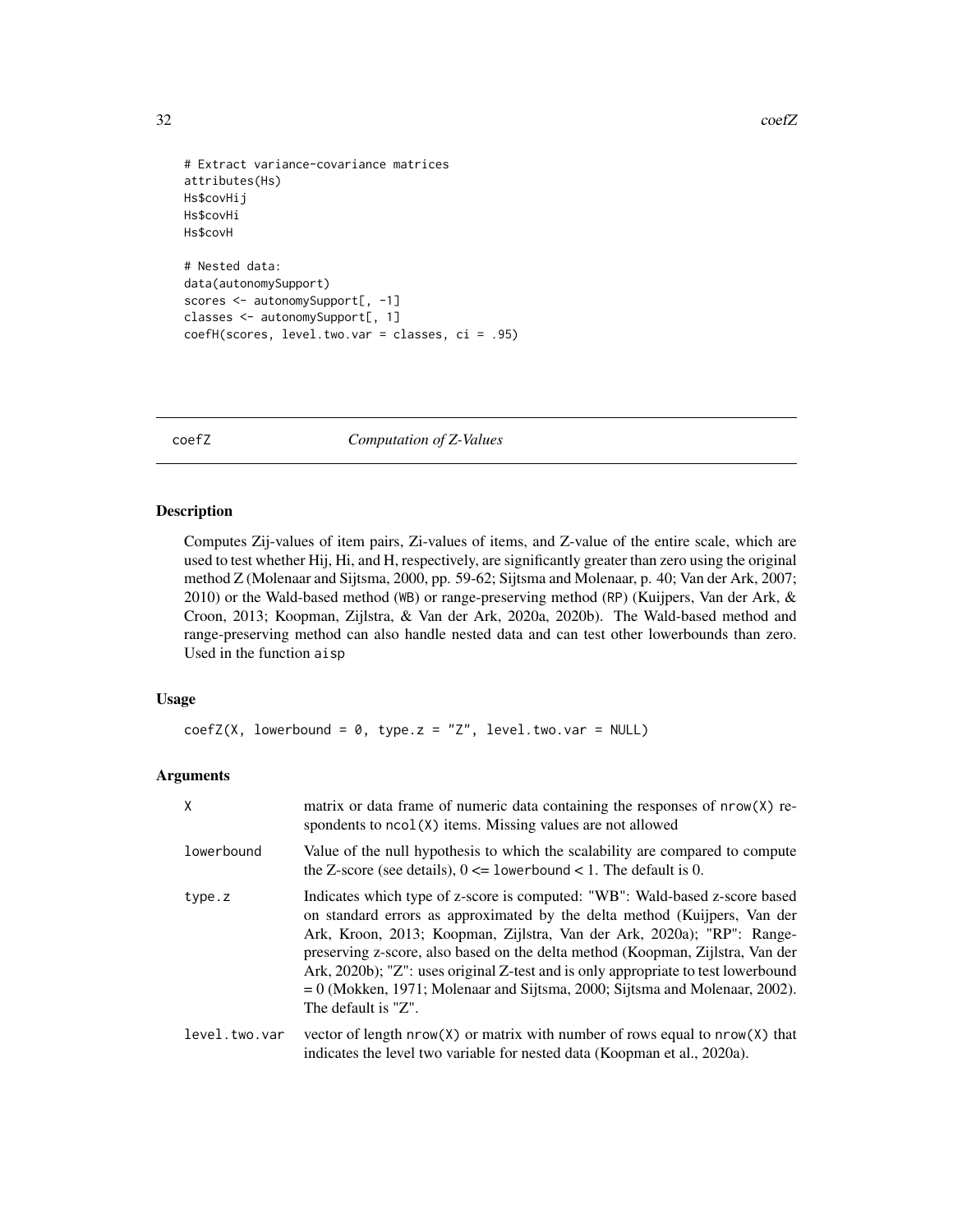<span id="page-32-0"></span> $\text{coeff} \mathbb{Z}$  33

# Details

For the estimated item-pair coefficient  $Hij$  with standard error  $SE(Hij)$ , the Z-score is computed as

$$
Zij = (Hij - lowerbound)/SE(Hij)
$$

if type.  $z =$  "WB", and the Z-score is computed as

 $Zij = -(\log(1 - Hij) - \log(1 - lowerbound))/(SE(Hij)/(1 - Hij))$ 

if type.z = "RP" (Koopman, Zijlstra, Van der Ark, 2020b). For the estimate item-scalability coefficients  $Hi$  and total-scalbility coefficients  $H$  a similar procedure is used. Standard errors of the Z-scores are not provided.

# Value

| Zij | matrix containing the Z-values of the item-pairs |
|-----|--------------------------------------------------|
| Ζi  | vector containing Z-values of the items          |
|     | Z-value of the entire scale                      |

# Author(s)

L. A. van der Ark <L.A.vanderArk@uva.nl> L. Koopman

#### References

Koopman, L. Zijlstra, B. J. H, & Van der Ark, L. A. (2020a). *A two-step procedure for scaling multilevel data using Mokken's scalability coefficients*. Manuscript submitted for publication.

Koopman, L. Zijlstra, B. J. H, & Van der Ark, L. A. (2020b). *Range-preserving confidence intervals for scalability coefficients in Mokken scale analysis*. Manuscript submitted for publication.

Kuijpers, R. E., Van der Ark, L. A., & Croon, M. A. (2013). Standard errors and confidence intervals for scalability coefficients in Mokken scale analysis using marginal models. *Sociological Methodology, 43,* 42-69. doi: [10.1177/0081175013481958](https://doi.org/10.1177/0081175013481958)

Molenaar, I.W., & Sijtsma, K. (2000) *User's Manual MSP5 for Windows* [Software manual]. IEC ProGAMMA.

Sijtsma, K., & Molenaar, I. W. (2002) *Introduction to nonparametric item response theory*. Sage.

Van der Ark, L. A. (2007). Mokken scale analysis in R. *Journal of Statistical Software*. [https:](https://www.jstatsoft.org/article/view/v020i11) [//www.jstatsoft.org/article/view/v020i11](https://www.jstatsoft.org/article/view/v020i11)

Van der Ark, L. A. (2010). Getting started with Mokken scale analysis in R. Unpublished manuscript. <https://sites.google.com/a/tilburguniversity.edu/avdrark/mokken>

#### See Also

[coefH](#page-28-1), [aisp](#page-8-2)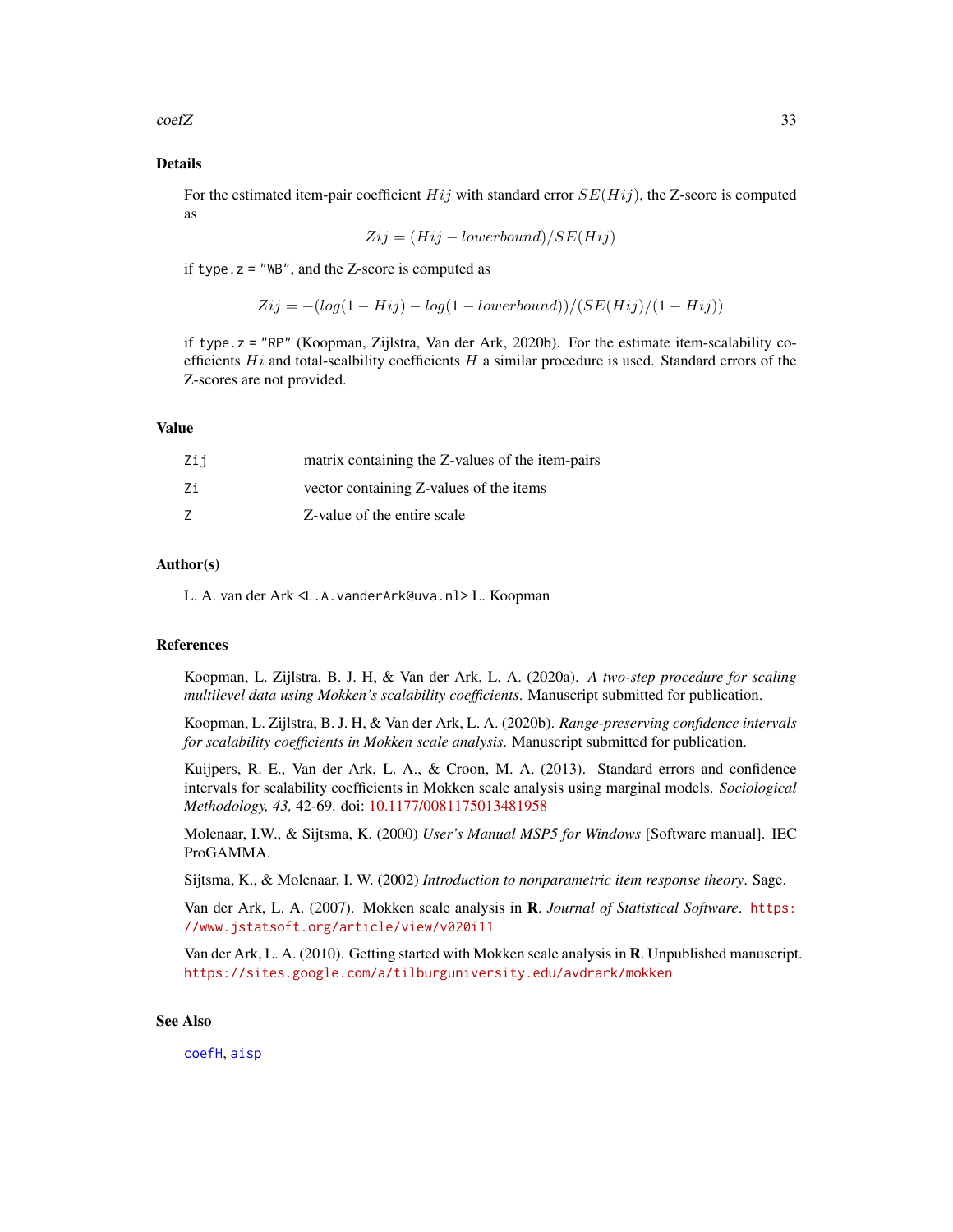# Examples

```
data(acl)
Communality <- acl[,1:10]
# Compute the Z-score of each coefficient
coefH(Communality)
coefZ(Communality)
# Using lowerbound .3
coefZ(Communality, lowerbound = .3, type.z = "WB")# Z-scores for nested data
data(autonomySupport)
scores <- autonomySupport[, -1]
classes <- autonomySupport[, 1]
coefH(scores, level.two.var = classes)
coeffZ(scores, type.z = "WB", level.two.var = classes)
```
<span id="page-33-1"></span>DS14 *DS14*

# Description

Gender, age, and item scores on the DS14 questionnaire of 541 coronary artery disease patients.

#### Usage

data(DS14)

# Format

A 541 by 16 matrix containing gender, age, and item scores on the DS14 questionnaire.

# Details

The DS14 (Denollet, 2005) is the most accepted and widely used diagnostic instrument for the assessment of the type-D pattern. Type D (distressed) is defined as the joint tendency towards negative affectivity (e.g., worry, irritability, gloom) and social inhibition (e.g., reticence and a lack of self-assurance). DS14 contains 14 items, each having five ordered response categories ( $0 =$ completely disagree,  $1 =$  disagree,  $2 =$  agree nor disagree,  $3 =$  agree,  $4 =$  completely agree). Items 2, 4, 5, 7, 9, 12, and 13 measure negative affectivity. Items 1, 3, 6, 8, 10, 11, and 14 measure social inhibition. Items 1 and 3 are negatively worded (indicated by an asterisk in the dimnames).

The data contain the gender (Male) of the patients  $(1 = male, 0 = female)$ , the age (Age) of the patients in years, and the scores to DS14. Ten item scores are missing. Items 1 and 3 must be recoded before the data can beused meaningfully. The data have been used to investigate predictive value of social inhibition and negative affectivity for cardiovascular events and mortality in patients

<span id="page-33-0"></span>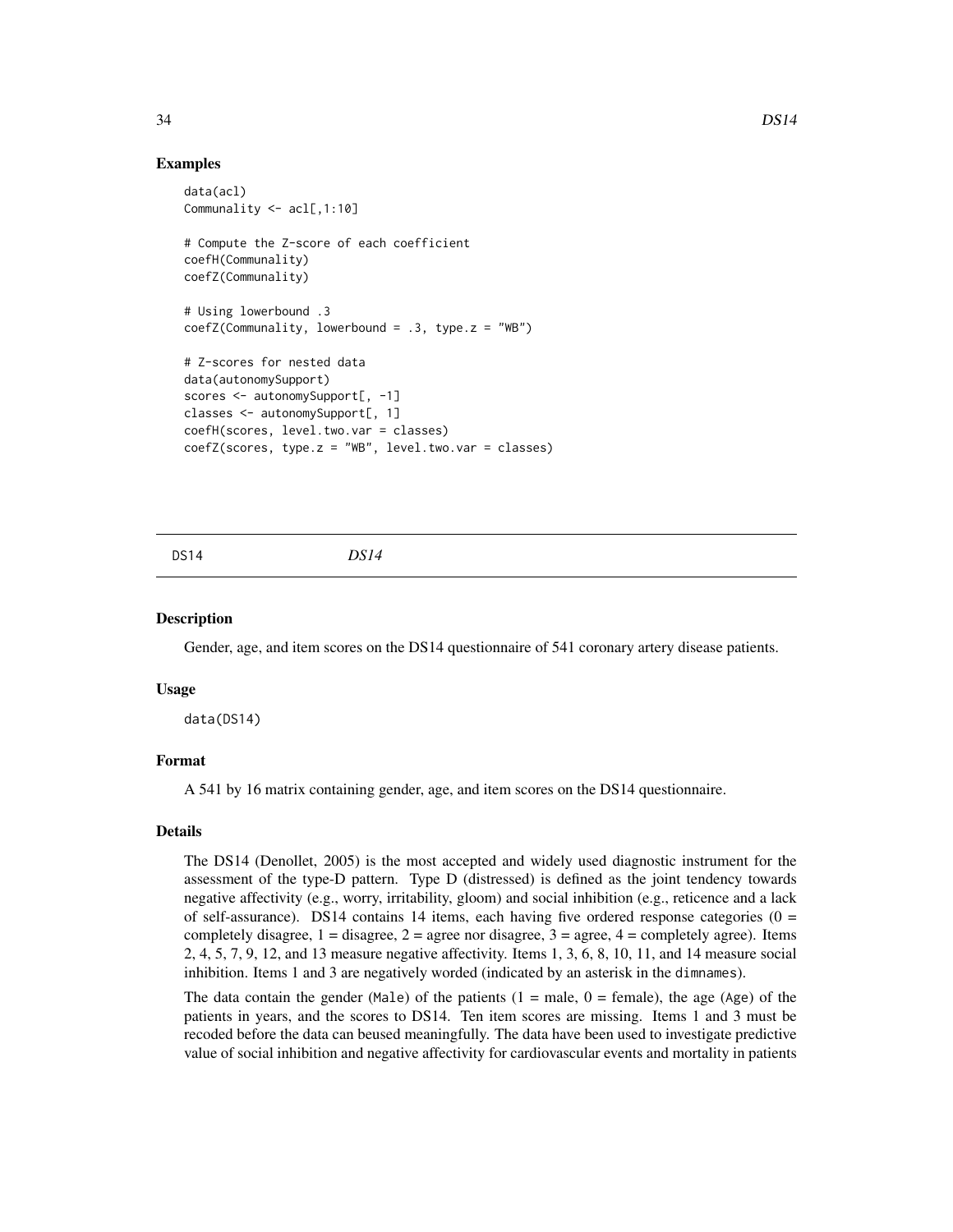#### <span id="page-34-0"></span> $DS14$  35

with coronary artery disease (Denollet et al., 2013), to investigate the relation between Type D and inflammation and endothelial dysfunction (van Dooren et al., 2016), and to investigate the relation between Type D and increased macrophage activity (Zuccarella-Hackl et al., 2016). These data have also been analyzed in papers on Mokken scale analysis (Sijtsma & Van der Ark, 2016; Straat et al., 2016).

# Source

Data were kindly made available by J. Denollet from Tilburg University.

# **References**

Denollet, J., Pedersen, S. S., Vrints, C. J., & Conraads, V. M. (2013). Predictive value of social inhibition and negative affectivity for cardiovascular events and mortality in patients with coronary artery disease: the Type D personality construct. *Psychosomatic Medicine, 75*, 873-981.

van Dooren, F. E., Verhey, F. R., Pouwer, F., Schalkwijk, C. G., Sep, S. J., Stehouwer, C.D., Henry, R. M., Dagnelie, P. C., Schaper, N. C., Van der Kallen, C. J., Koster, A., Schram, M. T., & Denollet, J. (2016). Association of Type D personality with increased vulnerability to depression: Is there a role for inflammation or endothelial dysfunction? - The Maastricht Study. *Journal of Affective Disorders, 189*, 118-125. doi: [10.1016/j.jad.2015.09.028](https://doi.org/10.1016/j.jad.2015.09.028)

Sijtsma, K., & Van der Ark, L. A. (2017). A tutorial on how to do a Mokken scale analysis on your test and questionnaire data. *British Journal of Mathematical and Statistical Psychology, 70*, 137-158. doi: [10.1111/bmsp.12078](https://doi.org/10.1111/bmsp.12078)

Straat, J. H., Van der Ark, L. A., & Sijtsma, K. (2016). Using conditional association to identify locally Independent item sets. *Methodology, 12*, 117-123. doi: [10.1027/16142241/a000115](https://doi.org/10.1027/1614-2241/a000115)

Zuccarella-Hackl, C., von Kaenel, R., Thomas, L., Kuebler, P., Schmid, J. P., Mattle. H. P., Mono, M. L., Rieben, R., Wiest, R., & Wirtz, P. H. (2016). Higher macrophage superoxide anion production in coronary artery disease (CAD) patients with Type D personality. *Psychoneuroendocrinology, 68*, 186-193. doi: [10.1016/j.psyneuen.2016.02.031](https://doi.org/10.1016/j.psyneuen.2016.02.031)

#### See Also

[recode](#page-49-1), [twoway](#page-61-1)

#### Examples

```
data(DS14)
```

```
# Handle missing data and recode negatively worded items
X \le - DS14[, 3 : 16]
X \leftarrow twoway(X)X \leftarrow \text{recode}(X, c(1, 3))head(X)
```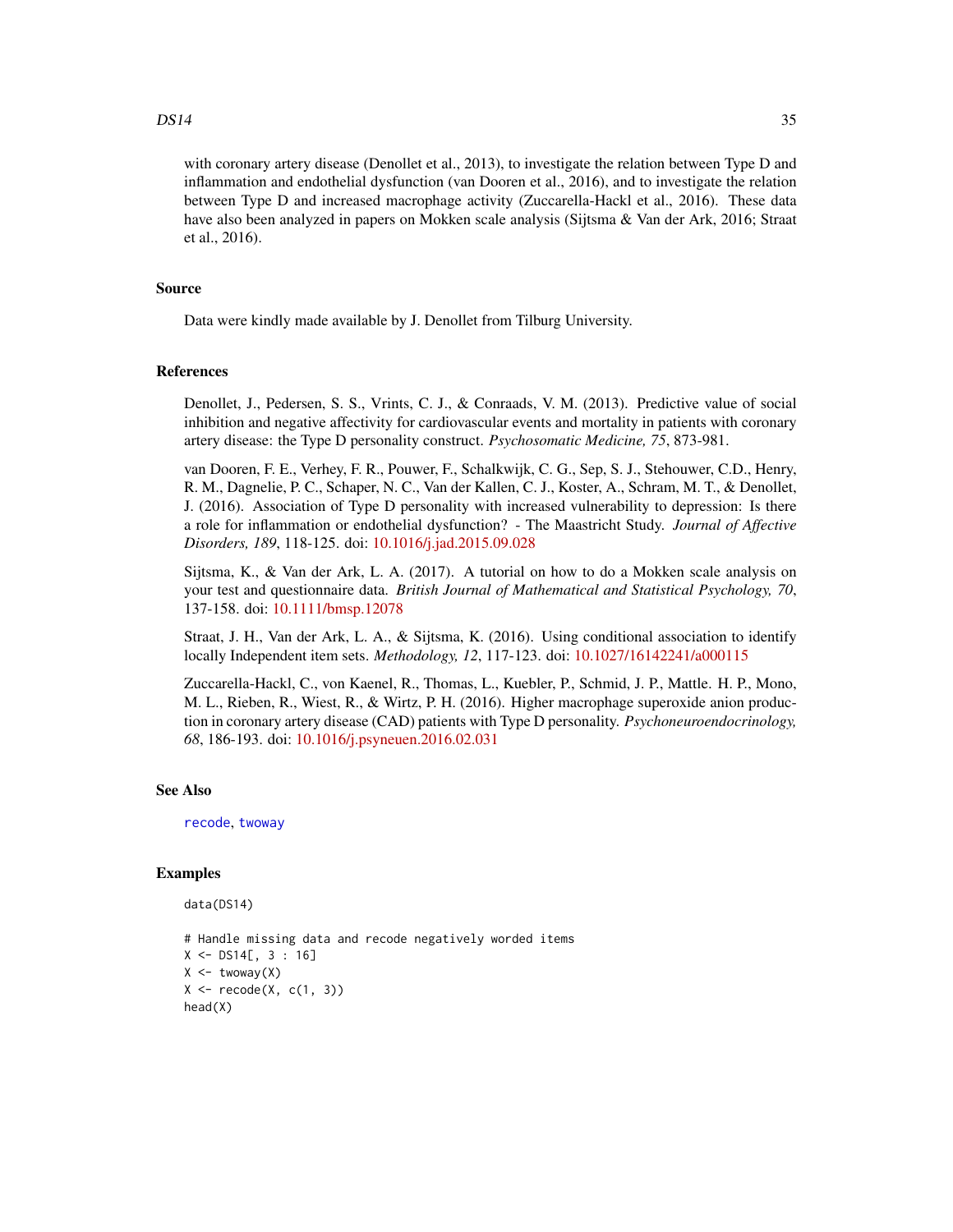#### <span id="page-35-1"></span><span id="page-35-0"></span>Description

Computes to intraclass correlation for multilevel data (ICC; Snijders & Bosker, 1999, p. 17) for each item and the total scale of a questionnaire (Koopman, Van der Ark, & Zijlstra, 2020) and the F-test for the null hypothesis that the (total scale) ICC is zero (Snijders & Bosker, 2012, p. 22)

#### Usage

 $ICC(X)$ 

#### Arguments

X matrix or data frame of numeric data containing a grouping column and the item scores of  $nrow(X)$  respondents to  $ncol(X)$  -1 items. Missing values are not allowed

# Value

| itemICC  | The ICC per item                                                         |
|----------|--------------------------------------------------------------------------|
| scaleICC | The ICC for the total scale and the corresponding results for the F-test |

# Author(s)

Letty Koopman <V.E.C.Koopman@uva.nl> L. Andries van der Ark <L.A.vanderArk@uva.nl>

# References

Koopman, L. Zijlstra, B. J. H, & Van der Ark, L. A. (2020). *A two-step procedure for scaling multilevel data using Mokken's scalability coefficients*. Manuscript submitted for publication.

Snijders, T. A. B., & Bosker, R. J. (2012). *Multilevel analysis: An introduction to basic and advanced multilevel modeling* (2nd ed.). Sage.

#### See Also

[SWMDK](#page-57-1), [MLcoefH](#page-37-1),

# Examples

# Data example (Koopman et al., 2020) data(SWMDK)

# Compute ICC ICC(SWMDK)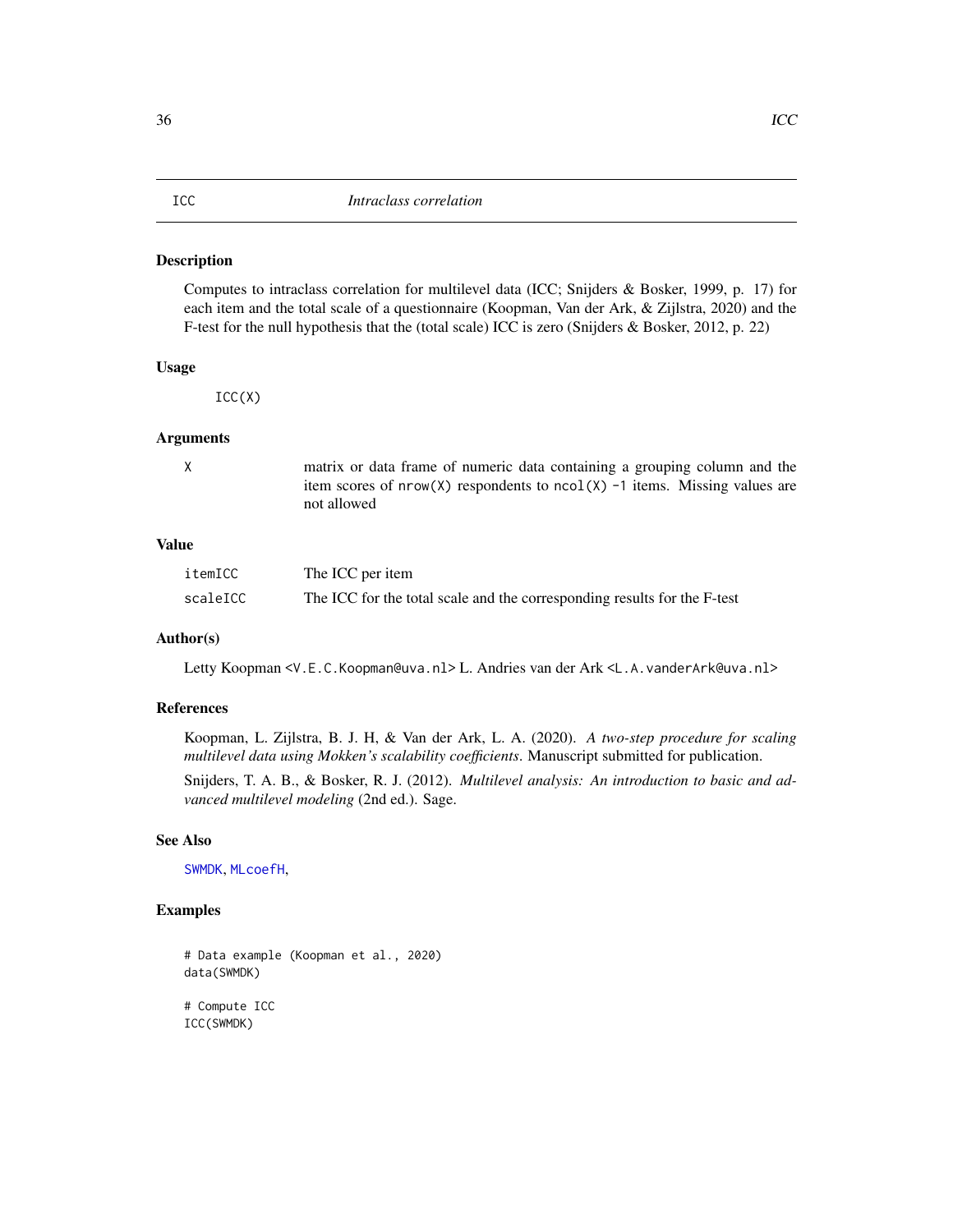<span id="page-36-1"></span><span id="page-36-0"></span>

#### **Description**

Scores of 1208 patients and inmates on 44 dichotomous items from a Dutch version of the Millon Clinical Multiaxial Inventory-III.

# Usage

data(mcmi)

# Format

A 1208 by 44 data frame containing integers.

#### Details

The data were collected by Gina Rossi (Rossi et al., 2010) as part of a larger project. This subset of 44 items was used to demonstrate diagnostic classification models (cognitive diagnosis models) by de la Torre et al. (2018), Van der Ark et al. (2019), and Sijtsma & Van der Ark (2020). The Q matrix used in the analyses is an attribute. Both the items and the respondents have been deidentified. The deidentified data do allow to replicate the analyses in Sijtsma and Van der Ark (2020, chapter 5), using the code available from <https://osf.io/e9jrz>.

# Source

Data were kindly made available by Gina Rossi from the Vrije Universiteit Brussel, Belgium. The original Millon Clinical Multiaxial Inventory-III was developed by Millon (1994).

# References

de la Torre, J., Van der Ark, L. A., & Rossi, G. (2018). Analysis of clinical data from cognitive diagnosis modelling framework. *Measurement and Evaluation in Counseling and Development, 51*, 281-296. doi: [10.1080/07481756.2017.1327286](https://doi.org/10.1080/07481756.2017.1327286)

Millon, T. (1994). *Manual for the MCMI-III*. Minneapolis, MN: National Computer Systems.

Rossi, G., Elklit, A., & Simonsen, E. (2010). Empirical evidence for a four factor framework of personality disorder organization: Multigroup confirmatory factor analysis of the million clinical multiaxial inventory-III personality disorders scales across Belgian and Danish data samples. *Journal of Personality Disorders, 24*, 128-150. doi: [10.1521/pedi.2010.24.1.128](https://doi.org/10.1521/pedi.2010.24.1.128)

Sijtsma, K., & Van der Ark, L. A. (2020), *Measurement models for psychological attributes.* Chapman and Hall/CRC Press. [https://www.routledge.com/Measurement-Models-for-Psychologi](https://www.routledge.com/Measurement-Models-for-Psychological-Attributes/Sijtsma-Ark/p/book/9780367424527)cal-Attributes/ [Sijtsma-Ark/p/book/9780367424527](https://www.routledge.com/Measurement-Models-for-Psychological-Attributes/Sijtsma-Ark/p/book/9780367424527)

Van der Ark, L. A., Rossi, G., & Sijtsma, K. (2019). Nonparametric item response theory and Mokken scale analysis, with relations to latent class models and cognitive diagnostic models. In M. von Davier & Y.- S. Lee (Eds.), *Handbook of diagnostic classification models* (pp. 21-45). Springer. doi: [10.1007/9783030055844](https://doi.org/10.1007/978-3-030-05584-4)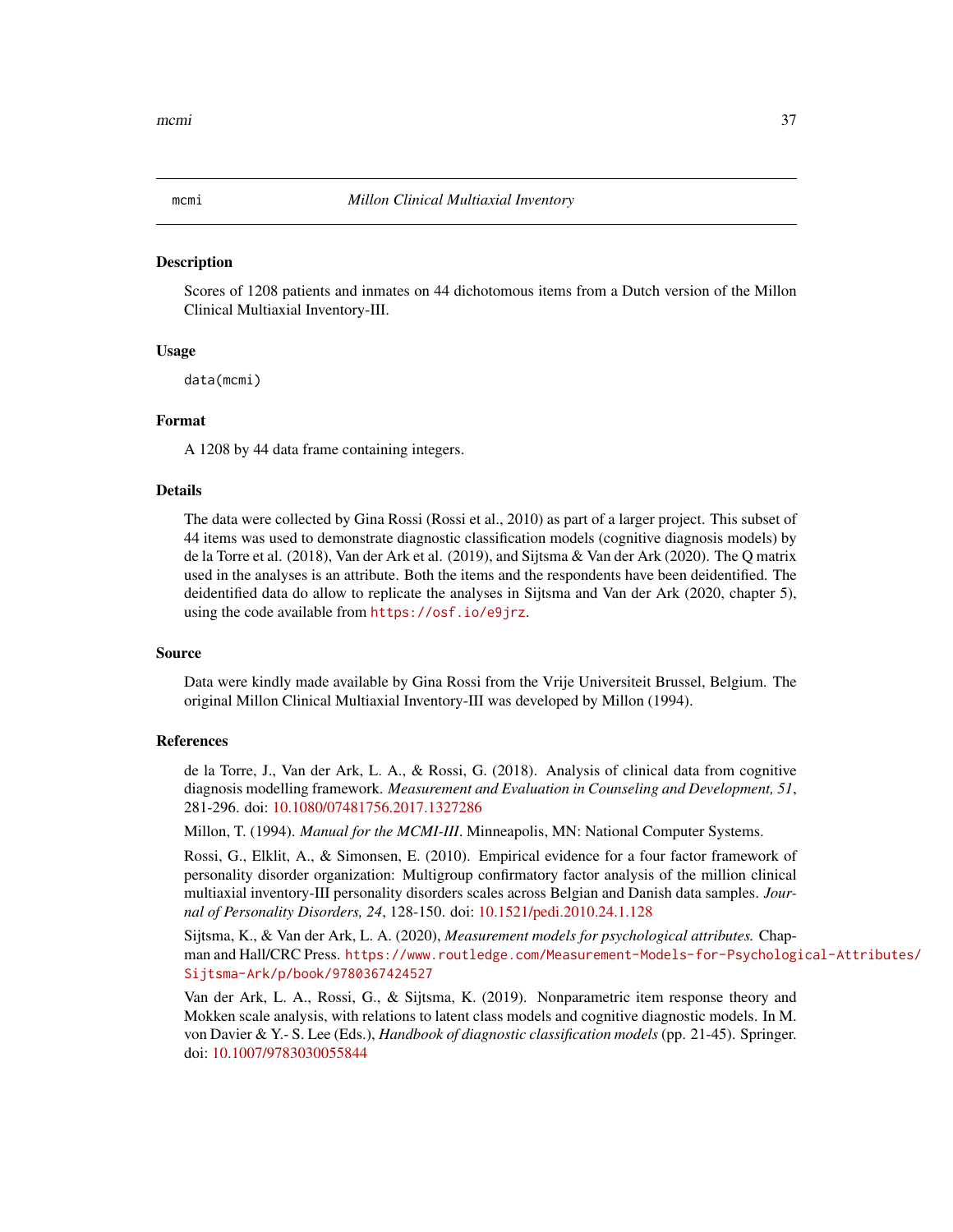# Examples

# Q matrix attributes(mcmi)\$Q

data(mcmi)

#### <span id="page-37-1"></span>MLcoefH *Two-level scalability coefficents H*

# **Description**

Computes all types of two-level scalability coefficients (Snijders, 2001; Crisan et al., 2016), that is, between- and within-rater item-pair scalability coefficents and their ratio (HBij, HWij, and BWij, respectively), between- and within-rater item scalability coefficients and their ratio (HBi, HWi, and BWi, respectively), and between- and within-rater total scale scalability coefficients and their ratio (HB, HW, and BW, respectively). In addition, standard errors are estimated (Koopman, et al., 2020a) and if requested incorporated in confidence intervals (Koopman, Zijlstra, & Van der Ark, 2020b, 2020c). Note that this version is an adaptation of the estimation methods described in Snijders (1999) and in Koopman et al. (2020a), as the group proportions are now by default weighted for group size (Koopman, Zijlstra, & Van der Ark, 2020b). As a result, the estimates for the autonomySupport data differs from the printed table in Koopman et al. (2020a). The estimated variance-covariance matrix of the coefficients can also be printed if requested.

# Usage

 $MLcoeff(X, se = TRUE, ci = FALSE, nice.output = TRUE, subject = 1,$ fixed.itemstep.order = NULL, weigh.props = TRUE, type.ci = "WB", cov.mat = FALSE)

# Arguments

| X                    | matrix or data frame of numeric data containing a subject indicator column and<br>the responses of $nrow(X)$ raters to $ncol(X)$ -1 items. Missing values are not<br>allowed                  |
|----------------------|-----------------------------------------------------------------------------------------------------------------------------------------------------------------------------------------------|
| se                   | Logical: If TRUE, the standard errors are printed alongside the scalability coeffi-<br>cients                                                                                                 |
| ci                   | The confidence level between 0 and 1 of the range-preserving confidence inter-<br>vals. If FALSE (default), no confidence intervals are printed (Koopman, Zijlstra,<br>& Van der Ark, 2020b). |
| nice.output          | Logical: If TRUE, scalability coefficients and standard errors are combined in an<br>a single object of class no quote. Item-pair ratios BWij are only printed if FALSE                       |
| subject              | Represents the subject column. Default is column 1.                                                                                                                                           |
| fixed.itemstep.order |                                                                                                                                                                                               |
|                      | matrix with number of rows equal to the number of item steps (m) and number of<br>columns equal to the number of items (J). The matrix should consis the integers                             |

<span id="page-37-0"></span>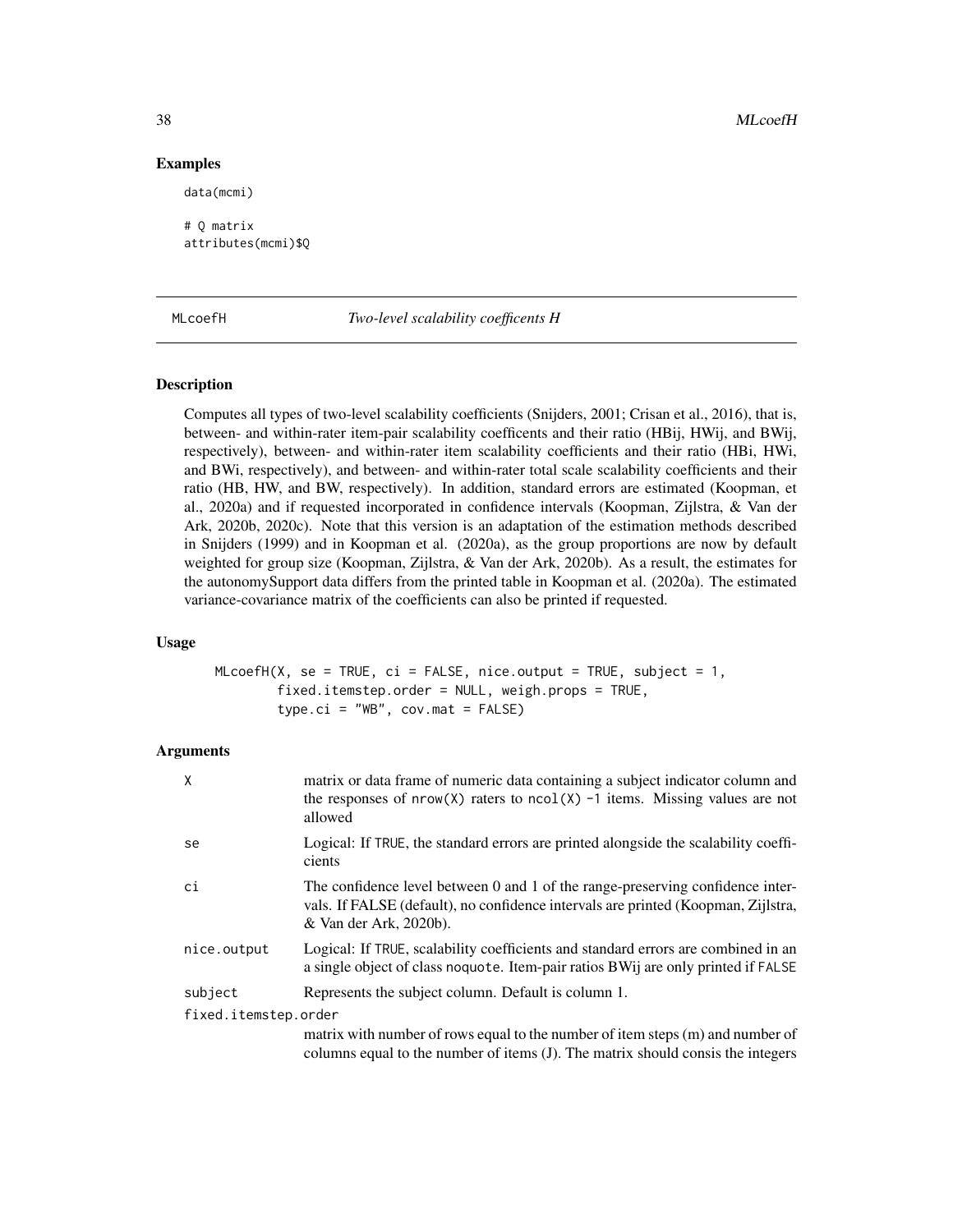|             | $1:$ (m $*$ J), indicating a predefined order of the items steps with respect to<br>popularity. Value 1 indicates the easiest (most popular) item step, value $(m * J)$<br>indicates the most difficult item step. |
|-------------|--------------------------------------------------------------------------------------------------------------------------------------------------------------------------------------------------------------------|
| weigh.props | If TRUE: Use weighted proportions across groups to estimate coefficients and<br>standard errors, if FALSE: Use averaged proportions across groups to estimate<br>coefficients and standard errors.                 |
| type.ci     | If WB, Wald-based confidence interval are printed, if RP range-preserving confi-<br>dence intervals are printed (Koopman, Zijlstra, & Van der Ark, 2020b, 2020c).<br>Default is WB. Only used if ci is specified.  |
| cov.mat     | Logical: If TRUE, the variance-covariance matrices of the estimated coefficients<br>are printed. Default is FALSE.                                                                                                 |

# Details

If se = TRUE and nice.output = TRUE, the result is a list of 3 objects of class noquote; if se = TRUE and nice.output = FALSE, the result is a list of 3 matrices, one per set of coefficients; and if se = FALSE, the result is a list of 3 matrices containing only the scalability coefficients; if ci is specified and nice.output = TRUE, there is one additional matrix for the ci's of the Hij coefficients. Computation of standard errors can be slow for a combination of many subjects and a large number of items; if cov.mat = TRUE three additional matrices are printed with the variance-covariances of Hij, Hi, and H.

#### Value

| Hij | Scalability coefficients of the item pairs, upper triangle are the between-rater co-                                                                              |
|-----|-------------------------------------------------------------------------------------------------------------------------------------------------------------------|
|     | efficients, and the lower triangle the within-rater coefficients (possibly with stan-                                                                             |
|     | dard errors and/or confidence intervals; see details). If nice output = FALSE                                                                                     |
|     | this returns a matrix with the type of coefficients per column                                                                                                    |
| Нi  | Between- and within-rater scalability coefficients of the items and their ratio<br>(possibly with standard errors and/or confidence intervals; see details)       |
| H   | between- and within-rater scalability coefficients of the entire scale and their<br>ratio (possibly with standard error and/or confidence intervals; see details) |

# Author(s)

Letty Koopman <V.E.C.Koopman@uva.nl> L. Andries van der Ark <L.A.vanderArk@uva.nl>

# References

Crisan, D. R., Van de Pol, J. E., & Van der Ark, L. A. (2016). Scalability coefficients for twolevel polytomous item scores: An introduction and an application. In L. A. Van der Ark, D. M. Bolt, W.-C. Wang, & M. Wiberg (Eds.), *Quantitative psychology research*. Springer. doi: [10.1007/](https://doi.org/10.1007/978-3-319-38759-8_11) [9783319387598\\_11](https://doi.org/10.1007/978-3-319-38759-8_11)

Koopman, L., Zijlstra, B. J. H. & Van der Ark, L. A., (2020a). Standard errors of two-lvel scalability coefficients. *British Journal of Statistical and Mathematical Psychology, 73,* 213-236. doi: [10.1111/](https://doi.org/10.1111/bmsp.12174) [bmsp.12174](https://doi.org/10.1111/bmsp.12174)

Koopman, L. Zijlstra, B. J. H, & Van der Ark, L. A. (2020b). *A two-step, test-guided Mokken scale analysis for nonclustered and clustered data*. Manuscript submitted for publication.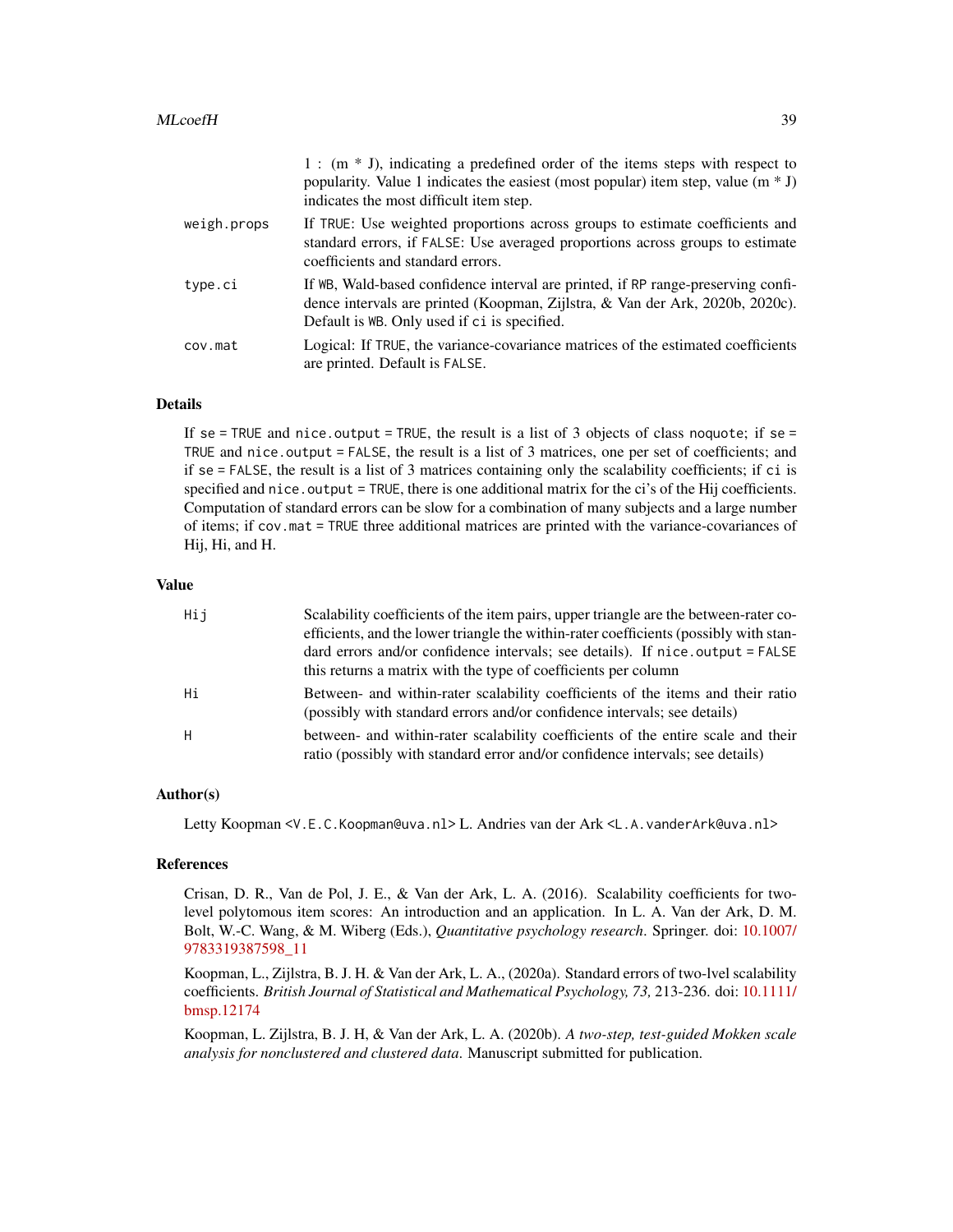<span id="page-39-0"></span>Koopman, L. Zijlstra, B. J. H, & Van der Ark, L. A. (2020c). *Range-preserving confidence intervals for scalability coefficients in Mokken scale analysis*. Manuscript submitted for publication.

Snijders, T. A. B. (2001). Two-level non-parametric scaling for dichotomous data. In A. Boomsma, M. A. J. van Duijn, & T. A. B. Snijders (Eds.), *Essays on item response theory* (pp. 319-338). Springer. doi: [10.1007/9781461301691\\_17](https://doi.org/10.1007/978-1-4613-0169-1_17)

# See Also

[MLcoefZ](#page-40-1),[coefH](#page-28-1),

#### Examples

```
# Small data example (Koopman et al., 2019)
smallData \leq data.frame(Subs = c(1, 1, 1, 1, 2, 2, 2, 2, 2, 3, 3, 3, 3, 3),
                       Xa = c(0, 0, 1, 0, 1, 1, 1, 2, 1, 0, 1, 2, 0, 0, 0),Xb = c(0, 0, 1, 0, 2, 2, 1, 2, 1, 2, 2, 1, 1, 0),Xc = c(1, 0, 0, 0, 1, 1, 2, 1, 2, 0, 1, 1, 2, 1, 0))MLcoefH(smallData)
# Compute also the range-preserving confidence intervals
MLcoefH(smallData, ci = .95)
# Print variance-covariance matrices
MLcoefH(smallData, cov.mat = TRUE)
# Load real data example. Note that due to an estimation adaptation (Koopman et al., 2020)
# the results differ from the table in Koopman et al. (2019).
data(autonomySupport)
# Compute scalability coefficients with or without standard errors, range-preserving
# confidence intervals, nice output
H.se.nice <- MLcoefH(autonomySupport)
H.se.nice
H.se.not <- MLcoefH(autonomySupport, nice.output = FALSE)
H.se.not
H.se.ci.nice <- MLcoefH(autonomySupport, ci = .95)
H.se.ci.nice
H.se.ci.not <- MLcoefH(autonomySupport, ci = .95, nice.output = FALSE)
H.se.ci.not
H.nice <- MLcoefH(autonomySupport, se = FALSE)
H.nice
```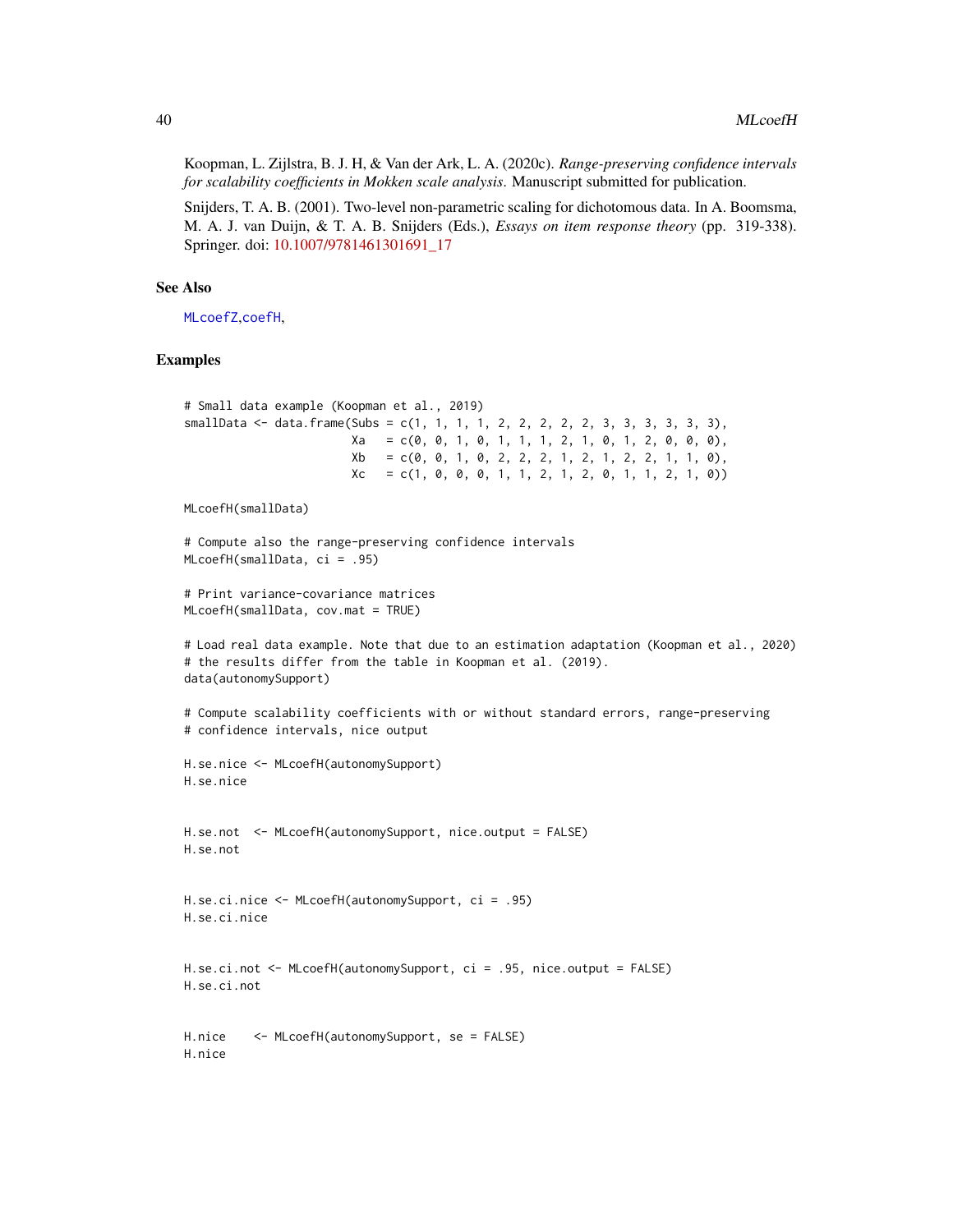```
H.not <- MLcoefH(autonomySupport, se = FALSE, nice.output = FALSE)
H.not
```
<span id="page-40-1"></span>MLcoefZ *Computation of Z-Values for two-level scalability coefficients*

# Description

Computes Zij-values of item pairs, Zi-values of items, and Z-value of the entire scale, which are used to test whether Hij, Hi, and H, respectively (within- and between-rater versions), are significantly greater a specified lowerbound using the delta method (Koopman, Zijlstra, & Van der Ark, 2020a). The test uses either Wald-based (WB) or range-preserving (RP) asymptotic theory (Koopman, Zijlstra, & Van der Ark, 2020b).

#### Usage

 $MLcoefZ(X, lowerbound = 0, type.z = "WB")$ 

# Arguments

| X          | matrix or data frame of numeric data containing the responses of nrow(X) re-<br>spondents to $ncol(X)$ -1 items. The first column of X is assumed to be a subject<br>column, see ?MLcoefH() for details. Missing values are not allowed                                                                                                                   |  |
|------------|-----------------------------------------------------------------------------------------------------------------------------------------------------------------------------------------------------------------------------------------------------------------------------------------------------------------------------------------------------------|--|
| lowerbound | Value of the null hypothesis to which the scalability are compared to compute<br>the z-score (see details), $0 \leq 1$ owerbound $< 1$ . The default is 0.                                                                                                                                                                                                |  |
| type.z     | Indicates which type of z-score is computed: "WB": Wald-based z-score based<br>on standard errors as approximated by the delta method (Kuijpers, Van der<br>Ark, Kroon, 2013; Koopman, Zijlstra, Van der Ark, 2020a); "RP": Range-<br>preserving z-score, also based on the delta method (Koopman, Zijlstra, Van der<br>Ark, 2020b). The default is "WB". |  |

#### Details

For the estimated item-pair coefficient  $Hij$  with standard error  $SE(Hij)$ , the Z-score is computed as

$$
Zij = (Hij - lowerbound)/SE(Hij)
$$

if type.  $z =$  "WB", and the Z-score is computed as

 $Zij = -(\log(1 - Hij) - \log(1 - lowerbound))/(SE(Hij)/(1 - Hij))$ 

if type.z = "RP" (Koopman, Zijlstra, Van der Ark, 2020b). For the estimate item-scalability coefficients  $Hi$  and total-scalbility coefficients  $H$  a similar procedure is used. Standard errors of the Z-scores are not provided.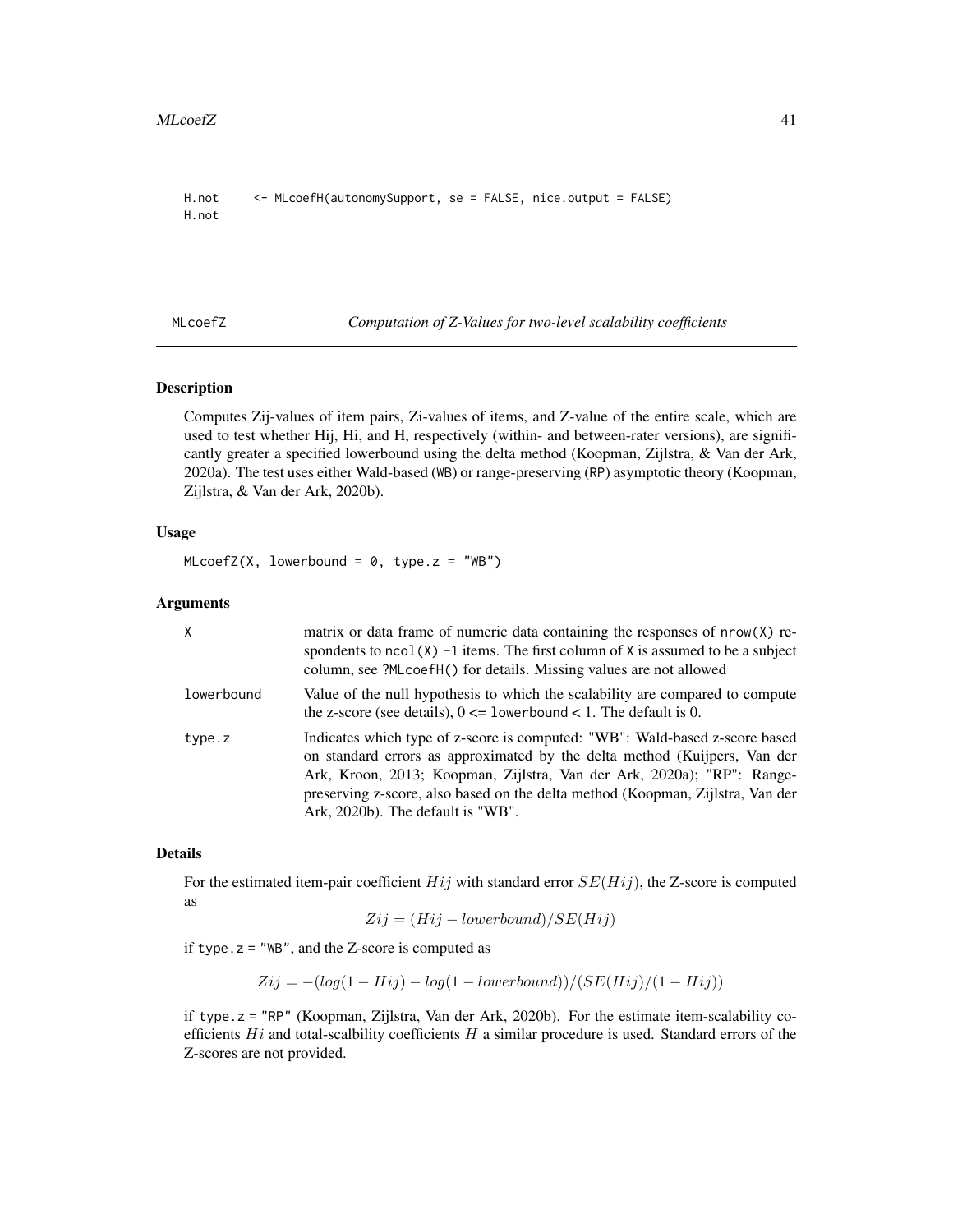<span id="page-41-0"></span>42 MLweight

# Value

| Zii | matrix containing the Z-values of the item-pairs |
|-----|--------------------------------------------------|
| 7i  | vector containing Z-values of the items          |
|     | Z-value of the entire scale                      |

# Author(s)

L. A. van der Ark <L.A.vanderArk@uva.nl> L. Koopman

#### References

Koopman, L. Zijlstra, B. J. H, & Van der Ark, L. A. (2020a). *A two-step procedure for scaling multilevel data using Mokken's scalability coefficients*. Manuscript submitted for publication.

Koopman, L. Zijlstra, B. J. H, & Van der Ark, L. A. (2020b). *Range-preserving confidence intervals for scalability coefficients in Mokken scale analysis*. Manuscript submitted for publication.

# See Also

[MLcoefH](#page-37-1)

#### Examples

data(SWMD)

# Compute the Z-score using lowerbound 0 MLcoefZ(SWMD) # Using lowerbound .1 MLcoefZ(SWMD, lowerbound = .1)

MLweight *Weights for Guttman Errors in two-level test data*

# Description

Computes weights for Guttman errors in two-level test data (Koopman, Van der Ark, & Zijlstra, 2017)

#### Usage

```
MLweight(X, maxx = NULL, minx = NULL, itemstep.order = NULL)
```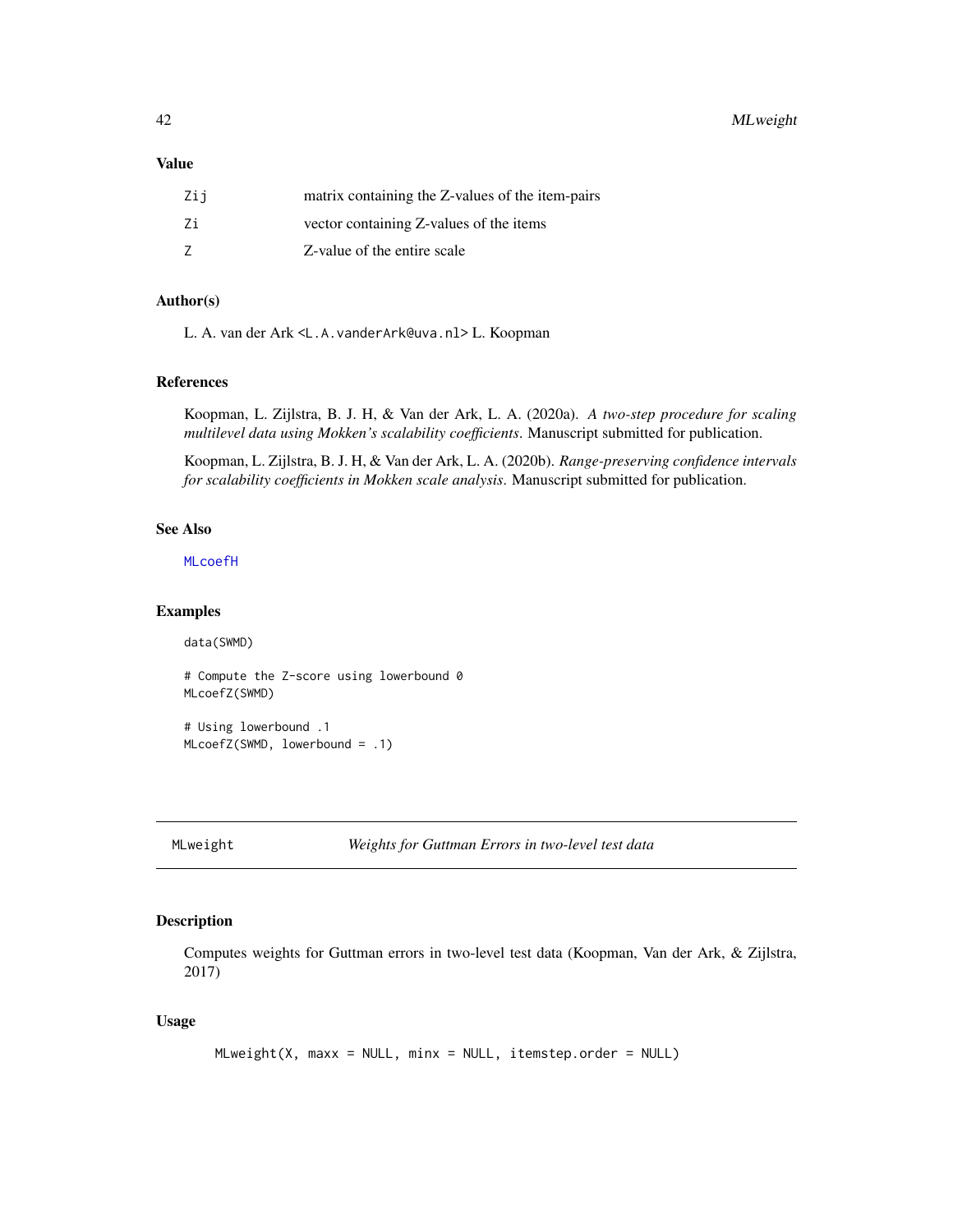#### <span id="page-42-0"></span>MLweight 43

# Arguments

| X    | Data matrix with a subject column and two item columns. The subject column<br>is assumed to be the first.                                                                                                                                                                                                                                                                                                                                                                                   |
|------|---------------------------------------------------------------------------------------------------------------------------------------------------------------------------------------------------------------------------------------------------------------------------------------------------------------------------------------------------------------------------------------------------------------------------------------------------------------------------------------------|
| maxx | The highest possible answer category. If not specified it is determined by using<br>the highest item score.                                                                                                                                                                                                                                                                                                                                                                                 |
| minx | The lowest possible answer category. If not specified it is determined by using<br>the lowest item score.                                                                                                                                                                                                                                                                                                                                                                                   |
|      | i temstep order The two columns pertaining the two items in question, from a (possibly larger)<br>matrix with number of rows equal to the number of item steps (m) and number of<br>columns equal to the number of items (J). The matrix should consis the integers<br>$1:$ (m $*$ J), indicating a predefined order of the items steps with respect to<br>popularity. Value 1 indicates the easiest (most popular) item step, value ( $m * J$ )<br>indicates the most difficult item step. |

#### Value

Returns a vector with the weights for each item-score pattern of a given item-pair. In case of ties in item popularities the average weights across possible item-orderings are returned.

# Author(s)

L. Koopman <V.E.C.Koopman@uva.nl> L. A. van der Ark <L.A.vanderArk@uva.nl>

# References

Koopman, L., Van der Ark, L. A., & Zijlstra, B. J. H. (2017). *Weighted Guttman Errors: Handling Ties and Two-Level Data*. In L. A. Van der Ark, S. Culpepper, J. A. Douglas, W.-C. Wang, & M. Wiberg (Eds.), *Quantitative Psychology: The 81st Annual Meeting of the Psychometric Society, Asheville, North Carolina, 2016* (pp. 183-190). Springer. doi: [10.1007/9783319562940\\_17](https://doi.org/10.1007/978-3-319-56294-0_17)

#### See Also

[MLcoefH](#page-37-1)

#### Examples

```
smallData <- data.frame(Subs = c(1, 1, 1, 1, 1, 2, 2, 2, 2, 3, 3, 3, 3, 3),
                   Xa = c(2, 0, 0, 1, 0, 2, 2, 0, 2, 2, 1, 2, 1, 2, 2),Xb = c(1, 1, 1, 0, 1, 2, 2, 1, 2, 2, 1, 0, 2, 2, 2),Xc = c(0, 0, 0, 1, 0, 2, 2, 1, 2, 1, 0, 0, 1, 1, 2))
```

```
# Compute the weights
I \leftarrow 3for(i in 1:(I - 1)) for(j in (i + 1):I)print(MLweight(smallData[, c(1, i + 1, j + 1)], min = 0, max = 2))
```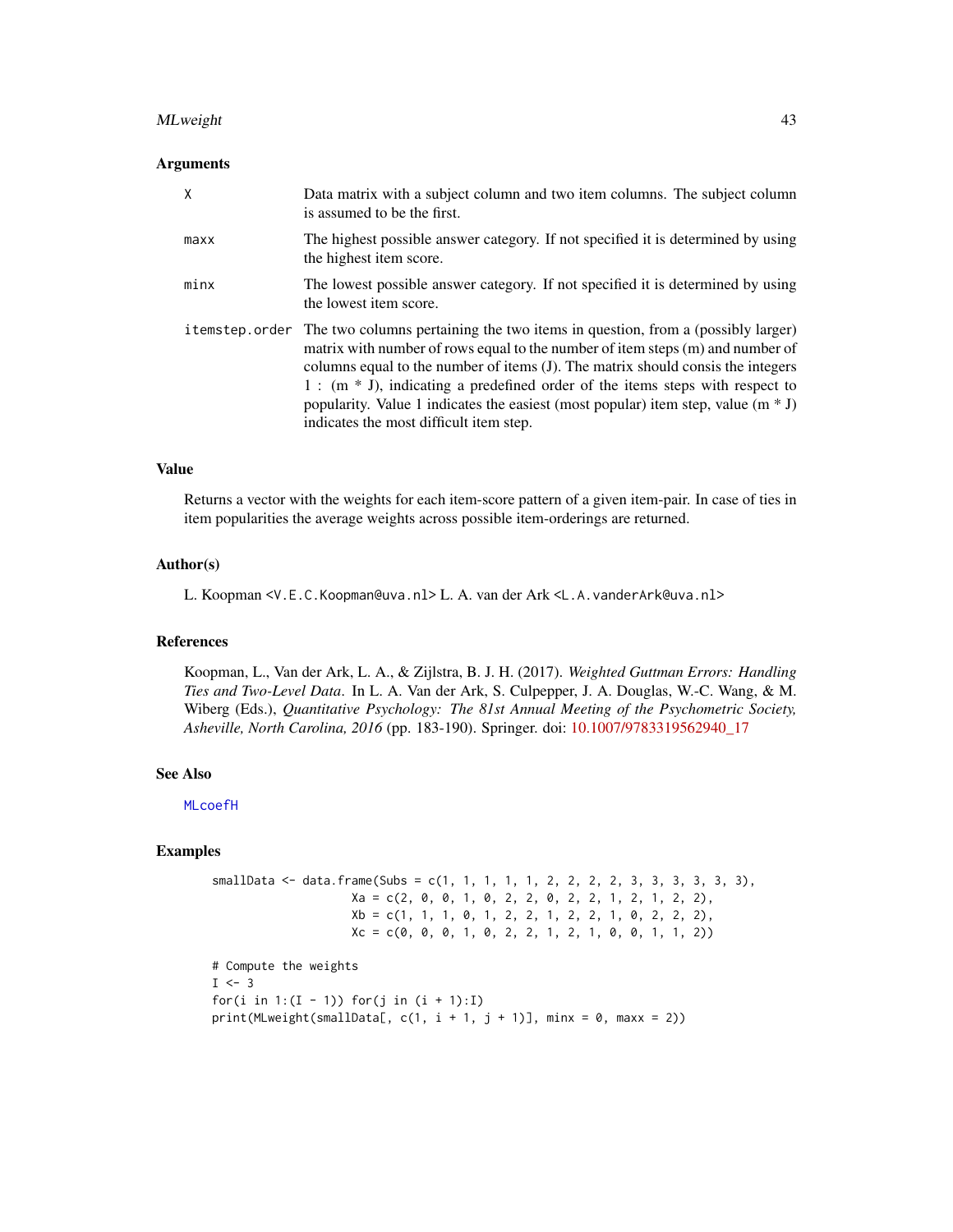<span id="page-43-1"></span><span id="page-43-0"></span>plot.iio.class *Plot iio.class objects*

# Description

S3 Method to plot objects of class iio.class. Graphic display of the checks of iio. One graph for each item plotting the estimated item response functions.

# Usage

```
## S3 method for class 'iio.class'
plot(x, item.pairs = all.pairs, ci = TRUE, alpha = .05,
      color = c("black", "blue"), transparancy = 20, ask = TRUE, ...)
```
# Arguments

| X            | Object of class iio.class produced by check.iio.                                                                                                                                                                                                                                                                                                                                                                    |  |
|--------------|---------------------------------------------------------------------------------------------------------------------------------------------------------------------------------------------------------------------------------------------------------------------------------------------------------------------------------------------------------------------------------------------------------------------|--|
| item.pairs   | vector containing the numbers of the item pairs for which the results are depicted<br>graphically. For example, item. pairs $= 1$ prints the results for items 1 and 2,<br>item.pairs = 2 prints the results for items 1 and 3, item.pairs = $J$ prints the<br>results for items 1 and \$J\$, and item. pairs $= J+1$ prints the results for items 2<br>and 3. Default the results for all item pairs are depicted. |  |
| сi           | Boolean. If TRUE (default), then confidence envelops are plotted around IRFs.                                                                                                                                                                                                                                                                                                                                       |  |
| alpha        | Type of plotted (1 - alpha) confidence intervals. By default 95-percent confi-<br>dence intervals are depicted                                                                                                                                                                                                                                                                                                      |  |
| color        | Color of the plotted curves and confidence envelops. Defaults are black for the<br>first item and blue for the second item.                                                                                                                                                                                                                                                                                         |  |
| transparancy | Transparancy of the confidence intervals. Higher values result in more opaque<br>colors for the confidence intervals.                                                                                                                                                                                                                                                                                               |  |
| ask          | Boolean. If TRUE (default), then par ("ask"=TRUE); i.e., a hard return between<br>subsequent plots is required. If FALSE, then par ("ask"=FALSE).                                                                                                                                                                                                                                                                   |  |
|              | Optional graphical parameters will be ignored                                                                                                                                                                                                                                                                                                                                                                       |  |

# Details

The plot function corresponds to method MIIO; each graph plots the estimated item response functions (item rest-score functions) for two items. For details of the method, see Ligtvoet et al. (2010, 2011); Sijtsma et al. (2012). For details of the confidence envelopes, see Van der Ark (2012b). For the implementation in R, see Van der Ark (2012a). For ask==FALSE, the default graphic device in R may only display the last graph.

# Value

Returns a graph.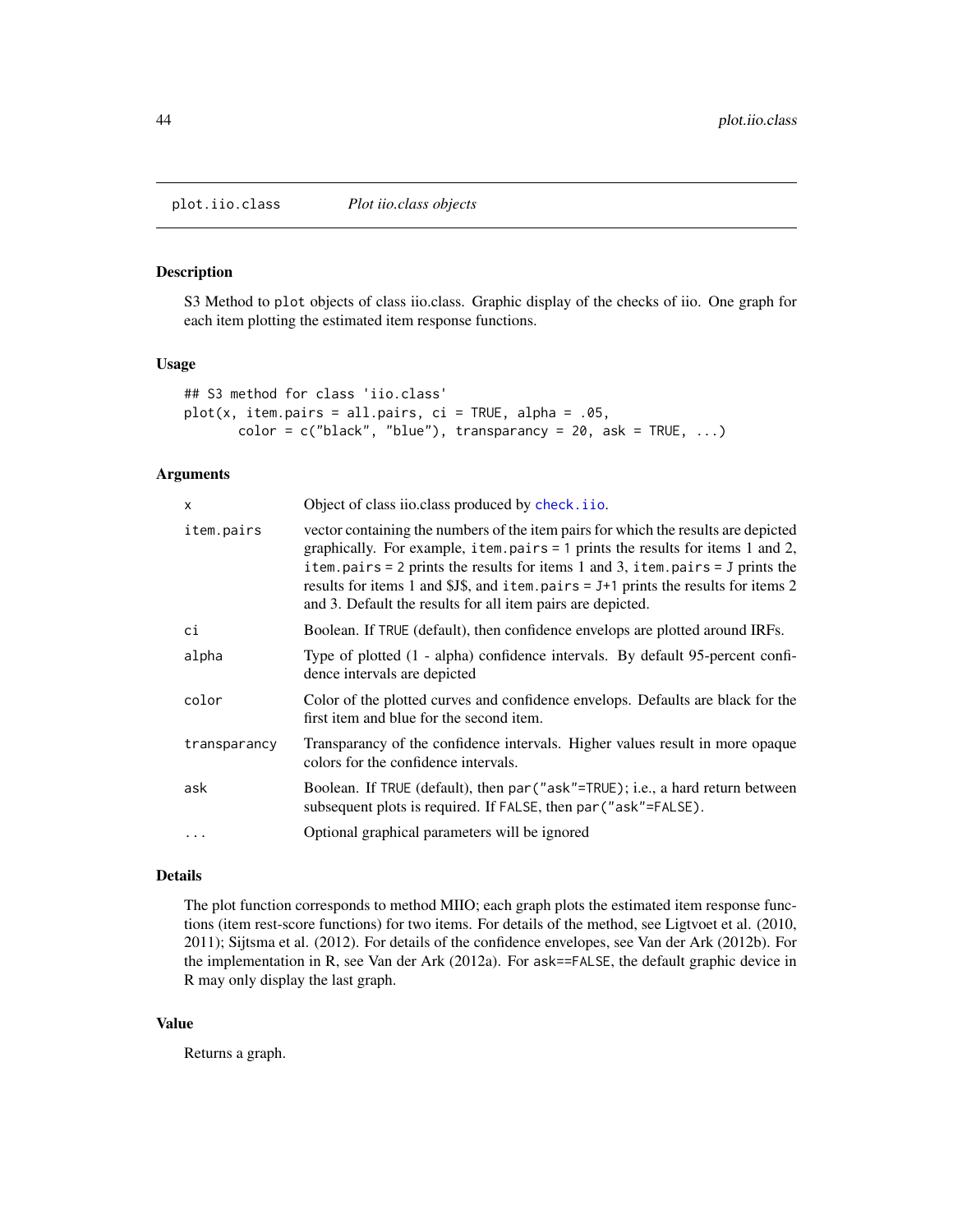# <span id="page-44-0"></span>Author(s)

L. A. van der Ark <L.A.vanderArk@uva.nl>

# **References**

Ligtvoet, R., L. A. van der Ark, J. M. te Marvelde, & K. Sijtsma (2010). Investigating an invariant item ordering for polytomously scored items. *Educational and Psychological Measurement, 70*, 578-595. doi: [10.1177/0013164409355697](https://doi.org/10.1177/0013164409355697)

Ligtvoet, R., L. A. van der Ark, W. P. Bergsma, & K. Sijtsma (2011). Polytomous latent scales for the investigation of the ordering of items. *Psychometrika, 76*, 200-216. doi: [10.1007/s11336010-](https://doi.org/10.1007/s11336-010-9199-8) [91998](https://doi.org/10.1007/s11336-010-9199-8)

Sijtsma, K., R. R. Meijer, & Van der Ark, L. A. (2011). Mokken scale analysis as time goes by: An update for scaling practitioners. *Personality and Individual Differences, 50*, 31-37. doi: [10.1016/](https://doi.org/10.1016/j.paid.2010.08.016) [j.paid.2010.08.016](https://doi.org/10.1016/j.paid.2010.08.016)

Van der Ark, L. A. (2012). New developjements in Mokken scale analysis in R. *Journal of Statistical Software, 48* (5), 1-27. <https://www.jstatsoft.org/article/view/v048i05>

Van der Ark, L. A. (2014). Visualizing uncertainty of estimated response functions in nonparametric item response theory. In R. E. Millsap, L. A. van der Ark, D. Bolt, & C. M. Woods (Eds.), *New developments in quantitative psychology* (pp. 59-68). New York: Springer. doi: [10.1007/9781-](https://doi.org/10.1007/978-1-4614-9348-8_5) [461493488\\_5](https://doi.org/10.1007/978-1-4614-9348-8_5)

# See Also

[check.iio](#page-18-1), [summary.iio.class](#page-50-1)

# Examples

```
data(acl)
Communality <- acl[,1:10]
iio.list <- check.iio(Communality)
summary(iio.list)
plot(iio.list)
```
<span id="page-44-1"></span>plot.monotonicity.class

*Plot monotonicity.class objects*

# Description

S3 Method to plot objects of class monotonicity.class. Graphic display of the checks of monotonicity. One graph for each item plotting the estimated item step response functions and/or item response function, plus confidence envelopes (Van der Ark, 2012).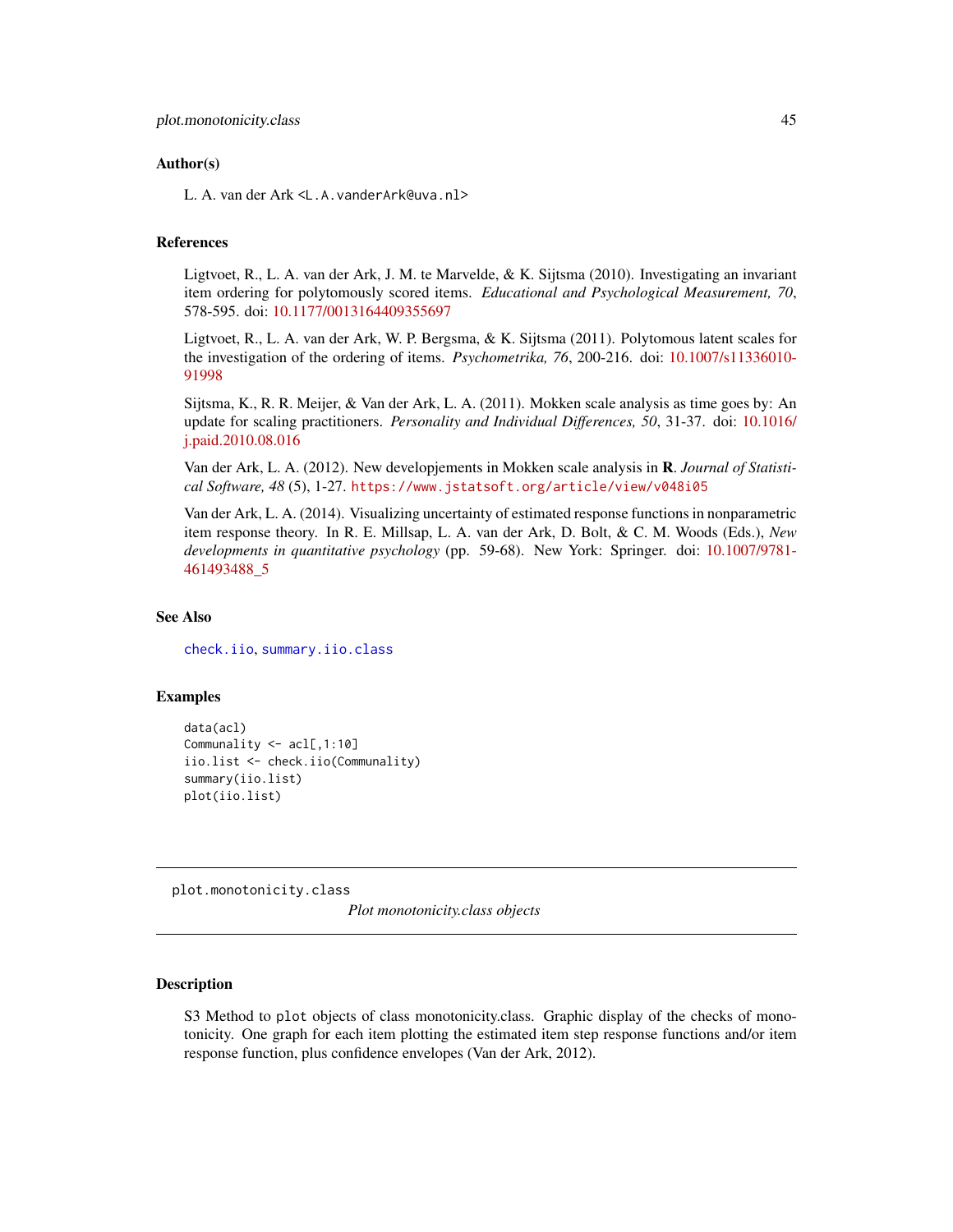# <span id="page-45-0"></span>Usage

```
## S3 method for class 'monotonicity.class'
plot(x, items = all.items, curves = "both", ci = TRUE,alpha = .05, color = "black", transparancy = 20, ask = TRUE, \ldots)
```
# Arguments

| x            | Object of class monotonicity.class produced by check.monotonicity.                                                                                                                   |
|--------------|--------------------------------------------------------------------------------------------------------------------------------------------------------------------------------------|
| items        | vector containing the numbers of the items for which the results are depicted<br>graphically. Default the results for all items are depicted.                                        |
| curves       | "ISRF": Item step response functions (ISRFs) are depicted; "IRF": item re-<br>sponse functions (IRFs) are depicted; "both": Both ISRFs and IRFs are de-<br>picted. Default is "both" |
| сi           | Boolean. If TRUE (default), then confidence envelops are plotted around IRFs<br>and ISRFs.                                                                                           |
| alpha        | Type of plotted (1 - alpha) confidence intervals. By default 95-percent confi-<br>dence intervals are depicted                                                                       |
| color        | Color of the plotted curves and confidence envelops. Default is black.                                                                                                               |
| transparancy | Transparancy of the confidence intervals. Higher values result in more opaque<br>colors for the confidence intervals.                                                                |
| ask          | Boolean. If TRUE (default), then par ("ask"=TRUE); i.e., a hard return between<br>subsequent plots is required. If FALSE, then par ("ask"=FALSE).                                    |
| $\cdots$     | Optional graphical parameters will be ignored                                                                                                                                        |
|              |                                                                                                                                                                                      |

# Details

For details of the method, see Molenaar and Sijtsma (2000) and Sijtsma and Molenaar (2002). For details of the confidence envelopes, see Van der Ark (2012) For the implementation in R, see Van der Ark (2007). For curves=="both", both plots are plotted simultaneously using layout (matrix(c(1,2)1,2)). For ask=="FALSE", the default graphic device in R may only display the last graph.

# Value

Returns a graph.

# Author(s)

L. A. van der Ark <L.A.vanderArk@uva.nl>

#### References

Molenaar, I.W., & Sijtsma, K. (2000) *User's Manual MSP5 for Windows* [Software manual]. IEC ProGAMMA.

Sijtsma, K., & Molenaar, I. W. (2002) *Introduction to nonparametric item response theory*. Sage.

Van der Ark, L. A. (2007). Mokken scale analysis in R. *Journal of Statistical Software*. [https:](https://www.jstatsoft.org/article/view/v020i11) [//www.jstatsoft.org/article/view/v020i11](https://www.jstatsoft.org/article/view/v020i11)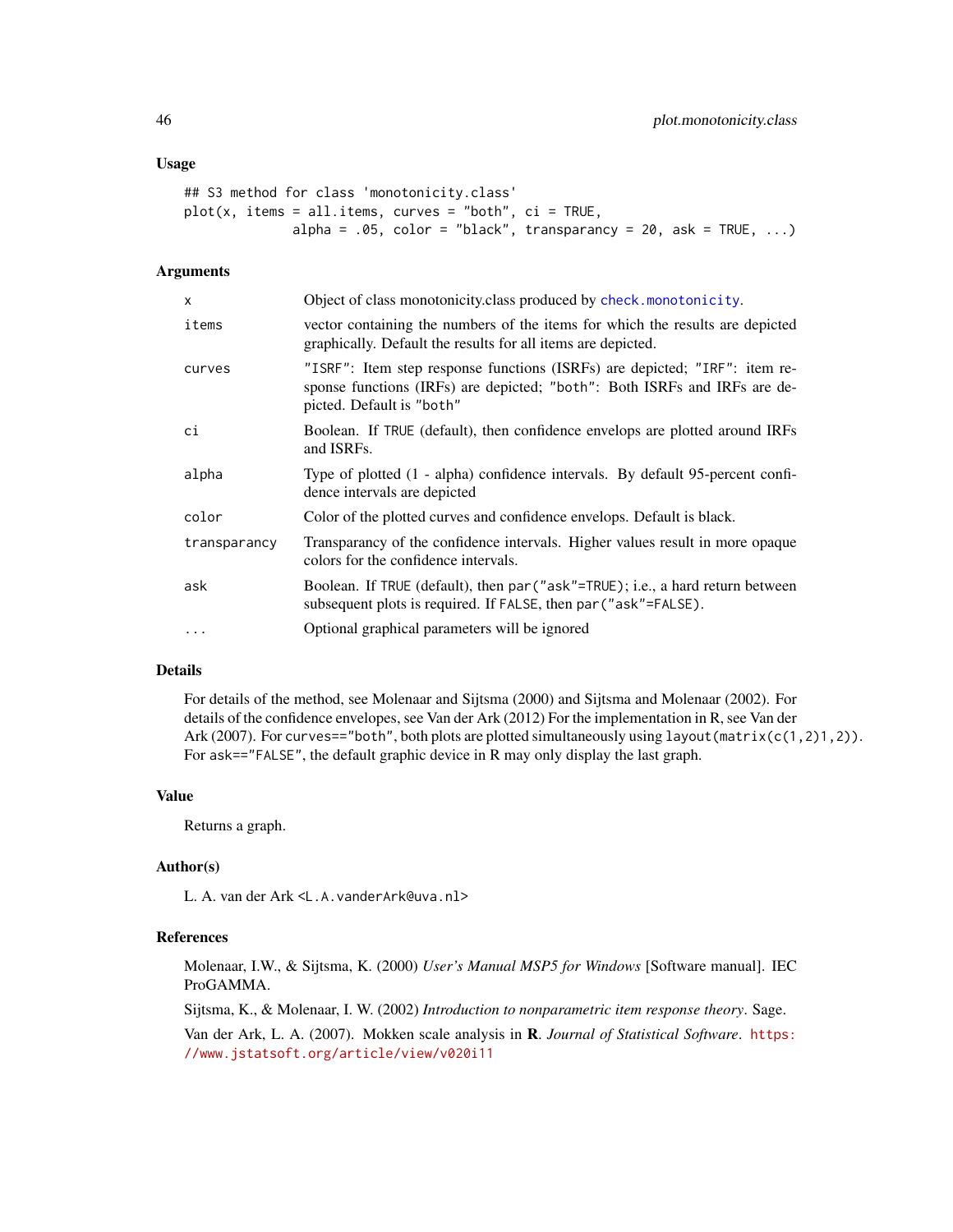# <span id="page-46-0"></span>plot.pmatrix.class 47

Van der Ark, L. A. (2014). Visualizing uncertainty of estimated response functions in nonparametric item response theory. In R. E. Millsap, L. A. van der Ark, D. Bolt, & C. M. Woods (Eds.), *New developments in quantitative psychology* (pp. 59-68). New York: Springer. doi: [10.1007/9781-](https://doi.org/10.1007/978-1-4614-9348-8_5) [461493488\\_5](https://doi.org/10.1007/978-1-4614-9348-8_5)

#### See Also

[check.monotonicity](#page-21-1), [summary.monotonicity.class](#page-52-1)

#### Examples

```
data(acl)
Communality <- acl[,1:10]
monotonicity.list <- check.monotonicity(Communality)
plot(monotonicity.list)
summary(monotonicity.list)
```
<span id="page-46-1"></span>plot.pmatrix.class *Plot pmatrix.class objects*

# Description

S3 Method to plot objects of class pmatrix.class. Graphic display of the checks of pmatrix. One graph for each item plotting the rows of the  $P(+)$  matrix and rows of the  $P(-)$  matrix. If nonintersection holds the lines in the plots of the  $P(+)$  matrix must be nondecreasing and the lines in the plots of the P(–) matrix nust be nonincreasing.

#### Usage

```
## S3 method for class 'pmatrix.class'
plot(x, items = all.items, pmatrix = "both", ci = TRUE,alpha = .05, color = "black", transparancy = 20, ask = TRUE, \ldots)
```
#### Arguments

| X       | Object of class pmatrix class produced by check. pmatrix.                                                                                                                                                                                   |
|---------|---------------------------------------------------------------------------------------------------------------------------------------------------------------------------------------------------------------------------------------------|
| items   | vector containing the numbers of the item pairs for which the results are depicted<br>graphically. Default the results for all items are depicted.                                                                                          |
| pmatrix | Valid options are "ppp", "pmm", and "both". If pmatrix="ppp", then the<br>$P(++)$ matrix is plotted, if pmatrix="pmm", then the $P(-)$ matrix is plotted, if<br>pmatrix="both", then both the $P(++)$ matrix and $P(-)$ matrix are plotted. |
| ci      | Boolean. If TRUE, then confidence envelops are plotted around IRFs and ISRFs.                                                                                                                                                               |
| alpha   | Type of plotted (1 - alpha) confidence intervals. By default 95-percent confi-<br>dence intervals are depicted                                                                                                                              |
| color   | Color of the plotted curves and confidence envelops. Default is black.                                                                                                                                                                      |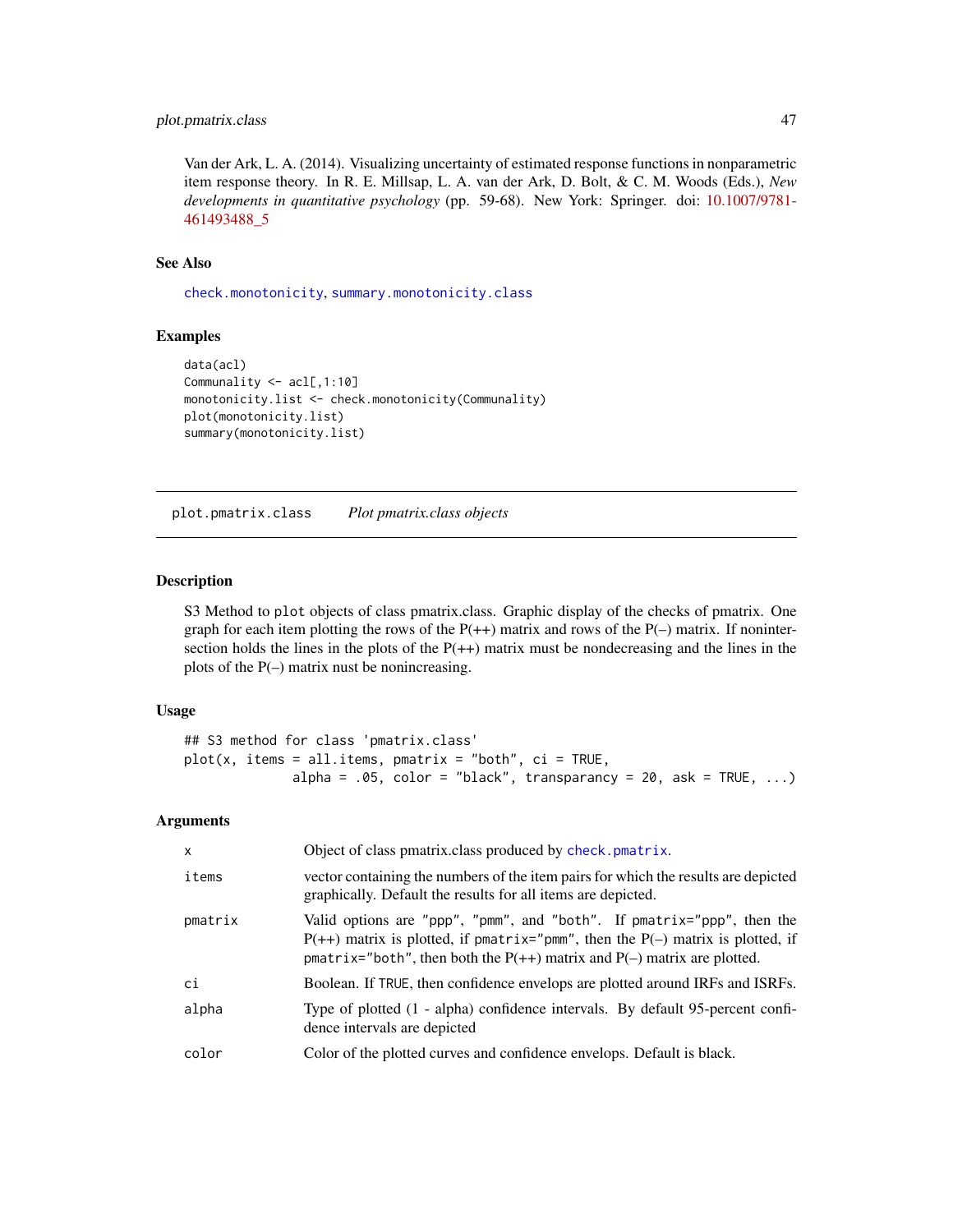<span id="page-47-0"></span>

| transparancy | Transparancy of the confidence intervals. Higher values result in more opaque<br>colors for the confidence intervals.                             |
|--------------|---------------------------------------------------------------------------------------------------------------------------------------------------|
| ask          | Boolean. If TRUE (default), then par ("ask"=TRUE); i.e., a hard return between<br>subsequent plots is required. If FALSE, then par ("ask"=FALSE). |
| $\ddotsc$    | Optional graphical parameters will be ignored                                                                                                     |

# Details

The default graphic device in R may only display the last graph.

In the plot of the P(++) matrix and the P(–) matrix, the x-axis contains the  $k = (J - 1)m$  item steps not pertaining to item j in order of popularity (ascending). Let  $Y_g = 1$  indicate that the g-th item step has been taken: i.e.  $Xi \geq y$  and let  $Y_g = 0$  indicate that the g-th item step has not been taken: i.e.  $Xi < y$ . The m lines in the plot of the P(++) matrix connect  $P(X_j \ge x, Y_1 =$  $1), \ldots, P(X_j \geq x, Y_k = 1), x = 1, \ldots m$ . The m lines in the plot of the P(–) matrix connect  $P(X_j < x, Y_1 = 0), \ldots, P(X_j < x, Y_k = 0), x = 1, \ldots, m.$ 

If the number of item steps on the x-axis is greater than 10, then the labels are not displayed,

# Value

Returns a graph.

# Author(s)

L. A. van der Ark <L.A.vanderArk@uva.nl>

# References

Molenaar, I.W., & Sijtsma, K. (2000) *User's Manual MSP5 for Windows* [Software manual]. IEC ProGAMMA.

Sijtsma, K., & Molenaar, I. W. (2002) *Introduction to nonparametric item response theory*. Sage.

Van der Ark, L. A. (2007). Mokken scale analysis in R. *Journal of Statistical Software*. [https:](https://www.jstatsoft.org/article/view/v020i11) [//www.jstatsoft.org/article/view/v020i11](https://www.jstatsoft.org/article/view/v020i11)

# See Also

[check.pmatrix](#page-24-1), [summary.pmatrix.class](#page-53-1)

# Examples

```
data(acl)
Communality <- acl[,1:10]
pmatrix.list <- check.pmatrix(Communality)
plot(pmatrix.list)
summary(pmatrix.list)
```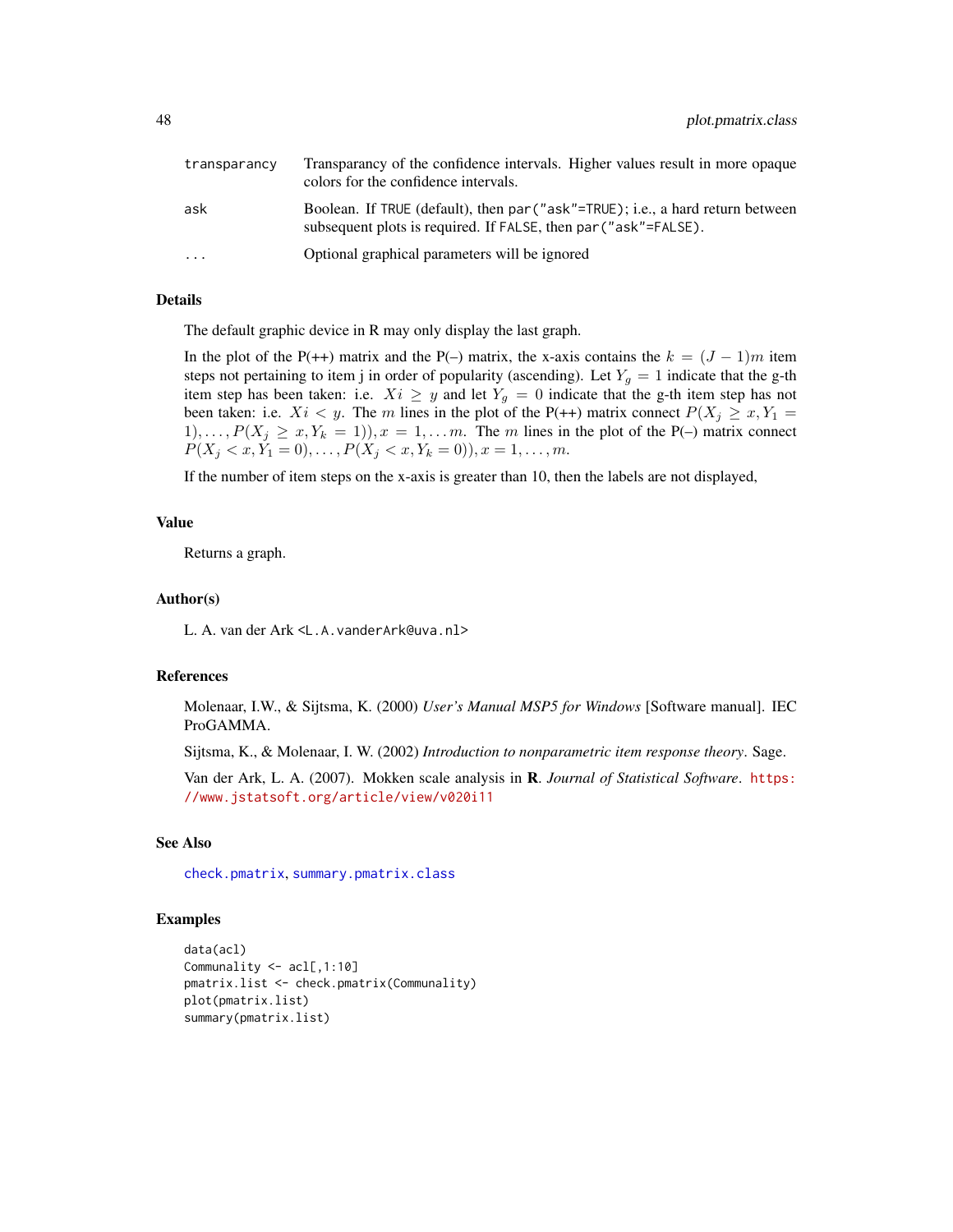# <span id="page-48-1"></span><span id="page-48-0"></span>Description

S3 Method to plot objects of class restscore.class. Graphic display of the checks of restscore. One graph for each item pair plotting the estimated item step response functions (ISRFs); confidence envelopes are optional. Intersections of the lines indicate violations of nonintersection,

#### Usage

```
## S3 method for class 'restscore.class'
plot(x, item.pairs = all.pairs, ci = TRUE, alpha = .05,color = c("black", "blue"), transparancy = 20, ask = TRUE, ...)
```
# Arguments

| X            | Object of class restscore.class produced by check.restscore.                                                                                                                                                                                                                                                                                                                                                            |  |  |
|--------------|-------------------------------------------------------------------------------------------------------------------------------------------------------------------------------------------------------------------------------------------------------------------------------------------------------------------------------------------------------------------------------------------------------------------------|--|--|
| item.pairs   | vector containing the numbers of the item pairs for which the results are depicted<br>graphically. For example, item.pairs = $1$ prints the results for items $1$ and $2$ ,<br>item.pairs = 2 prints the results for items 1 and 3, item.pairs = $J$ prints the<br>results for items 1 and \$J\$, and item. pairs = $J+1$ prints the results for items 2<br>and 3. Default the results for all item pairs are depicted. |  |  |
| сi           | Boolean. If TRUE (default), then confidence envelops are plotted around ISRFs.                                                                                                                                                                                                                                                                                                                                          |  |  |
| alpha        | Type of plotted (1 - alpha) confidence intervals. By default 95-percent confi-<br>dence intervals are depicted                                                                                                                                                                                                                                                                                                          |  |  |
| color        | Color of the plotted lines and confidence envelops. Defaults are black for the<br>first item and blue for the second item.                                                                                                                                                                                                                                                                                              |  |  |
| transparancy | Transparancy of the confidence intervals. Higher values result in more opaque<br>colors for the confidence intervals.                                                                                                                                                                                                                                                                                                   |  |  |
| ask          | Boolean. If TRUE (default), then par ("ask"=TRUE); i.e., a hard return between<br>subsequent plots is required. If FALSE, then par ("ask"=FALSE).                                                                                                                                                                                                                                                                       |  |  |
| $\cdots$     | Optional graphical parameters will be ignored                                                                                                                                                                                                                                                                                                                                                                           |  |  |

#### Details

For details of the method, see Molenaar and Sijtsma (2000) and Sijtsma and Molenaar (2002). For details of the confidence envelopes, see Van der Ark (2012) For the implementation in R, see Van der Ark (2007). For ask==FALSE, the default graphic device in R may only display the last graph. The default number of plots can increase rapidly for large numbers of items.

# Value

Returns a graph.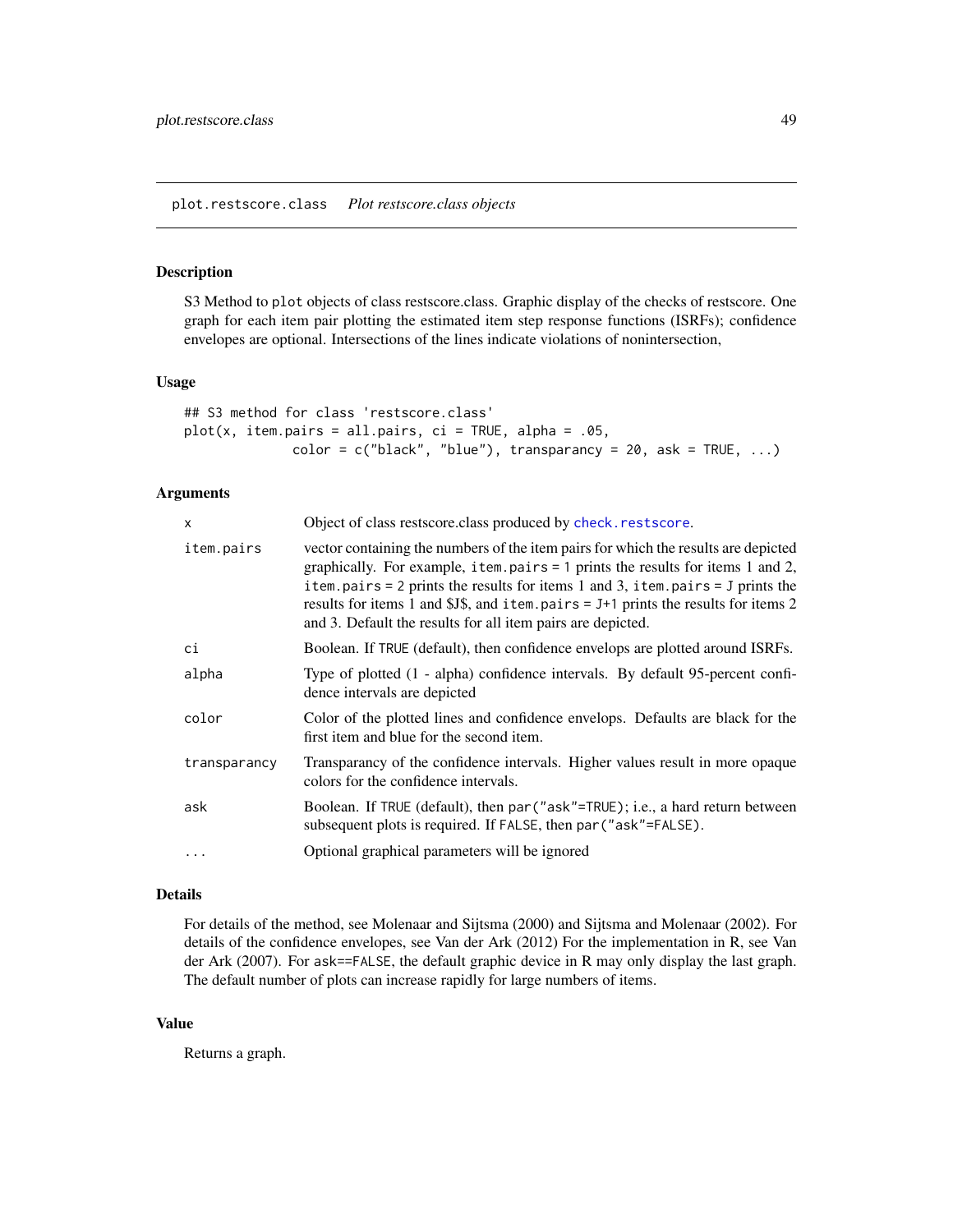#### <span id="page-49-0"></span>Author(s)

L. A. van der Ark <L.A.vanderArk@uva.nl>

# **References**

Molenaar, I.W., & Sijtsma, K. (2000) *User's Manual MSP5 for Windows* [Software manual]. IEC ProGAMMA.

Sijtsma, K., & Molenaar, I. W. (2002) *Introduction to nonparametric item response theory*. Sage.

Van der Ark, L. A. (2007). Mokken scale analysis in R. *Journal of Statistical Software*. [https:](https://www.jstatsoft.org/article/view/v020i11) [//www.jstatsoft.org/article/view/v020i11](https://www.jstatsoft.org/article/view/v020i11)

Van der Ark, L. A. (2014). Visualizing uncertainty of estimated response functions in nonparametric item response theory. In R. E. Millsap, L. A. van der Ark, D. Bolt, & C. M. Woods (Eds.), *New developments in quantitative psychology* (pp. 59-68). New York: Springer. doi: [10.1007/9781-](https://doi.org/10.1007/978-1-4614-9348-8_5) [461493488\\_5](https://doi.org/10.1007/978-1-4614-9348-8_5)

# See Also

[check.restscore](#page-27-1), [summary.restscore.class](#page-55-1)

# Examples

```
data(acl)
Communality <- acl[,1:10]
restscore.list <- check.restscore(Communality)
plot(restscore.list)
summary(restscore.list)
```
<span id="page-49-1"></span>recode *Recodes negatively worded items*

#### Description

Returns a matrix or data.frame with the indicated items recoded.

# Usage

recode(X, items = NULL, values = defaultValues)

#### **Arguments**

| X      | matrix or data frame of numeric data containing the responses of nrow(X) re-<br>spondents to $ncol(X)$ items. Missing values are allowed |
|--------|------------------------------------------------------------------------------------------------------------------------------------------|
| items  | Vector of integers indicating the items to be recoded                                                                                    |
| values | Vector of possible item scores. By default the range of the observed values is<br>taken                                                  |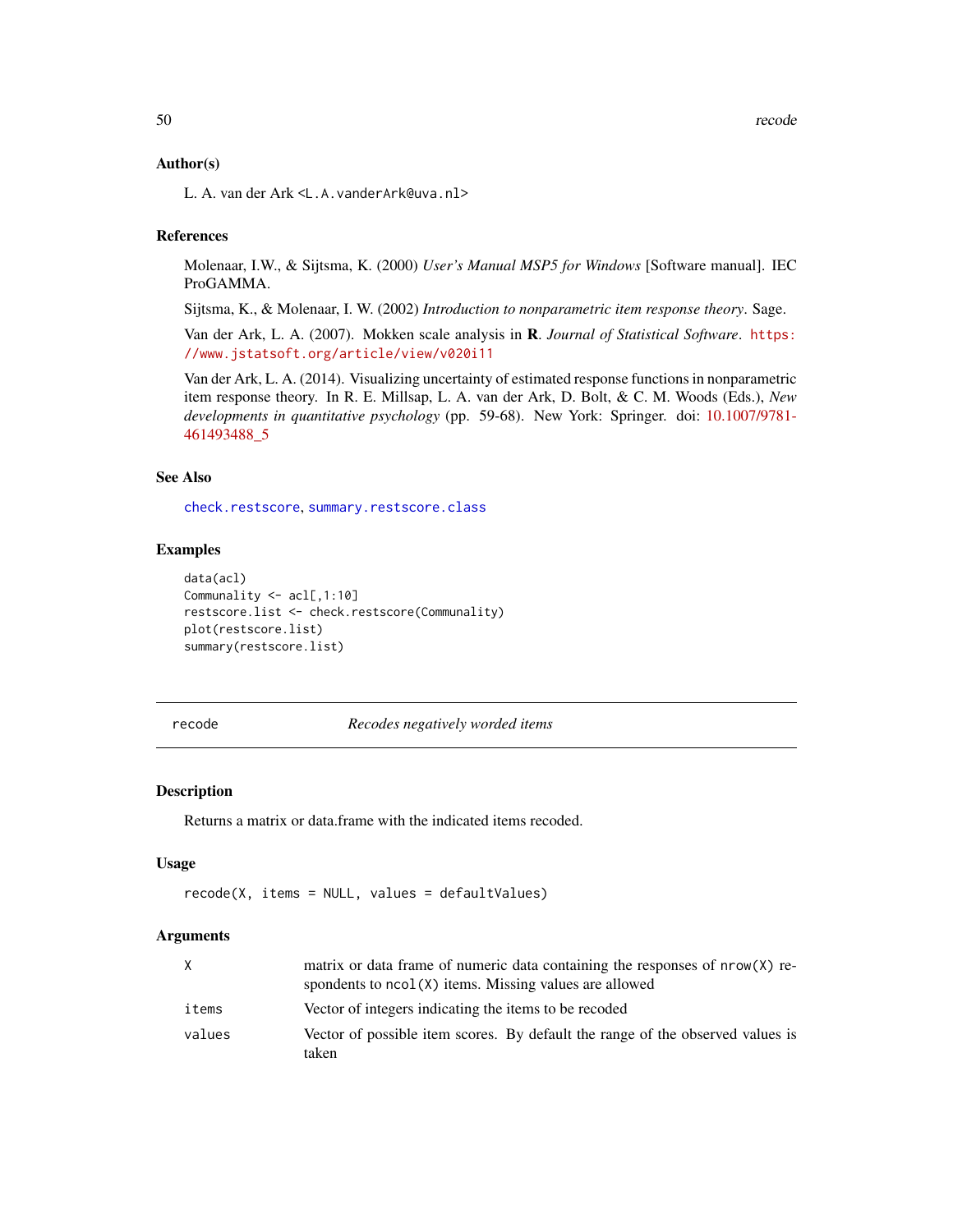# <span id="page-50-0"></span>Details

The result is X for which columns items have been recoded.

# Value

The result is X for which columns items have been recoded.

# Author(s)

L. A. van der Ark <L.A.vanderArk@uva.nl>

# See Also

[DS14](#page-33-1), [twoway](#page-61-1)

# Examples

data(DS14)

```
# Handle missing data and recode negatively worded items
X \leftarrow DS14[, 3 : 16]
X \leftarrow twoway(X)X \leftarrow \text{recode}(X, c(1, 3))head(X)
```
<span id="page-50-1"></span>summary.iio.class *Summarize iio.class objects*

# Description

S3 Method for summary of objects of class iio.class. Summarize checks of invariant item ordering.

# Usage

## S3 method for class 'iio.class' summary(object, ...)

# Arguments

| object   | list produced by check. i io        |
|----------|-------------------------------------|
| $\cdots$ | Optional parameters will be ignored |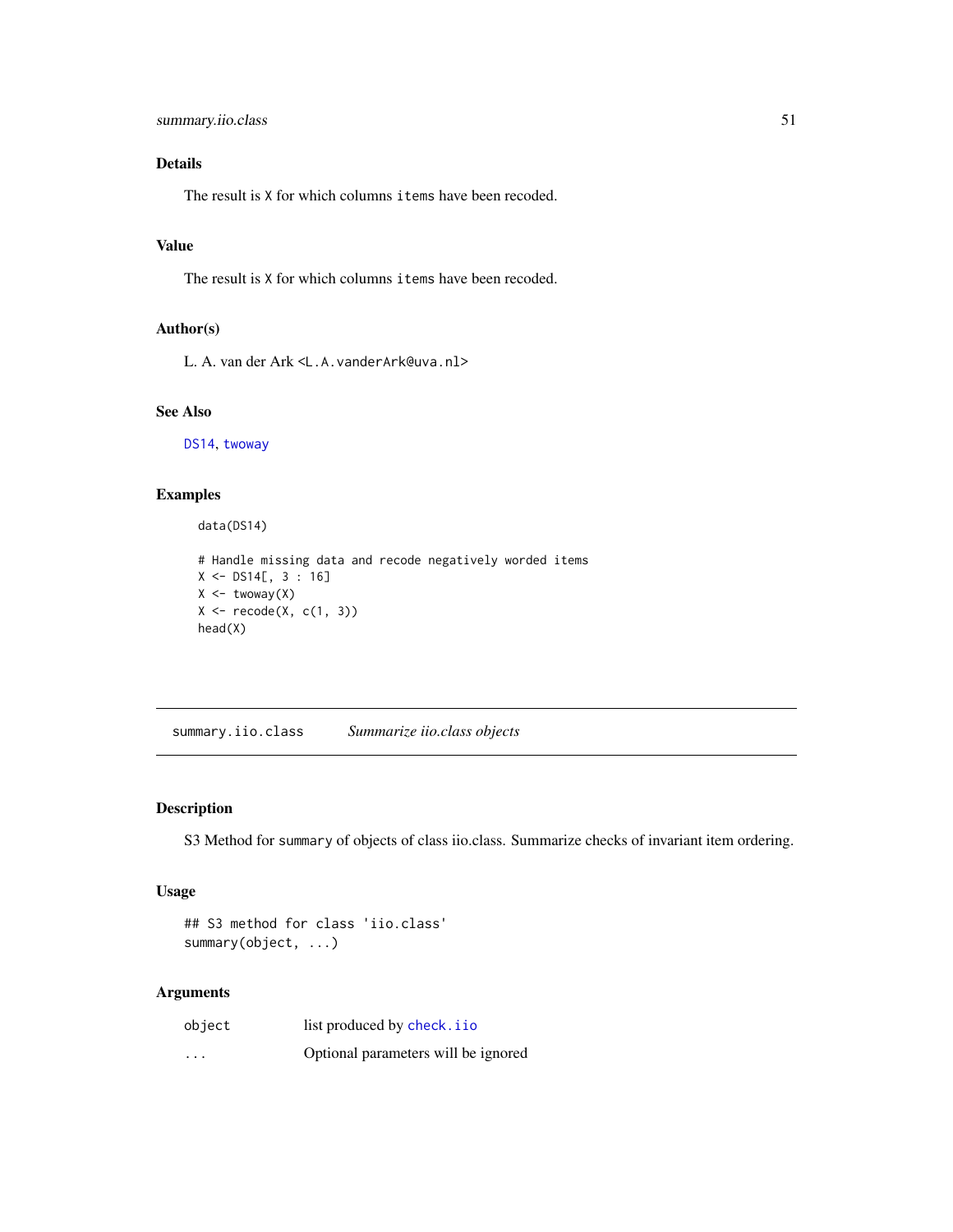# Value

| method             | String describing the method used for investigating invariant item ordering: Ei-<br>ther "MIIO" (Method Manifest Invariant Item Ordering), "MSCPM" (Method<br>Manifest Scale Cumulative Probability Model), or "IT" (Method Increasingness<br>in Transposition)                                                                                                                                                                                                                                                                                                                                                                                                                                                                                                                                                       |
|--------------------|-----------------------------------------------------------------------------------------------------------------------------------------------------------------------------------------------------------------------------------------------------------------------------------------------------------------------------------------------------------------------------------------------------------------------------------------------------------------------------------------------------------------------------------------------------------------------------------------------------------------------------------------------------------------------------------------------------------------------------------------------------------------------------------------------------------------------|
| item.summary       | Matrix with $ncol(X)$ rows and 10 columns, showing for each item a summary<br>of the violations of an invariant item ordering: itemH = Item-scalability coef-<br>ficient; #ac = number of active pairs that were investigated; # $vi$ = number of<br>violations in which the item is intvolved; $\#vi$ /#ac = propotion of active pairs<br>that is involved in a violation; $maxvi = maximum$ violation; $sum = sum$ of all<br>violations; tmax (for method MIIO), zmax (for method MSCPM), or xmax (for<br>method IT) = maximum t-value, z-value, and chi-square value, respectively;<br>tsig (for method MIIO), zsig (for method MSCPM), or xsig (for method IT)<br>= number of significant t-values, z-values, and chi-square values, respectively;<br>$crit = Crit$ value (Molenaar & Sijtsma, 2000, pp. 49, 74). |
| backward.selection |                                                                                                                                                                                                                                                                                                                                                                                                                                                                                                                                                                                                                                                                                                                                                                                                                       |
|                    | Matrix showing the number of violations for each item (rows) at each step of the<br>backward item selection proces (columns). The first column shows the number<br>of violations for each item. Then in an iterative procedure, the item whose re-<br>moval results in the largest decrease of violations is removed and the number of<br>violations is computated again. If the reduction in the number of violations is<br>undecisive then, from the candidate items, the item having the smallest scalabil-<br>ity coefficient is removed. The backward selection procedure stops when there<br>are no more violations.                                                                                                                                                                                            |
| HT                 | Numeric: Coefficient HT for the selected items. Given an IIO, coefficient HT                                                                                                                                                                                                                                                                                                                                                                                                                                                                                                                                                                                                                                                                                                                                          |

# Author(s)

L. A. van der Ark <L.A.vanderArk@uva.nl>

# References

Ligtvoet, R., L. A. van der Ark, J. M. te Marvelde, & K. Sijtsma (2010). Investigating an invariant item ordering for polytomously scored items. *Educational and Psychological Measurement, 70*, 578-595. doi: [10.1177/0013164409355697](https://doi.org/10.1177/0013164409355697)

expresses the strength of the ordering (Ligtvoet et al., 2010).

Ligtvoet, R., L. A. van der Ark, W. P. Bergsma, & K. Sijtsma (2011). Polytomous latent scales for the investigation of the ordering of items. *Psychometrika, 76*, 200-216. doi: [10.1007/s11336010-](https://doi.org/10.1007/s11336-010-9199-8) [91998](https://doi.org/10.1007/s11336-010-9199-8)

Molenaar, I.W., & Sijtsma, K. (2000) *User's Manual MSP5 for Windows* [Software manual]. IEC ProGAMMA.

Sijtsma, K., R. R. Meijer, & Van der Ark, L. A. (2011). Mokken scale analysis as time goes by: An update for scaling practitioners. *Personality and Individual Differences, 50*, 31-37. doi: [10.1016/](https://doi.org/10.1016/j.paid.2010.08.016) [j.paid.2010.08.016](https://doi.org/10.1016/j.paid.2010.08.016)

Van der Ark, L. A. (2007). Mokken scale analysis in R. *Journal of Statistical Software, 20* (11), 1-19. <https://www.jstatsoft.org/article/view/v020i11>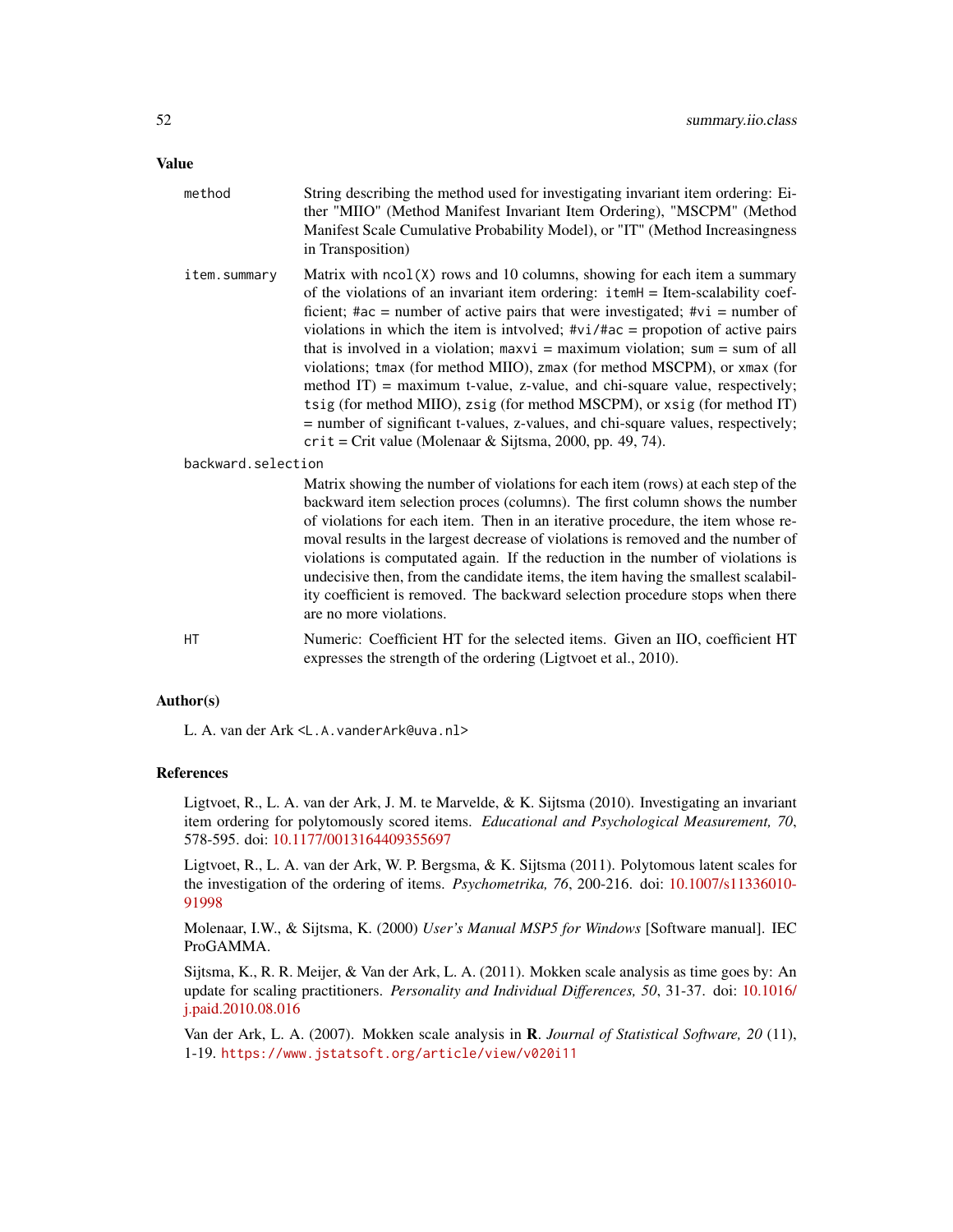<span id="page-52-0"></span>Van der Ark, L. A. (2012). New developments in Mokken scale analysis in R. *Journal of Statistical Software, 48*(5), 1-27. <https://www.jstatsoft.org/article/view/v048i05>

#### See Also

[check.iio](#page-18-1)[,plot.iio.class](#page-43-1)

# Examples

```
# Examples from Ligtvoet et al. (2011).
data(cavalini)
X1 <- cavalini[,c(3,5,6,7,9,11,13,14)]
# Use Method MIIO and remove items violating MIIO
iio.list1 <- check.iio(X1)
summary(iio.list1)
plot(iio.list1)
X2 <- X1[,is.na(charmatch(dimnames(X1)[[2]],names(iio.list1$items.removed)))]
# Use Method MSCPM and remove items violating MSCPM
iio.list2 <- check.iio(X2,method="MSCPM")
summary(iio.list2)
X3 <- X2[,is.na(charmatch(dimnames(X2)[[2]],names(iio.list2$items.removed)))]
# Use Method IT
```

```
iio.list3 <- check.iio(X3,method="IT")
summary(iio.list3)
```
<span id="page-52-1"></span>summary.monotonicity.class *Summarize monotonicity.class objects*

# Description

S3 Method for summary of objects of class monotonicity.class. Summarizes checks of monotonicity

# Usage

```
## S3 method for class 'monotonicity.class'
summary(object, ...)
```
#### Arguments

| object                  | list produced by check.monotonicity |
|-------------------------|-------------------------------------|
| $\cdot$ $\cdot$ $\cdot$ | Optional parameters will be ignored |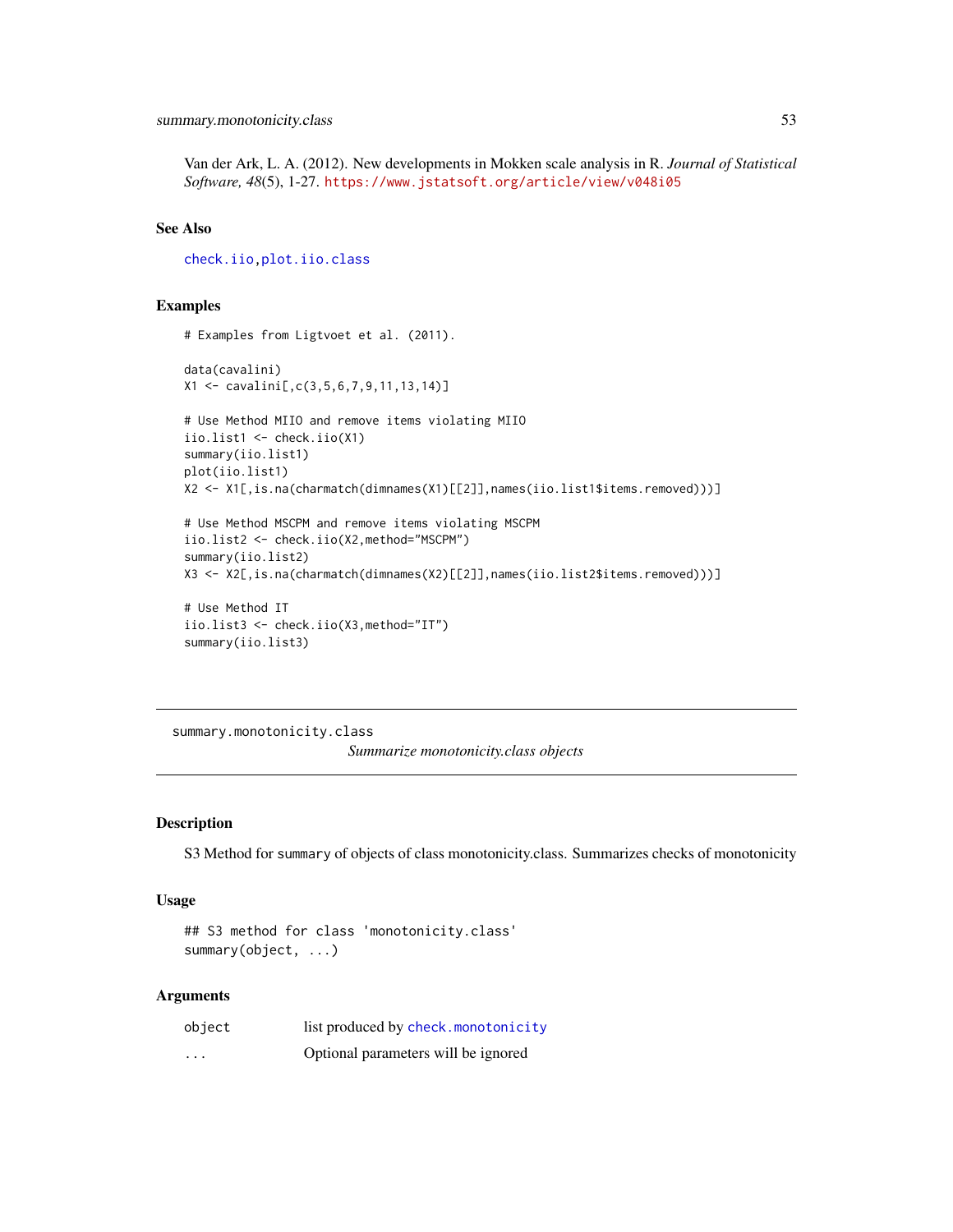#### Value

Matrix with  $ncol(X)$  rows and 10 columns, showing for each item a summary of the violations of monotonicity: itemH = Item-scalability coefficient; #ac = number of active pairs that were investigated;  $\forall$ vi = number of violations in which the item is involved;  $\forall$ vi/ $\forall$ ac = propotion of active pairs that is involved in a violation; maxvi = maximum violation; sum = sum of all violations; zmax = maximum z-value; zsig = number of significant z-values;  $crit = Crit$  value (Molenaar & Sijtsma, 2000, pp. 49, 74).

# Author(s)

L. A. van der Ark <L.A.vanderArk@uva.nl>

# References

Mokken, R. J. (1971) *A Theory and Procedure of Scale Analysis*. De Gruyter.

Molenaar, I.W., & Sijtsma, K. (2000) *User's Manual MSP5 for Windows* [Software manual]. IEC ProGAMMA.

Sijtsma, K., & Molenaar, I. W. (2002) *Introduction to nonparametric item response theory*. Sage.

Van der Ark, L. A. (2007). Mokken scale analysis in R. *Journal of Statistical Software*. [https:](https://www.jstatsoft.org/article/view/v020i11) [//www.jstatsoft.org/article/view/v020i11](https://www.jstatsoft.org/article/view/v020i11)

#### See Also

[check.monotonicity](#page-21-1), [plot.monotonicity.class](#page-44-1)

# Examples

```
data(acl)
Communality <- acl[,1:10]
monotonicity.list <- check.monotonicity(Communality)
plot(monotonicity.list)
summary(monotonicity.list)
```
<span id="page-53-1"></span>summary.pmatrix.class *Summarize pmatrix.class objects*

# **Description**

S3 Method for summary of objects of class pmatrix.class. Summarize checks of nonintersection using method pmatrix.

#### Usage

```
## S3 method for class 'pmatrix.class'
summary(object, ...)
```
<span id="page-53-0"></span>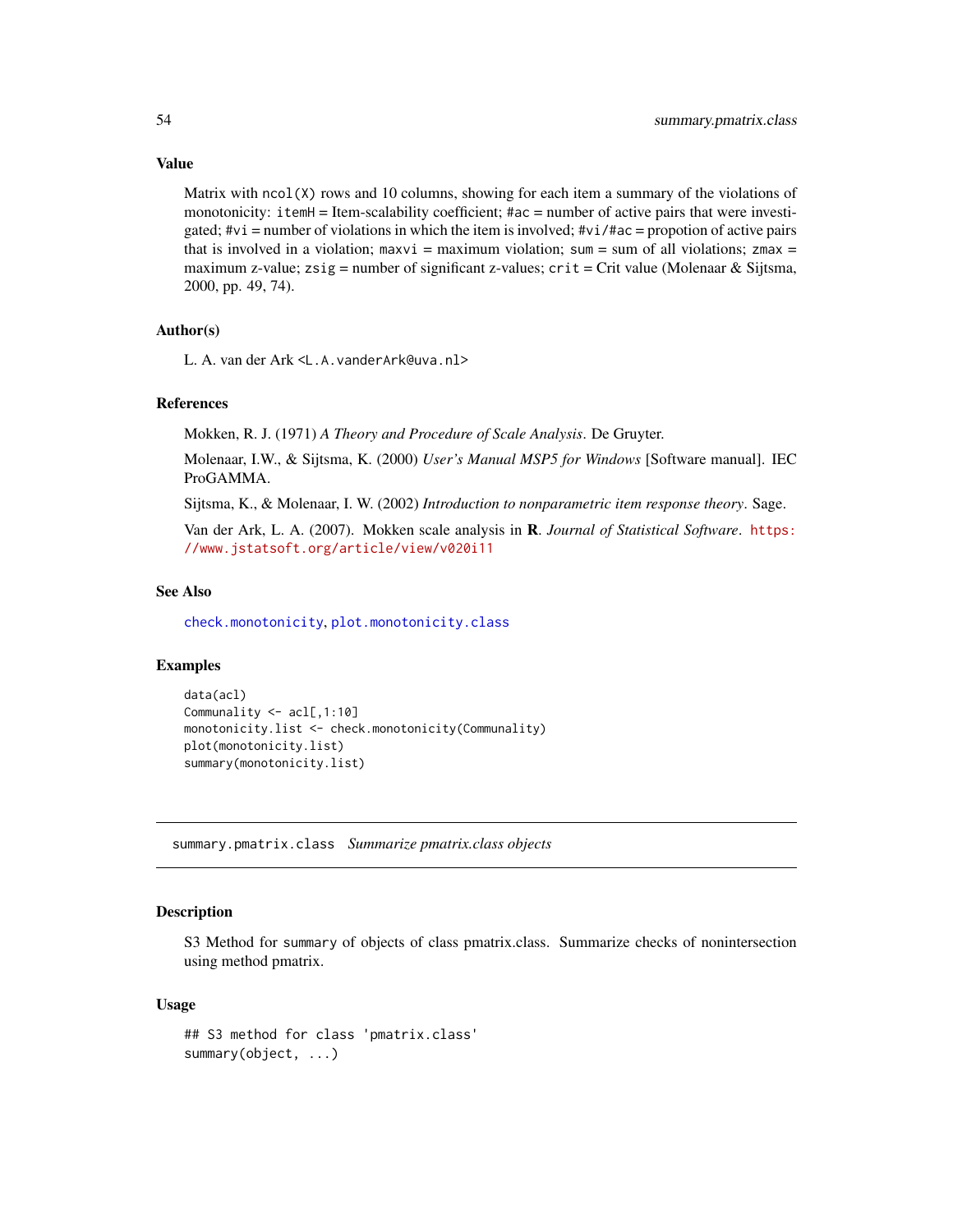#### <span id="page-54-0"></span>Arguments

| object   | list produced by check.pmatrix      |
|----------|-------------------------------------|
| $\cdots$ | Optional parameters will be ignored |

# Details

For obtaining the P++ and P– matrix, see examples.

# Value

Matrix with  $ncol(X)$  rows and 10 columns, showing for each item a summary of the violations of nonintersection using method pmatrix: itemH = Item-scalability coefficient; #ac = number of active pairs that were investigated;  $\#\nu i$  = number of violations in which the item is involved;  $\#\nu i$ / $\#\alpha$  = propotion of active pairs that is involved in a violation; maxvi = maximum violation; sum = sum of all violations;  $zmax =$  maximum z-value;  $zsig =$  number of significant z-values;  $crit =$  Crit value (Molenaar & Sijtsma, 2000, pp. 49, 74).

# Author(s)

L. A. van der Ark <L.A.vanderArk@uva.nl>

#### References

Mokken, R. J. (1971) *A Theory and Procedure of Scale Analysis*. De Gruyter.

Molenaar, I.W., & Sijtsma, K. (2000) *User's Manual MSP5 for Windows* [Software manual]. IEC ProGAMMA.

Sijtsma, K., & Molenaar, I. W. (2002) *Introduction to nonparametric item response theory*. Sage.

Van der Ark, L. A. (2007). Mokken scale analysis in R. *Journal of Statistical Software*. [https:](https://www.jstatsoft.org/article/view/v020i11) [//www.jstatsoft.org/article/view/v020i11](https://www.jstatsoft.org/article/view/v020i11)

# See Also

[check.pmatrix](#page-24-1), [plot.pmatrix.class](#page-46-1)

# Examples

```
data(acl)
Communality <- acl[,1:10]
pmatrix.list <- check.pmatrix(Communality)
plot(pmatrix.list)
summary(pmatrix.list)
```

```
# Small example showing how to retrieve the P++ matrix and the P-- matrix
SmallExample <- acl[,1:4]
pmatrix.list <- check.pmatrix(SmallExample)
pmatrix.list$results$Ppp
pmatrix.list$results$Pmm
```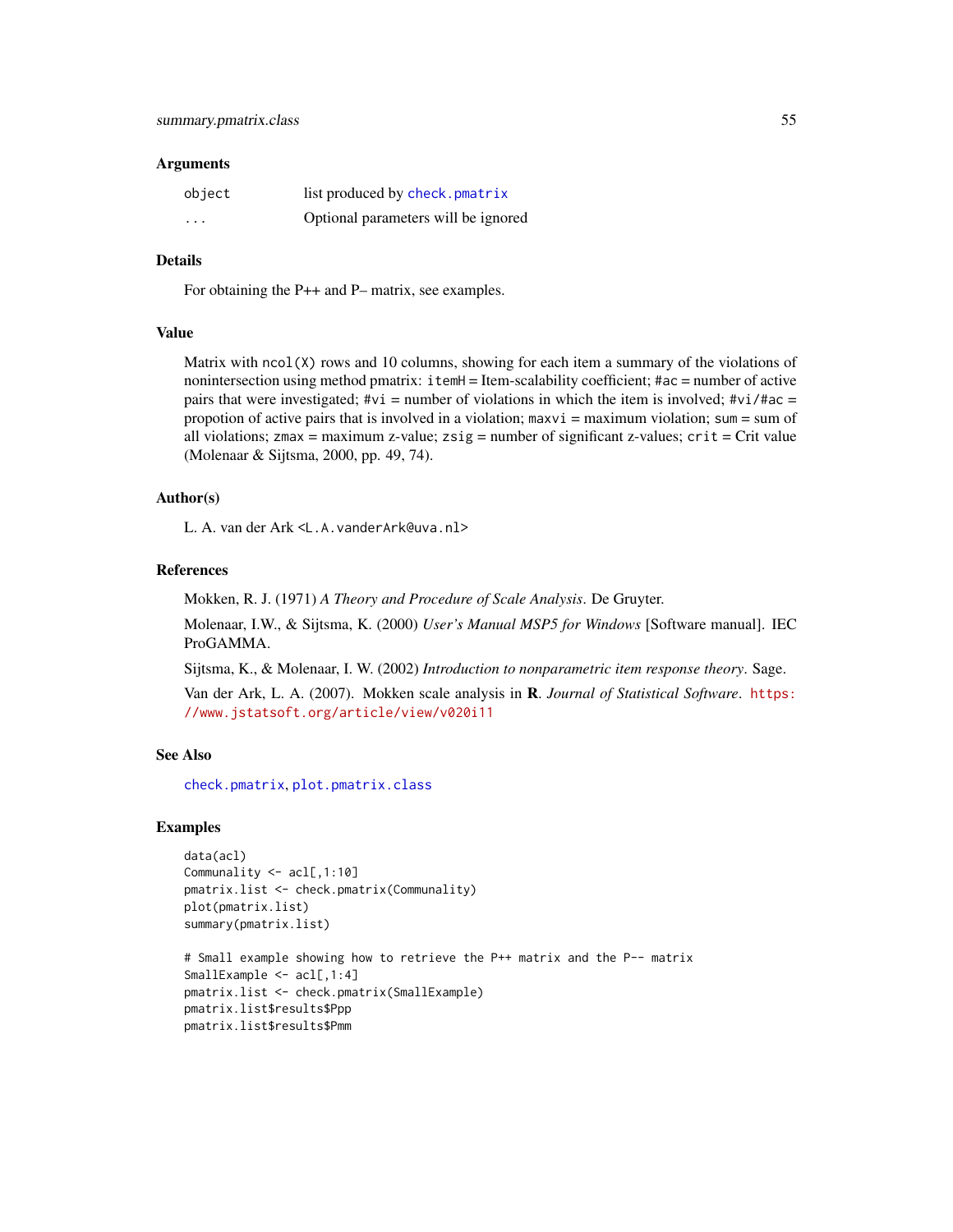```
summary.restscore.class
```
*Summarize restscore.class objects*

# **Description**

S3 Method for summary of objects of class restscore.class. Summarize checks of nonintersection using method restscore.

#### Usage

## S3 method for class 'restscore.class' summary(object, ...)

#### Arguments

| object  | list produced by check. restscore   |
|---------|-------------------------------------|
| $\cdot$ | Optional parameters will be ignored |

#### Value

Matrix with  $ncol(X)$  rows and 10 columns, showing for each item a summary of the violations of nonintersection using method restscore:  $itemH = Item-scalability coefficient; #ac = number$ of active pairs that were investigated;  $\#\nu i =$  number of violations in which the item is involved;  $\#vi/\#ac$  = propotion of active pairs that is involved in a violation; maxvi = maximum violation; sum = sum of all violations;  $z$ max = maximum z-value;  $z$ sig = number of significant z-values; crit  $=$  Crit value (Molenaar & Sijtsma, 2000, pp. 49, 74).

# Author(s)

L. A. van der Ark <L.A.vanderArk@uva.nl>

# References

Mokken, R. J. (1971) *A Theory and Procedure of Scale Analysis*. De Gruyter.

Molenaar, I.W., & Sijtsma, K. (2000) *User's Manual MSP5 for Windows* [Software manual]. IEC ProGAMMA.

Sijtsma, K., & Molenaar, I. W. (2002) *Introduction to nonparametric item response theory*. Sage.

Van der Ark, L. A. (2007). Mokken scale analysis in R. *Journal of Statistical Software*. [https:](https://www.jstatsoft.org/article/view/v020i11) [//www.jstatsoft.org/article/view/v020i11](https://www.jstatsoft.org/article/view/v020i11)

# See Also

[check.restscore](#page-27-1), [plot.restscore.class](#page-48-1)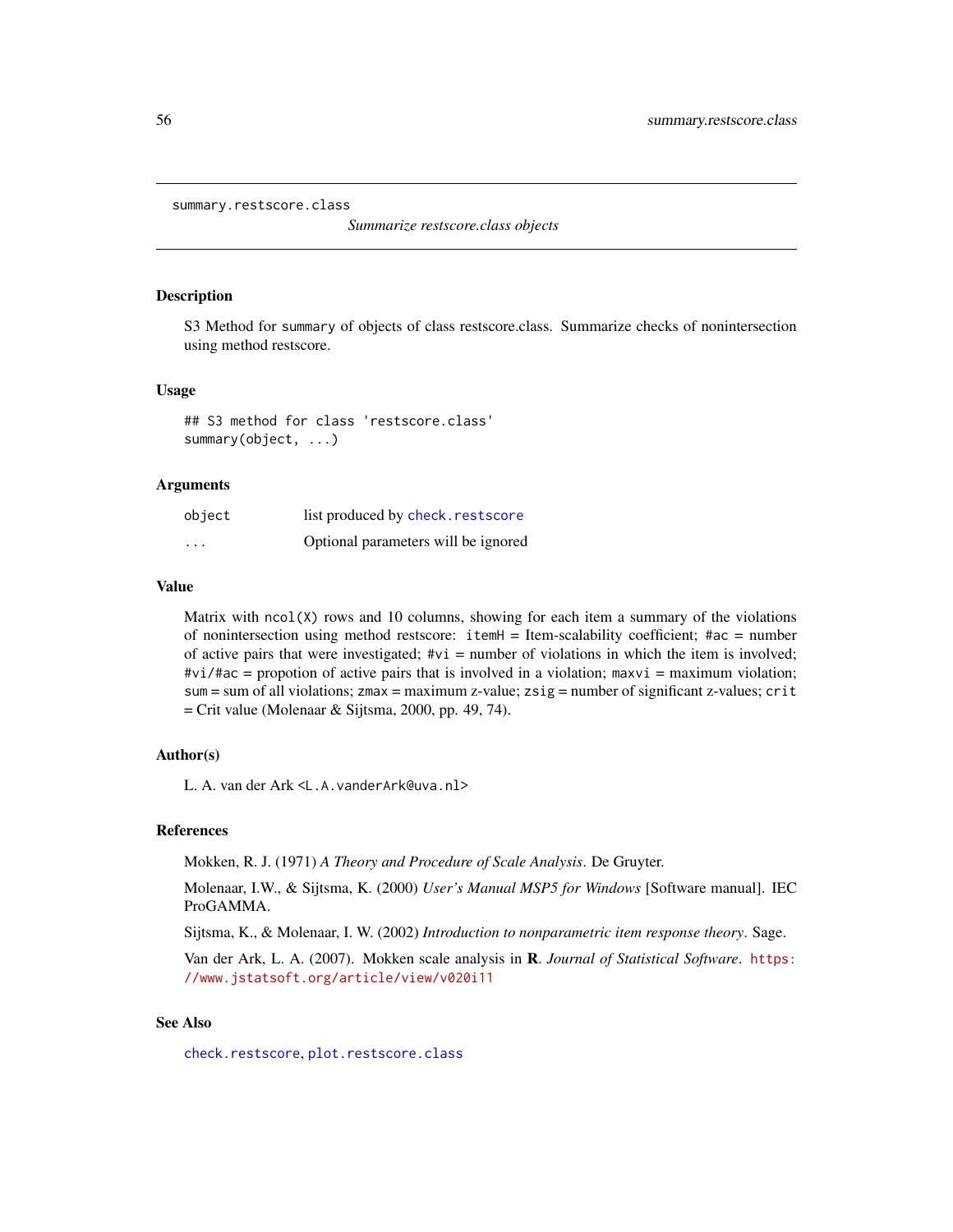# <span id="page-56-0"></span> $SWMD$  57

# Examples

```
data(acl)
Communality <- acl[,1:10]
restscore.list <- check.restscore(Communality)
plot(restscore.list)
summary(restscore.list)
```
<span id="page-56-1"></span>

# SWMD *SWMD Data Subset*

# Description

A subset of the COOL5-18 data (see below) with scores of 651 pupils nested in 30 classes on the 7-item Schaal Welbevinden Met Docenten [Scale Well-Being With Teachers] (Peetsma, Wagenaar, & de Kat, 2001; Zijsling, Keuning, Keizer-Mittelhauser, Naaijer, & Timmermans, 2017). See attributes(SWMD) for the original item labels and content. R-code to get this subsample is available as online supplement to Koopman, Zijlstra, & Van der Ark (2020).

# Usage

data(SWMD)

# Format

A 651 by 8 data frame containing integers. The first column reflects a classroom indicator, the remaining columns the 7 items, see colnames(SWMD).

# Details

Each item has five ordered answer categories from *not true at all* (score 0) to *completely true* (score 4).

| <i>Item</i> Short Content |                                                                       |
|---------------------------|-----------------------------------------------------------------------|
|                           | Item1 lv_wdo1 The teachers usually know how I feel                    |
|                           | Item2 lv_wdo2 I can talk about problems with the teachers             |
|                           | Item3 lv_wdo3 If I feel unhappy, I can talk to the teachers about it  |
|                           | Item4 lv_wdo4 I feel at ease with the teachers                        |
|                           | Item5 lv wdo5 The teachers understand me                              |
|                           | Item6 lv_wdo6 I have good contact with the teachers                   |
|                           | Item7 lv_wdo7 I would prefer to have other teachers (inversely coded) |

The items were translated from Dutch. For the original items, see p. 79 in Zijsling et al. (2017). The scores on these items plus seven additional items are available in dataset [SWMDK](#page-57-1).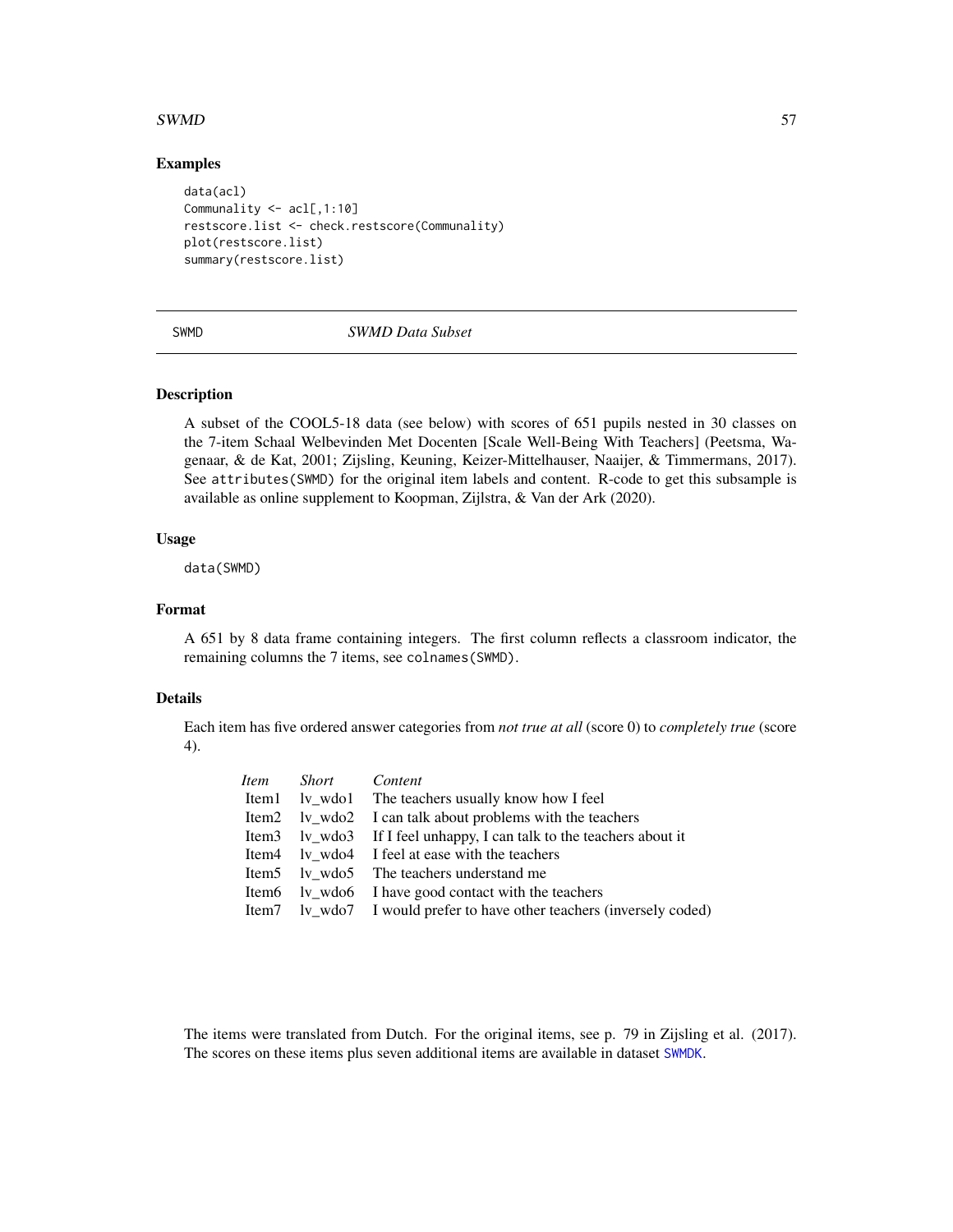#### <span id="page-57-0"></span>Source

Data is a subset of respondents and items from the large-scale cohort study COOL5-18. [http:](http://www.cool5-18.nl/) [//www.cool5-18.nl/](http://www.cool5-18.nl/) (Zijsling et al., 2017). For entire dataset see doi: [10.17026/danszfpegnq.](https://doi.org/10.17026/dans-zfp-egnq) Dataset is accessible after login.

# References

Koopman, L. Zijlstra, B. J. H, & Van der Ark, L. A. (2020). *A two-step procedure for scaling multilevel data using Mokken's scalability coefficients*. Manuscript submitted for publication.

Peetsma, T. T. D., Wagenaar, E., & De Kat, E. (2001). School motivation, future time perspective and well-being of high school students in segregated and integrated schools in the Netherlands and the role of ethnic self-description. In J. Koppen, I. Lunt, & C. Wulf (Eds.), *Education in Europe. Cultures, Values, Institutions in Transition* (pp. 54-74). Waxmann.

Zijsling, D., Keuning, J., Keizer-Mittelhaeuser, M.-A., Naaijer, H., & Timmermans, A. (2017). *Cohortonderzoek COOL5-18: Technisch rapport meting VO-3 in 2014*. Onderwijs/Onderzoek.

#### See Also

[MLcoefH](#page-37-1), [ICC](#page-35-1),

#### Examples

```
# Data example (Koopman et al., 2020)
data(SWMD)
```
# Item content, see labels attributes(SWMD)\$labels

# Compute ICC ICC(SWMD)

<span id="page-57-1"></span>

SWMDK *SWMDK Data Subset*

#### **Description**

A subset of the COOL5-18 data (see below) with scores of 639 pupils nested in 30 classes on the 7-item Schaal Welbevinden Met Docenten [Scale Well-Being With Teachers] and 6-item Schaal Welbevinden met Klasgenoten [Scale Well-Being With Classmates] (Peetsma, Wagenaar, & de Kat, 2001; Zijsling, Keuning, Keizer-Mittelhauser, Naaijer, & Timmermans, 2017). See attributes(SWMDK) for the original item labels and content. R-code to get this subsample is available as online supplement to Koopman, Zijlstra, & Van der Ark (2020).

#### Usage

data(SWMDK)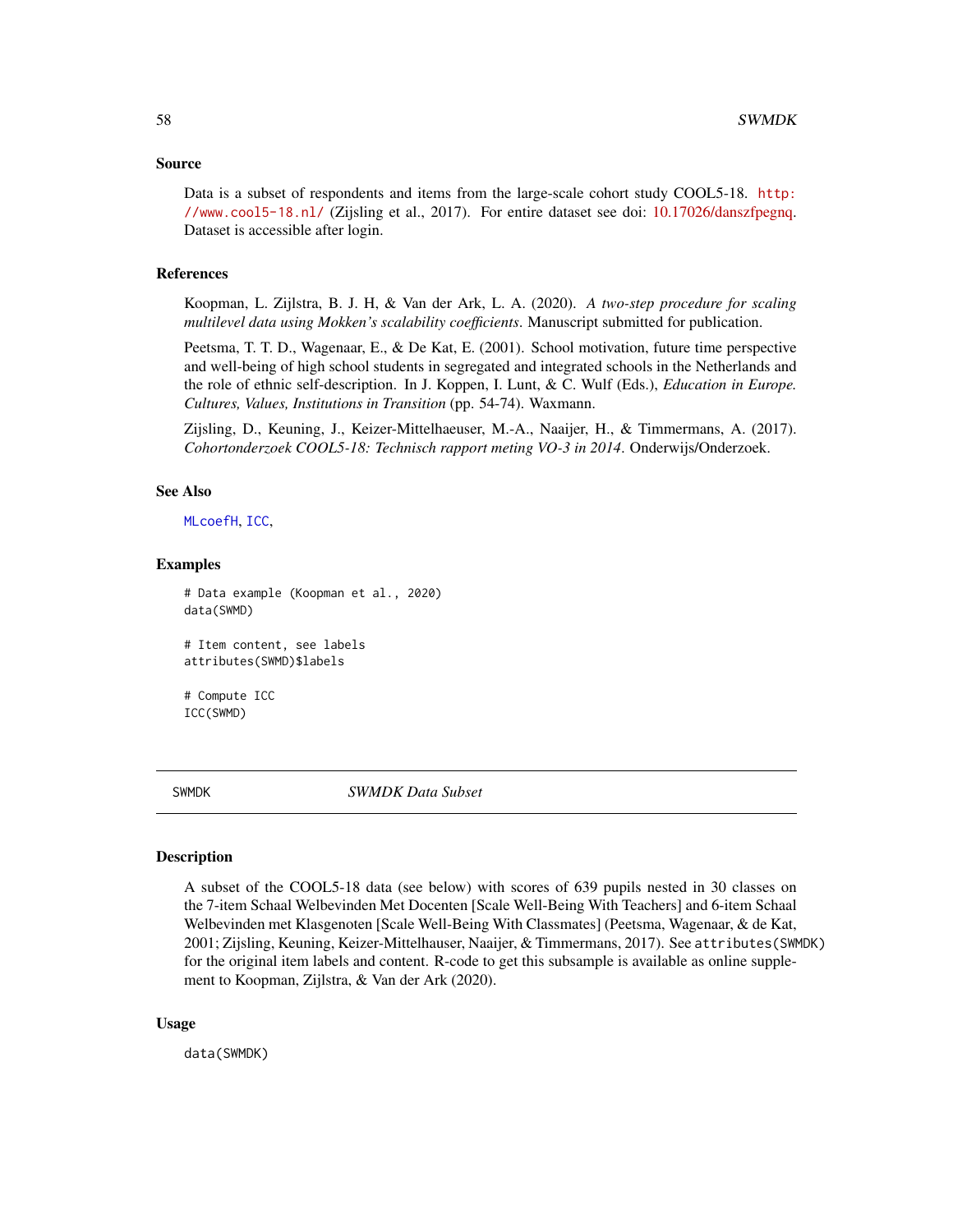# <span id="page-58-0"></span> $SWMDK$  59

# Format

A 639 by 14 data frame containing integers. The first column reflects a classroom indicator, the remaining columns the 13 items, see colnames(SWMDK).

# Details

Each item has five ordered answer categories from *not true at all* (score 0) to *completely true* (score 4).

| <i>Item</i>        | Short                     | Content                                                     |
|--------------------|---------------------------|-------------------------------------------------------------|
| Item1              | ly wdo1                   | The teachers usually know how I feel                        |
| Item <sub>2</sub>  | $lv_w$ wdo2               | I can talk about problems with the teachers                 |
| Item <sub>3</sub>  | ly wdo3                   | If I feel unhappy, I can talk to the teachers about it      |
| Item <sub>4</sub>  | ly wdo4                   | I feel at ease with the teachers                            |
| Item <sub>5</sub>  | $lv_{\_\}$ wdo5           | The teachers understand me                                  |
| Item <sub>6</sub>  | $\frac{1}{\sqrt{2}}$ wdo6 | I have good contact with the teachers                       |
| Item <sub>7</sub>  | ly wdo7                   | I would prefer to have other teachers (inversely coded)     |
| Item <sub>8</sub>  | ly wkl1                   | I have a lot of contact with my classmates                  |
| Item <sub>9</sub>  | lv wkl2                   | I would prefer to be in a different class (inversely coded) |
| Item10             | $1v_w$ kl $3$             | We have a nice class                                        |
| Item <sub>11</sub> | ly wkl4                   | I get along well with my classmates                         |
| Item $12$          | ly wkl5                   | I sometimes feel alone in the class (inversely coded)       |
| Item $13$          | ly wkl6                   | I enjoy hanging out with my classmates                      |

The items were translated from Dutch. For the original items, see pp. 79-83 in Zijsling et al. (2017). The first seven items are also available in dataset [SWMD](#page-56-1).

# Source

Data is a subset of respondents and items from the large-scale cohort study COOL5-18. [http:](http://www.cool5-18.nl/) [//www.cool5-18.nl/](http://www.cool5-18.nl/) (Zijsling et al., 2017). For entire dataset see doi: [10.17026/danszfpegnq.](https://doi.org/10.17026/dans-zfp-egnq) Dataset is accessible after login.

# References

Koopman, L. Zijlstra, B. J. H, & Van der Ark, L. A. (2020). *A two-step procedure for scaling multilevel data using Mokken's scalability coefficients*. Manuscript submitted for publication.

Peetsma, T. T. D., Wagenaar, E., & De Kat, E. (2001). School motivation, future time perspective and well-being of high school students in segregated and integrated schools in the Netherlands and the role of ethnic self-description. In J. Koppen, I. Lunt, & C. Wulf (Eds.), *Education in Europe. Cultures, Values, Institutions in Transition* (pp. 54-74). Waxmann.

Zijsling, D., Keuning, J., Keizer-Mittelhaeuser, M.-A., Naaijer, H., & Timmermans, A. (2017). *Cohortonderzoek COOL5-18: Technisch rapport meting VO-3 in 2014*. Onderwijs/Onderzoek.

# See Also

[coefH](#page-28-1), [MLcoefH](#page-37-1), [ICC](#page-35-1), [SWMD](#page-56-1)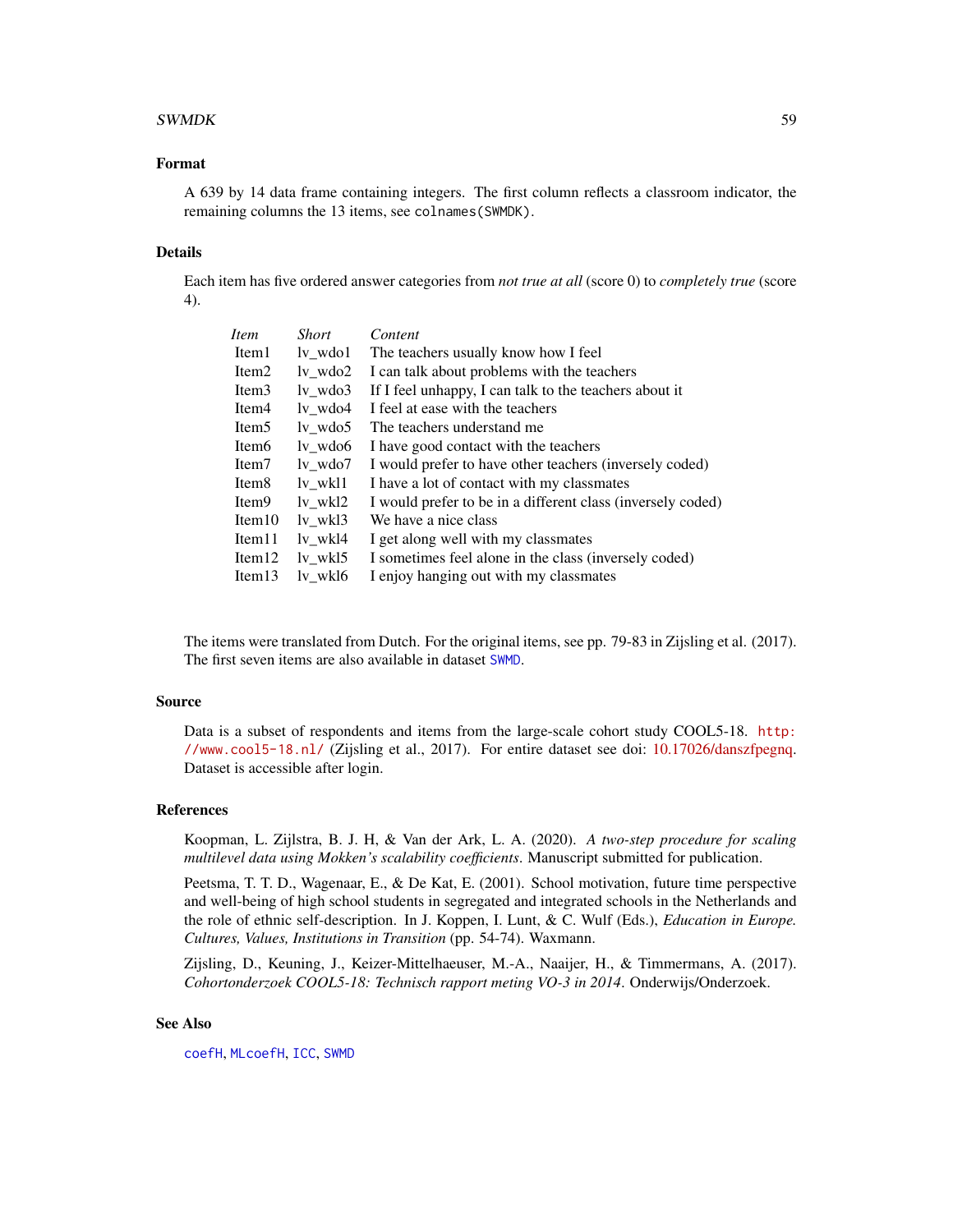#### 60 transreas

# Examples

```
# Data example (Koopman et al., 2020)
data(SWMDK)
# Item content, see labels
attributes(SWMDK)$labels
# Compute ICC
ICC(SWMDK)
```
<span id="page-59-1"></span>transreas *Transitive Reasoning*

# Description

Data came from 12 dichtomous items administered to 425 children in grades 2 through 6 (Verweij, Sijtsma, & Koops, 1996). Each item is a transitive reasoning task.

# Usage

data(transreas)

# Format

A 425 by 13 (grade and scores on 12 items) matrix containing integers. attributes(transreas) gives details on the items

# Details

Items have two ordered answer categories, *incorrect* (score 0), *correct* (1). (for detailed information, see Sijtsma & Molenaar, 2002, p. 33).

| Item              | Task | Property | Format              | Objects      | <b>Measures</b>            |
|-------------------|------|----------|---------------------|--------------|----------------------------|
| T <sub>09</sub> L | 9    | length   | $YA = YB < YC = YD$ | sticks       | $12.5, 12.5, 13, 13$ (cm)  |
| <b>T12P</b>       | 12   | pseudo   |                     |              |                            |
| <b>T10W</b>       | 10   | weight   | $YA = YB < YC = YD$ | <b>balls</b> | 60, 60, 100, 100 (g)       |
| <b>T11P</b>       | 11   | pseudo   |                     |              |                            |
| T <sub>04</sub> W | 4    | weight   | $YA = YB = YC = YD$ | cubes        | 65(g)                      |
| T <sub>05</sub> W | 5    | weight   | YA < YB < YC        | <b>balls</b> | $40, 50, 70$ (cm)          |
| T <sub>02</sub> L | 2    | length   | $YA = YB = YC = YD$ | tubes        | $12 \text{ (cm)}$          |
| T <sub>07</sub> L | 7    | length   | $YA > YB = YC$      | sticks       | 28.5, 27.5, 27.5 (cm)      |
| T <sub>0</sub> 3W | 3    | weight   | YA > YB > YC        | tubes        | $45, 25, 18$ (g)           |
| T <sub>01</sub> L |      | length   | YA > YB > YC        | sticks       | $12, 11.5, 11$ (cm)        |
| T <sub>08</sub> W | 8    | weight   | $YA > YB = YC$      | <b>balls</b> | $65, 40, 40$ (g)           |
| T06A              | 6    | area     | YA > YB > YC        | discs        | 7.5, 7, 6.5 (diameter; cm) |

<span id="page-59-0"></span>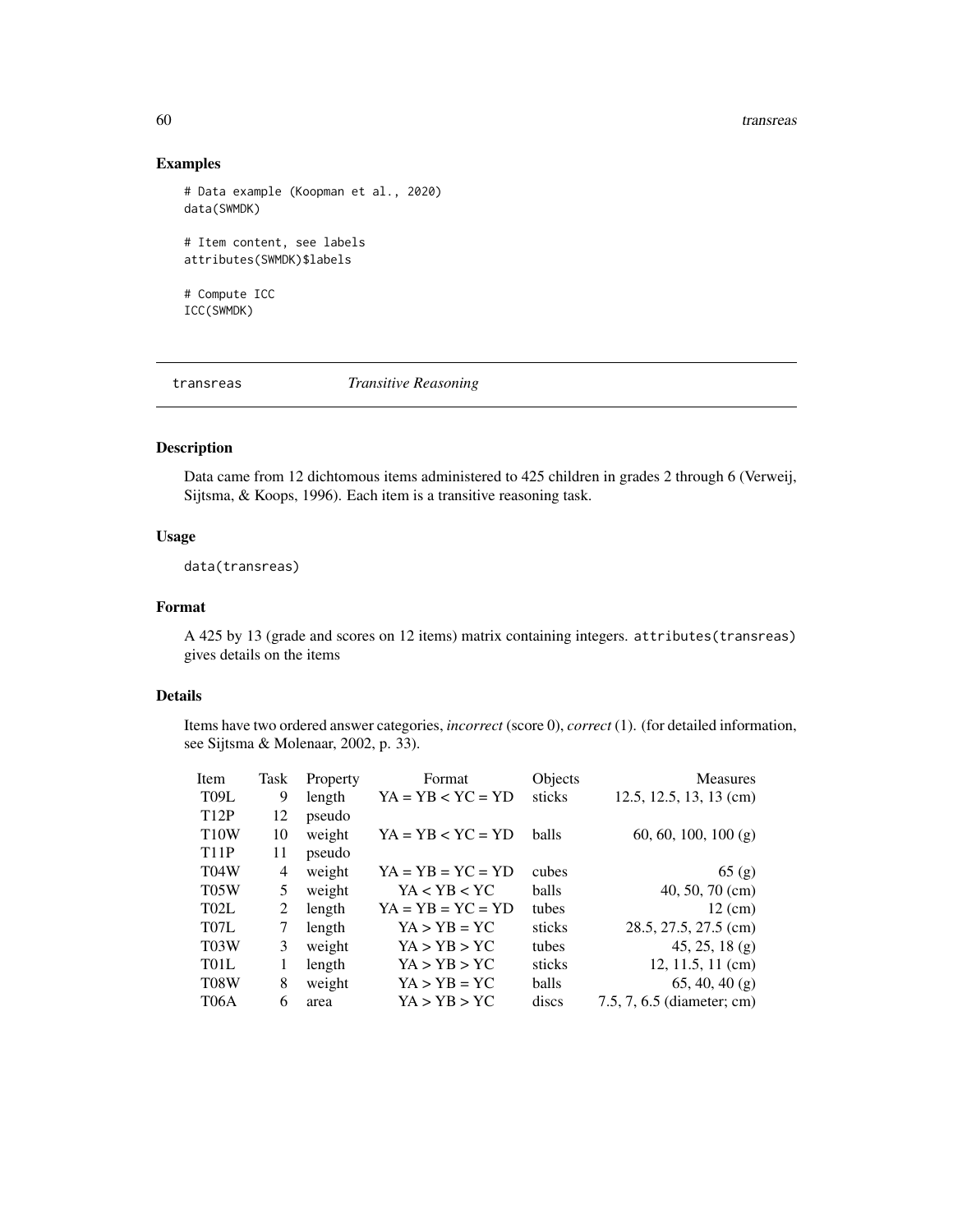#### <span id="page-60-0"></span>transreas2 61

#### References

Verweij, A. C., Sijtsma, K., & Koops, W. (1996). A Mokken scale for transitive reasoning suited for longitudinal research. *International Journal of Behavioral Development, 23*, 241-264. doi: [10.1177/](https://doi.org/10.1177/016502549601900115) [016502549601900115](https://doi.org/10.1177/016502549601900115)

Sijtsma, K., & Molenaar, I. W. (2002) *Introduction to nonparametric item response theory*. Sage.

# Examples

```
# Construction of Table 3.1 in Sijtsma and Molenaar (2002, p. 33)
data(transreas)
grades <- transreas[,1]
item.scores <- transreas[,-1]
Total.group <- round(apply(item.scores,2,mean),2)
for (i in 2:6) assign(paste("Grade.",i,sep=""),
   round(apply(item.scores[grades==i,],2,mean),2))
Task <- c(9,12,10,11,4,5,2,7,3,1,8,6)
Property <- attributes(transreas)$property
Format <- attributes(transreas)$format
Objects <- attributes(transreas)$objects
Measures <- attributes(transreas)$measures
Table.3.1 <- data.frame(Task,Property,Format,Objects,Measures,
   Total.group,Grade.2,Grade.3,Grade.4,Grade.5,Grade.6)
Table.3.1
```
<span id="page-60-1"></span>transreas2 *Transitive Reasoning Data*

# Description

Scores of 606 school children on 16 dichotomous transitive reasoning items.

#### Usage

data(transreas2)

#### Format

A 606 by 16 data frame containing integers.

#### Details

The data were collected by Samantha Bouwmeester (Bouwmeester  $\&$  Sijtsma, 2004). The design of the items is included as attributes. The respondents have been deidentified. The deidentified data do allow to replicate the analyses in Sijtsma and Van der Ark (2020, chapter 4), using the code available from <https://osf.io/e9jrz>. Note that the package mokken includes another transitive reasoning data set.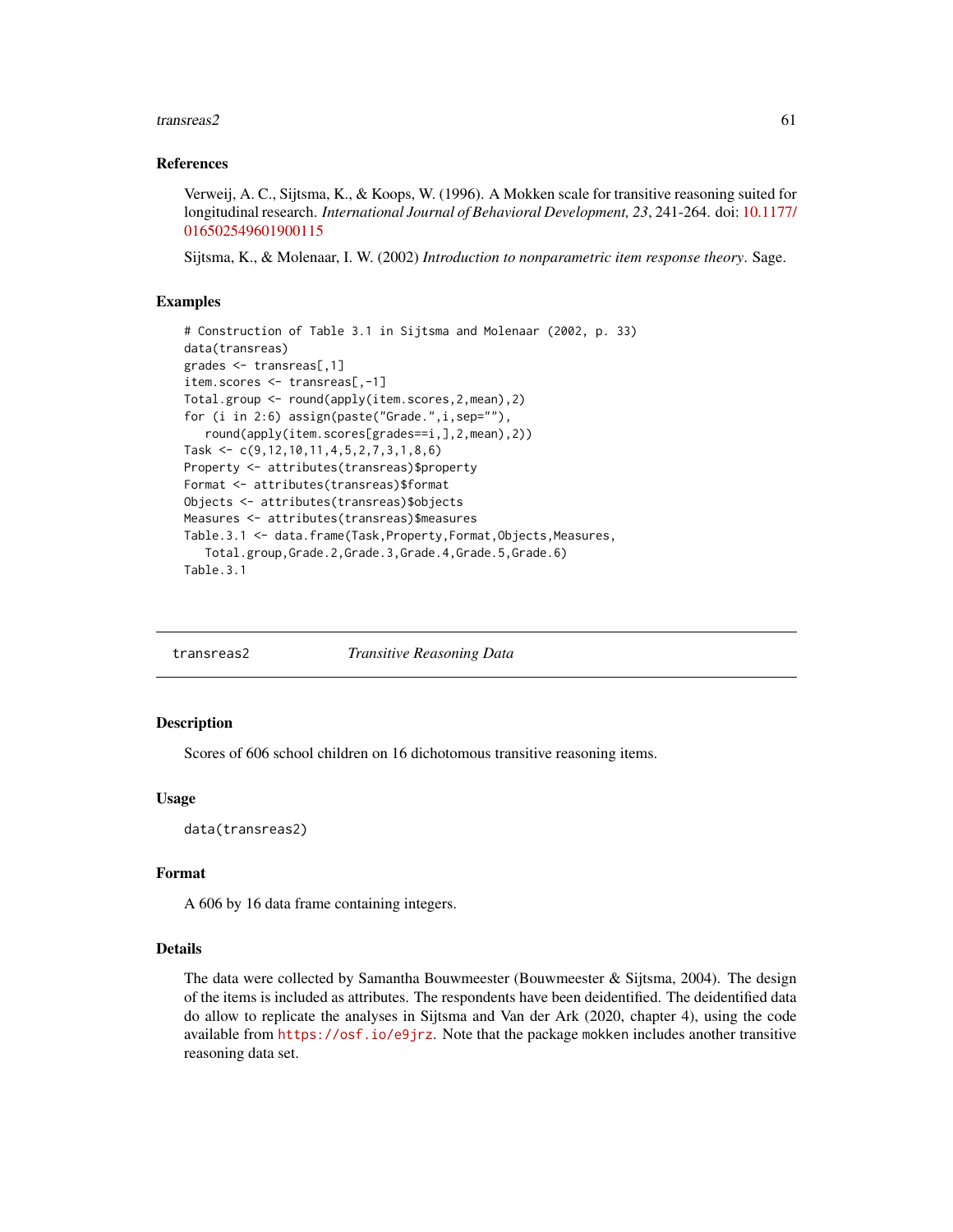#### <span id="page-61-0"></span>Source

Data were kindly made available by Samantha Bouwmeester from the Erasmus Universiteit Rotterdam, The Netherlands.

# References

Bouwmeester, S., & Sijtsma, K. (2004). Measuring the ability of transitive reasoning, using product and strategy information. *Psychometrika, 69*, 123-146. doi: [10.1007/BF02295843](https://doi.org/10.1007/BF02295843)

Sijtsma, K., & Van der Ark, L. A. (2020), *Measurement models for psychological attributes.* Chapman and Hall/CRC Press. [https://www.routledge.com/Measurement-Models-for-Psychologi](https://www.routledge.com/Measurement-Models-for-Psychological-Attributes/Sijtsma-Ark/p/book/9780367424527)cal-Attributes/ [Sijtsma-Ark/p/book/9780367424527](https://www.routledge.com/Measurement-Models-for-Psychological-Attributes/Sijtsma-Ark/p/book/9780367424527)

#### Examples

data(transreas2)

```
# Create Table 4.2 from Sijtsma & Van der Ark (2020)
data.frame (Item = 1: 16,
            taskContent = attr(transreas2, which = "taskContent"),
            presentationForm = attr(transreas2, which = "presentationForm"),
            taskFormat = attr(transreas2, which = "taskFormat"),
            pValues = round(apply(transreas2, 2, mean), 2))
```
<span id="page-61-1"></span>twoway *Two-way imputation*

# Description

Returns a single or multiple completed data sets using two-way imputation with normally distributed errors.

# Usage

```
twoway(X, nCompletedDataSets = 1, minX = defaultMinX, maxX = defaultMaxX, seed = FALSE)
```
#### Arguments

| X                  | matrix or data frame of integer data containing the score of now(X) respondents                                                                                                                    |  |  |
|--------------------|----------------------------------------------------------------------------------------------------------------------------------------------------------------------------------------------------|--|--|
|                    | to nicol (X) items. Typically X contains missing values.                                                                                                                                           |  |  |
| nCompletedDataSets |                                                                                                                                                                                                    |  |  |
|                    | Number of completed data sets.                                                                                                                                                                     |  |  |
| minX               | Minimum item score. By default, the minimum item score is the lowest score<br>found in the data.                                                                                                   |  |  |
| maxX               | Maximum item score. By default, the maximum item score is the highest score<br>found in the data.                                                                                                  |  |  |
| seed               | Seed for random sampling. If seed = FALSE (default), no seed is given, other-<br>wise seed must be a numeric value. Replications having the same seed result in<br>exactly the same outcome value. |  |  |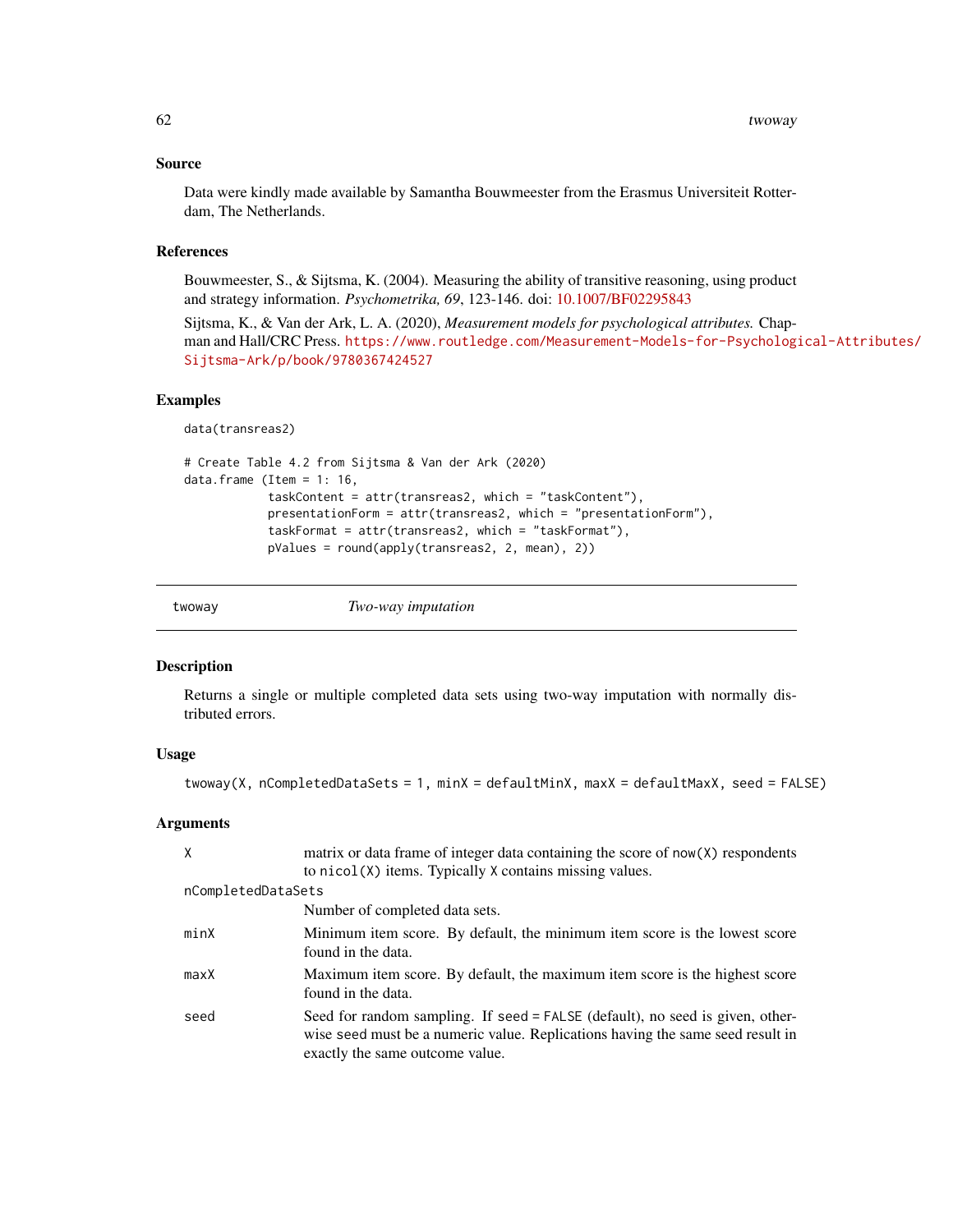#### <span id="page-62-0"></span>twoway 63

#### Details

For single imputation (nCompletedDataSets == 1, default) the function returns an object of the same class as X, for multiple imputation (nCompletedDataSets > 1) the function returns a list. References for two-way imputation include Bernaards and Sijtsma (2000), Sijtsma and Van der Ark (2003), and Van Ginkel, Van der Ark, and Sijtsma (2007).

# Value

The result is X for which the missing values have been replaced by imputed values. For multiple imputations, the result is a list of matrices/data frames. For single imputations, the result is a matrix/data frame.

#### Author(s)

L. A. van der Ark <L.A.vanderArk@uva.nl>

#### References

Bernaards, C. A., & Sijtsma, K. (2000). Influence of simple imputation and EM methods on factor analysis when item nonresponse in questionnaire data is nonignorable *Multivariate Behavioral Research, 35*, 321-364. doi: [10.1207/S15327906MBR3503\\_03](https://doi.org/10.1207/S15327906MBR3503_03)

Sijtsma, K., & Van der Ark, L. A. (2003). Investigation and treatment of missing item scores in test and questionnaire data. *Multivariate Behavioral Research, 38*, 505-528. doi: [10.1207/](https://doi.org/10.1207/s15327906mbr3804_4) [s15327906mbr3804\\_4](https://doi.org/10.1207/s15327906mbr3804_4)

Van Ginkel, J. R., Van dec Ark, L. A., & Sijtsma, K. (2007). Multiple imputation of item scores in test and questionnaire data, and influence on psychometric results. *Multivariate aBehavioral Research, 42*, 387-414. doi: [10.1080/00273170701360803](https://doi.org/10.1080/00273170701360803)

# See Also

[DS14](#page-33-1), [recode](#page-49-1)

# Examples

data(DS14)

```
# Handle missing data and recode negatively worded items
X <- DS14[, 3 : 16]
X \leftarrow twoway(X)X \leftarrow \text{recode}(X, c(1, 3))head(X)
```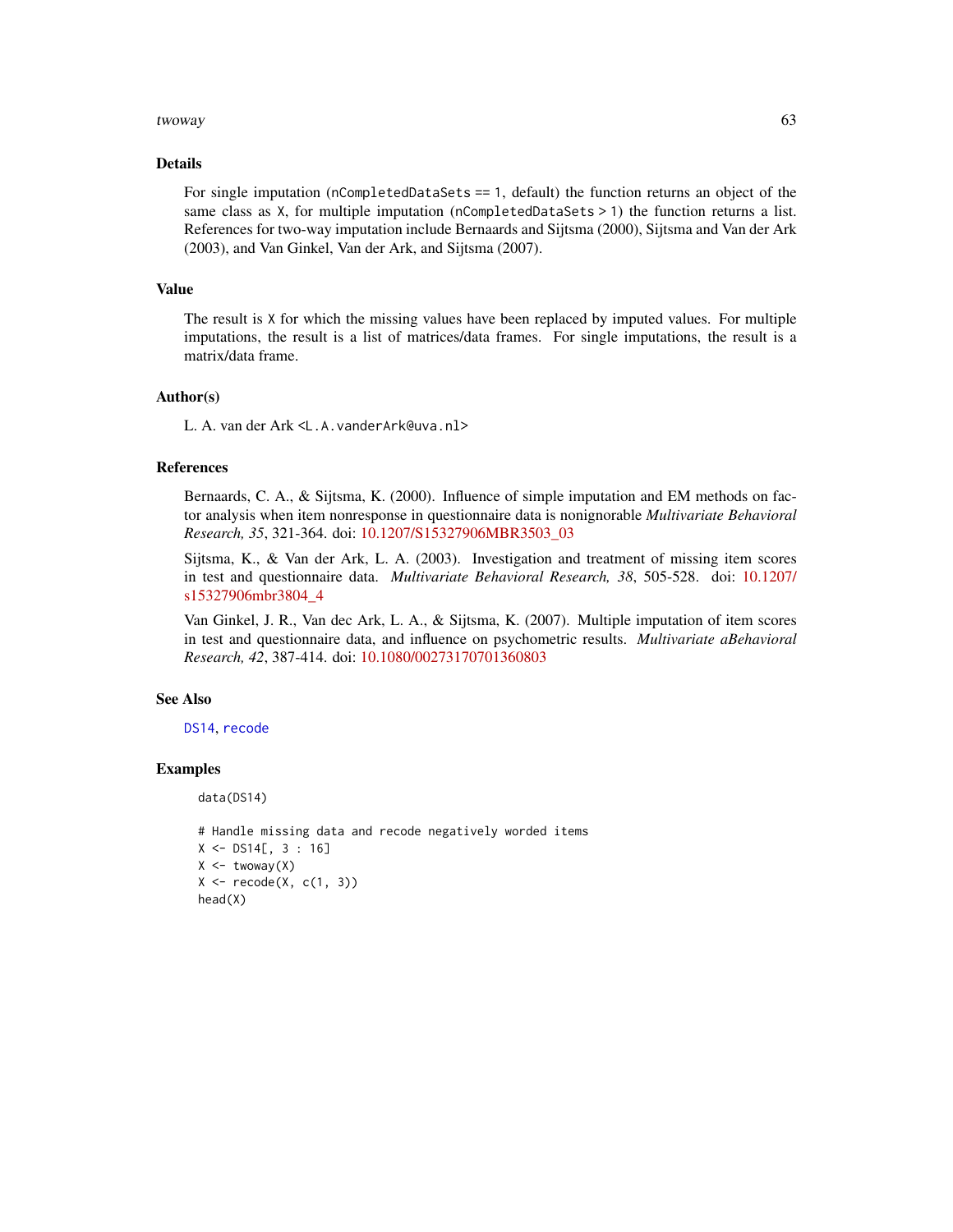# <span id="page-63-0"></span>Index

∗ ICC ICC, [36](#page-35-0) ∗ aisp aisp, [9](#page-8-0) ∗ automated item selection procedure aisp, [9](#page-8-0) ∗ bounds check.bounds, [15](#page-14-0) ∗ check.norms check.norms, [23](#page-22-0) ∗ conditional association check.ca, [16](#page-15-0) ∗ datasets acl, [8](#page-7-0) autonomySupport, [12](#page-11-0) balance, [13](#page-12-0) cavalini, [14](#page-13-0) DS14, [34](#page-33-0) mcmi, [37](#page-36-0) SWMD, [57](#page-56-0) SWMDK, [58](#page-57-0) transreas, [60](#page-59-0) transreas2, [61](#page-60-0) ∗ iio check.iio, [19](#page-18-0) plot.iio.class, [44](#page-43-0) summary.iio.class, [51](#page-50-0) ∗ intraclass correlation ICC, [36](#page-35-0) ∗ invariant item ordering check.iio, [19](#page-18-0) plot.iio.class, [44](#page-43-0) summary.iio.class, [51](#page-50-0) ∗ manifest invariant item ordering check.iio, [19](#page-18-0) plot.iio.class, [44](#page-43-0) summary.iio.class, [51](#page-50-0) ∗ manifest monotonicity check.monotonicity, [22](#page-21-0)

plot.monotonicity.class, [45](#page-44-0) summary.monotonicity.class, [53](#page-52-0) ∗ miio check.iio, [19](#page-18-0) plot.iio.class, [44](#page-43-0) summary.iio.class, [51](#page-50-0) ∗ monotonicity check.monotonicity, [22](#page-21-0) plot.monotonicity.class, [45](#page-44-0) summary.monotonicity.class, [53](#page-52-0) ∗ pmatrix check.pmatrix, [25](#page-24-0) plot.pmatrix.class, [47](#page-46-0) summary.pmatrix.class, [54](#page-53-0) ∗ recode recode, [50](#page-49-0) ∗ reliability check.reliability, [26](#page-25-0) ∗ restscore check.errors, [18](#page-17-0) check.restscore, [28](#page-27-0) plot.restscore.class, [49](#page-48-0) summary.restscore.class, [56](#page-55-0) ∗ scalability coefficients aisp, [9](#page-8-0) ∗ scalability coefficient coefH, [29](#page-28-0) coefZ, [32](#page-31-0) MLcoefH, [38](#page-37-0) MLcoefZ, [41](#page-40-0) ∗ two-level scalability coefficient MLcoefH, [38](#page-37-0) MLweight, [42](#page-41-0) ∗ twoway twoway, [62](#page-61-0) ∗ weighted Guttman errors MLweight, [42](#page-41-0) acl, *[3](#page-2-0)*, [8](#page-7-0)

aisp, *[4](#page-3-0)*, *[6](#page-5-0)*, [9,](#page-8-0) *[33](#page-32-0)*